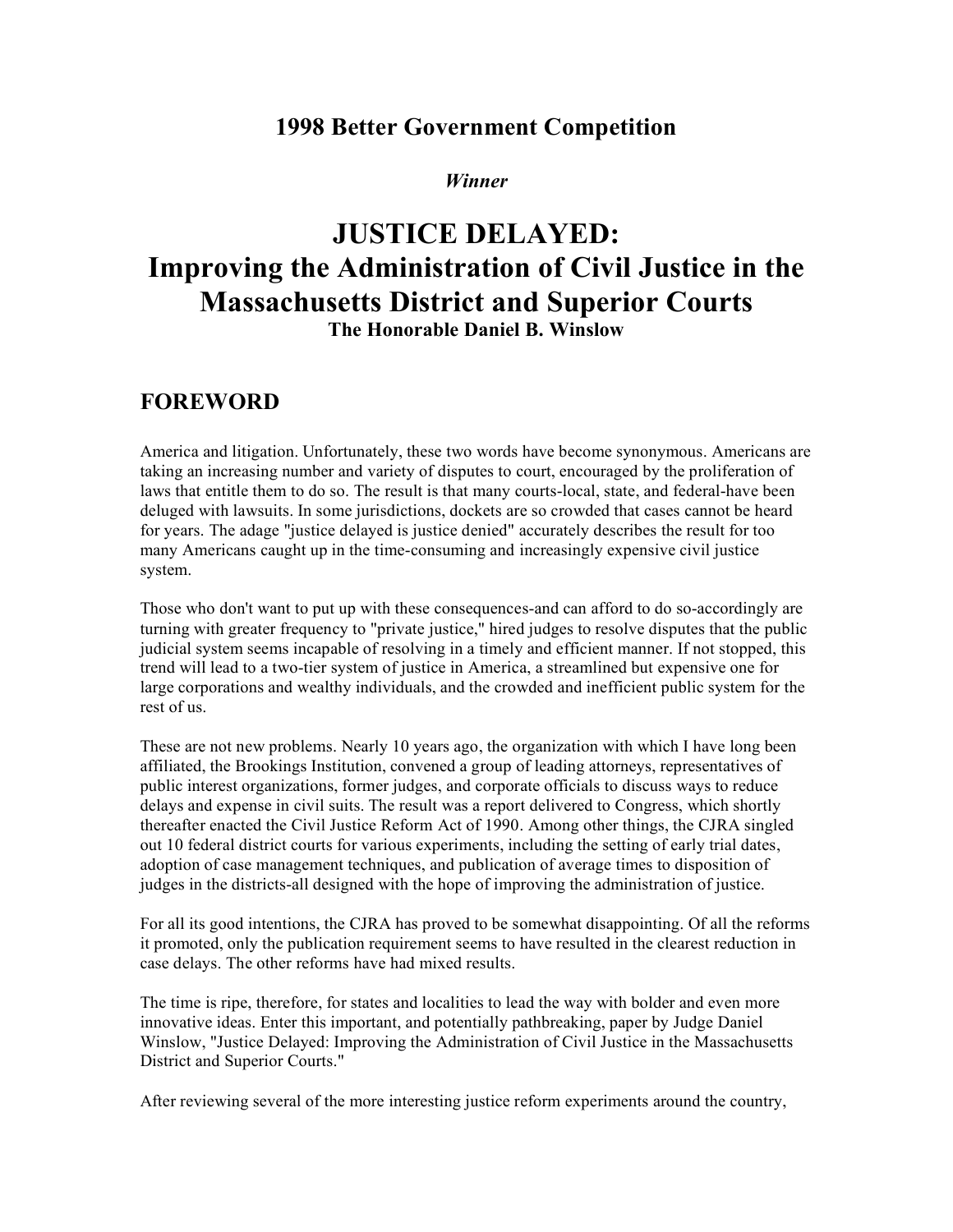Judge Winslow outlines an innovative and bold plan for streamlining civil justice in Massachusetts. The Economical Litigation Alternative, or ELA, is straightforward and appeals to common sense: set up simplified procedures for small to moderate-sized claims, such as those under \$100,000. This is not "small claims court" justice, but more complete yet streamlined justice for many of the cases that now fill the Massachusetts courts.

Several other states are already using ELA-type procedures. Judge Winslow deserves much credit for developing an ELA plan for Massachusetts. It deserves a try. If it works-and the plan should be monitored to determine if that is the outcome-Massachusetts can then help lead the nation toward a more effective civil justice system that delivers to citizens what they rightfully expect from the courts: prompt and cost-effective resolution of their disputes.

> --**Robert E. Litan**, Director Economic Studies Program The Brookings Institution \*\*\*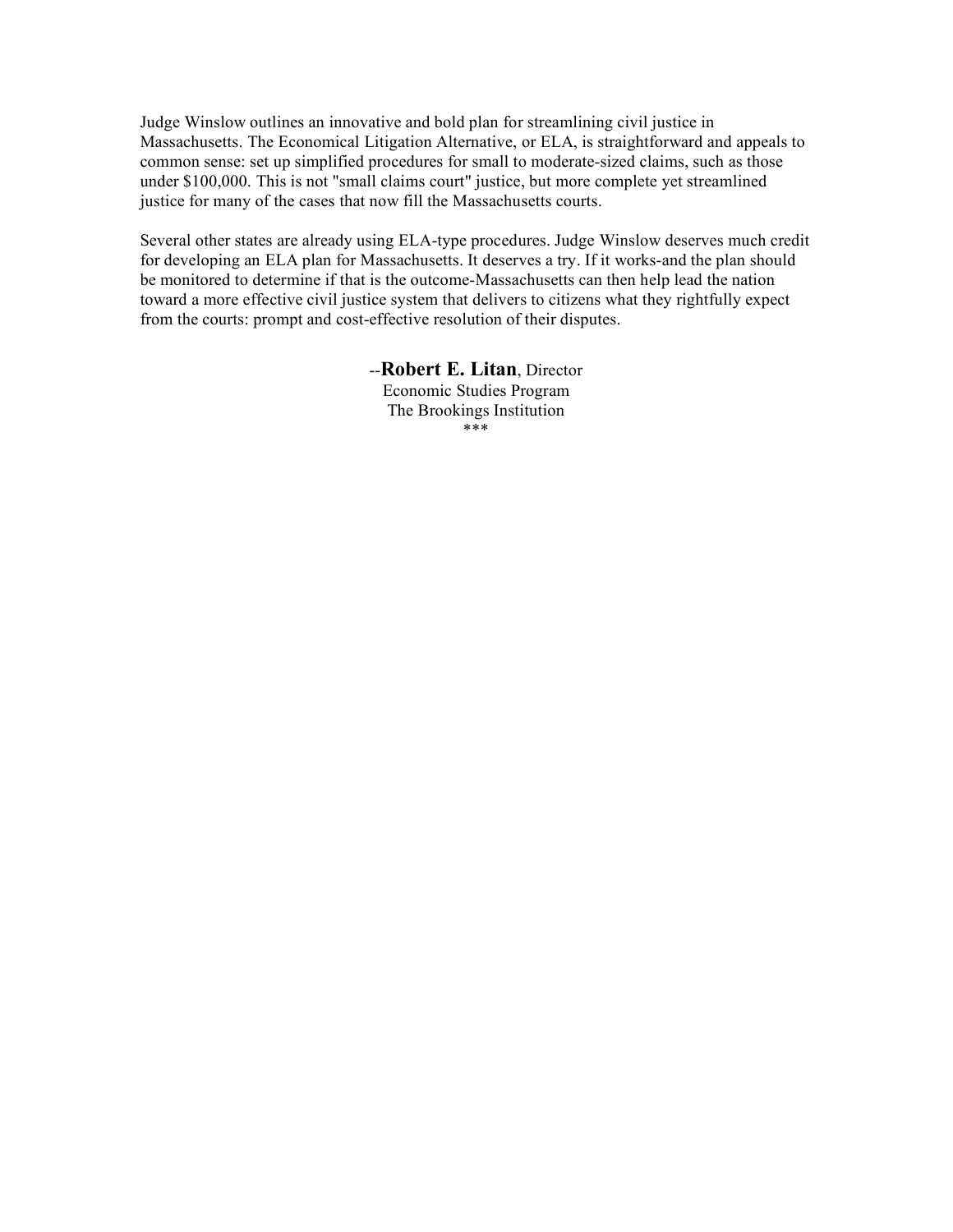# **JUSTICE DELAYED: Improving the Administration of Civil Justice in the Massachusetts District and Superior Courts**

*The Honorable Daniel B. Winslow*

*"[Every person] ought to obtain right and justice freely, and without being obliged to purchase it; completely, and without any denial; promptly, and without delay; comfortably to the laws."*Part One, Article 11,

> --Declaration of Rights Constitution of the Commonwealth of Massachusetts Adopted 1780

"Alice," from "Cityville," Massachusetts, was a 70-year-old retired school teacher who, together with her best friend and fellow retired school teacher, "Margaret," took an annual road trip to various points on the North American continent. The trips involved much planning, with close consultation with AAA regarding best routes, accommodations, and worthwhile sights. The results of the trips were hundreds of photographs and countless stories that generously were shared with nieces, nephews, and friends. One year, Alice and Margaret's trip involved a drive to Alaska via the Alaska-Canada Highway through Yukon Territory. They left in July with a planned arrival in Alaska by August. The Al-Can Highway in Yukon Territory is little more than a two-lane winding gravel road with beautiful views from Canadian peaks. While Alice and Margaret were driving on the Al-Can Highway en route to Alaska, the cruise control of Alice's car self-activated and propelled the car toward a cliff at 50 miles per hour. Alice desperately applied the brakes to deactivate the cruise control, but the cruise control did not de-activate and the car drove off the cliff.

The car rolled end-over-end down the cliff, crushing both Alice and Margaret, who had been thrown through the car windows. The car came to rest on its roof at the bottom of the cliff, pinning both women beneath it. Virtually every bone that could break in Alice's body was broken: her skull, shoulders, both arms, ribs, pelvis, and both legs; she was alive and conscious. Margaret's face had been smashed beyond recognition, she was pinned next to Alice, and she was dead. Alice could hear cars driving along the Al-Can Highway at the top of the cliff, but she could not move and no one could see her car from the road above. As darkness fell, it began to rain and Alice could hear the sounds of the wild animals of the Yukon. Although in unspeakable pain, Alice was afraid she would be eaten by animals and never lost consciousness through the night. The next morning, a long-haul trucker with a cab tall enough to offer a view down the cliff saw Alice's car and called the Royal Canadian Mounted Police for assistance. Alice was airlifted to a Canadian hospital where she was hospitalized approximately four months until she was well enough to be transported to a hospital near her home.

While she was hospitalized in Massachusetts, mail that had accumulated during Alice's trip was delivered to her. In the mail was a recall notice from her car's manufacturer warning that her car's cruise control could self-activate at its last speed setting and not deactivate when the brakes were applied. After Alice filed suit against the car manufacturer, pretrial discovery revealed that the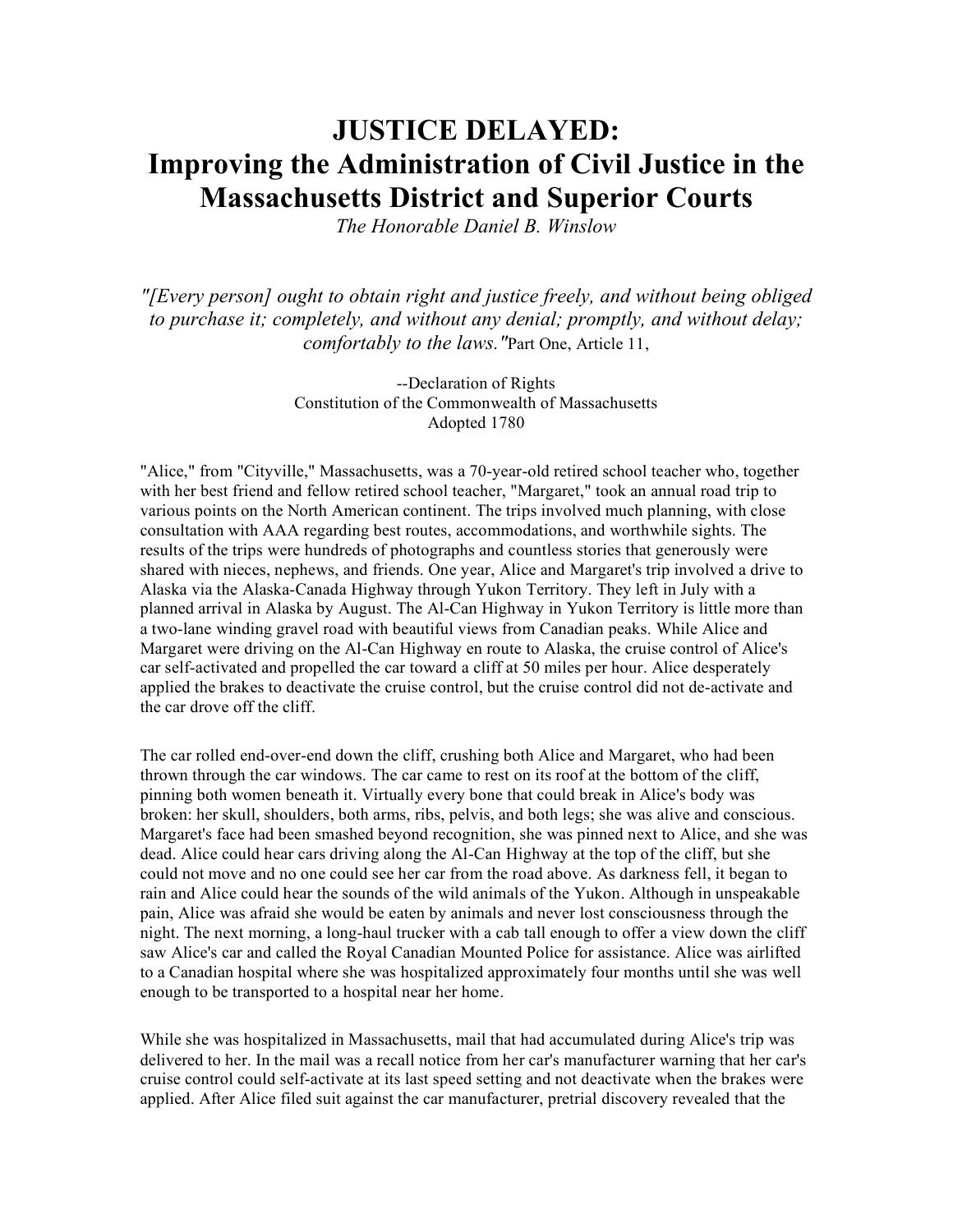defective part was a plastic component of the cruise control that had a tendency to bind after repeated use. Had the manufacturer used a metal component, which was used during the recall as a replacement part, the risk of self-activation would not have existed. Alice's medical bills exceeded \$65,000, she endured horrific pain and injuries, and she forever would suffer chronic pain as a consequence of the accident.

Alice's case was assigned for jury trial in a Massachusetts court. The trial preparation necessarily involved Alice revisiting the experience. When Alice's lawyers appeared for trial at the appointed hour, having checked with the clerk in the days leading to the trial date to confirm that the case would actually be reached, they were joined by counsel for about 10 other cases, all of whom had been called for trial on the same date. Alice's case was continued by the Court and during the next year was called for jury trial, "ready to impanel with witnesses present," six more times. Each time, her lawyers had checked with the clerk to gauge the likelihood of being reached and had been assured that this was a "real" trial call. Each time, Alice's lawyers appeared ready for trial together with counsel for several other cases who also had been told to report ready for trial. Because Alice's case was not as old as the other cases in the trial session (her lawyers had moved for speedy trial because of her age), her case was not reached for trial during any of these seven trial calls. After the seventh false trial date, Alice could not take it anymore. She called her lawyers and told them to drop the case. Her lawyers attempted to convince Alice to forge on. Alice was adamant. Her lawyers convinced her to at least demand the amount of her medical bills in settlement. She agreed, but insisted that the case be dropped regardless of the defense's offer. Defense counsel immediately agreed to settle for the amount of Alice's medical bills, and the case was dismissed by agreement.  $\frac{1}{1}$ 

The Trial Court does not measure the number of continuances as part of the quality control process for civil litigation. Nor does the Trial Court routinely measure the length of time from trial assignment to actual trial or the number of trial calls per case until reached for trial. <sup>2</sup> Instead, the predominant measure of the judicial system's performance is the number of pretrial dispositions. By this measure, Alice's case was a shining success for case management-the case resolved without trial. By any other measure, the case is a damning indictment of the administration of justice in Massachusetts. Any experienced trial lawyer in the Commonwealth knows that Alice's experience is far from unique. Civil trials rarely occur on the first scheduled date and often involve numerous false starts. The consequence of this culture of case management is excessive costs and delays for litigation. People and businesses cannot get their day in court in Massachusetts, and the price of getting to trial-measured in dollars and human consequences-is often too high.<sup>3</sup> Litigants who can afford to avoid our system of justice will do so, with a decrease in civil filings and an increase in alternative dispute resolution the result. As Alice's case demonstrates, people's lives are affected by how well-or how poorly-our system of civil justice functions in providing a fair, timely, and cost-effective forum to address disputes. By implementing basic improvements in procedures and management, many already working successfully in other states, Massachusetts can significantly improve its system of civil justice.

# **PROCEDURAL IMPEDIMENTS TO JUSTICE**

*"The ordinary administration of criminal and civil justice...contributes, more than*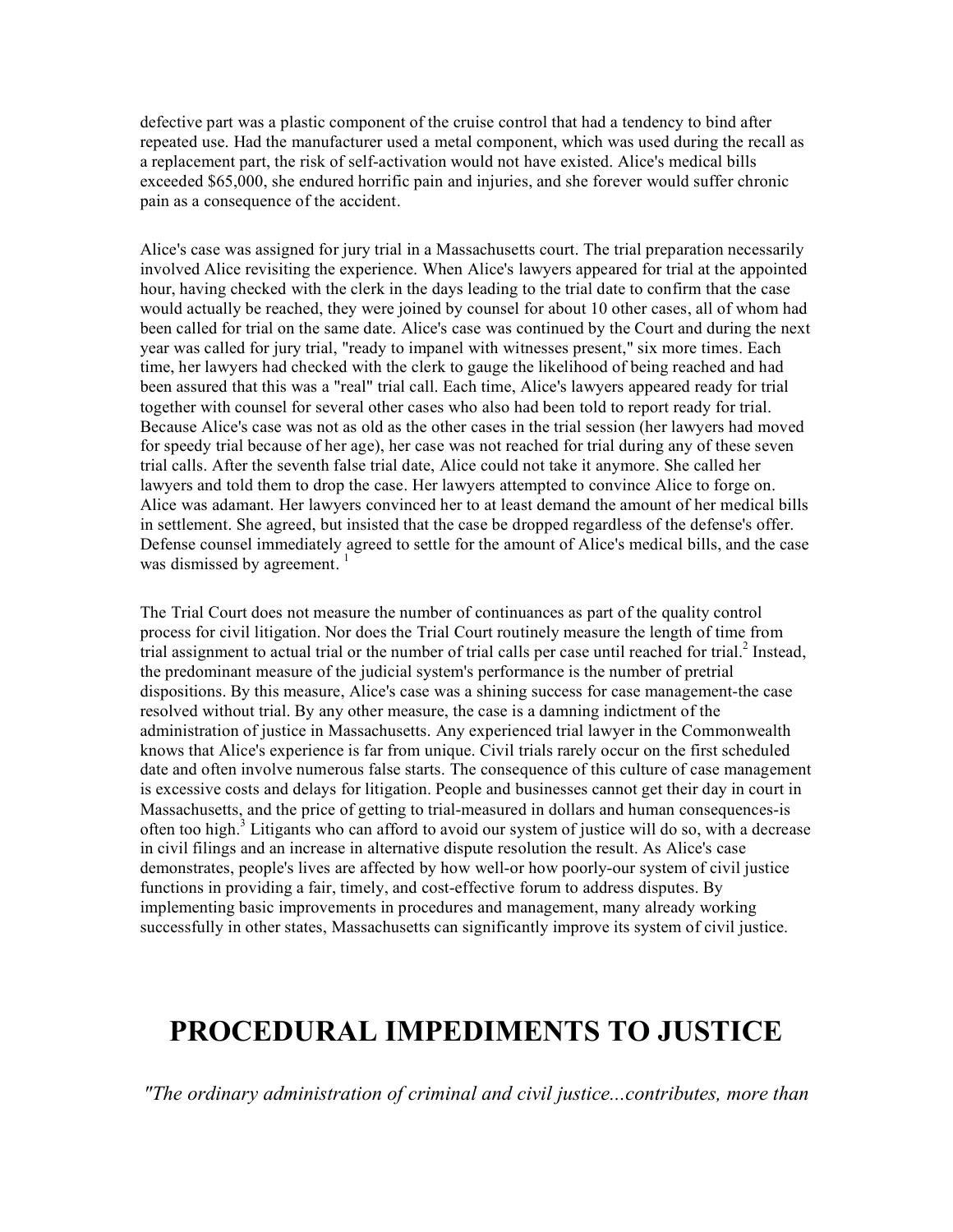*any other circumstance, to impressing upon the minds of the people affection, esteem, and reverence towards the government."* --Alexander Hamilton, *The Federalist* No. 17 (1787)

"The high costs of litigation burden everyone. Our businesses spend too much on legal expenses at a time when they are confronted with increasingly intense international competition. They pass those costs on to consumers, who then pay unnecessarily high prices for the products and services they buy. People who take their cases to court or who must defend themselves against legal actions often face staggering legal bills and years of delay."<sup>4</sup> Tort reform efforts nationally reflect frustration with the civil justice system. "It is ironic that so much of the reform effort has focused on substantive reform-about which substantial disagreement exists-while the perception that delay in the courts is increasing, reaching crisis proportions in the most congested courts, continues to spread."  $5$  In Massachusetts, for example, considerable effort has gone into substantive civil justice reform in Senate Bill 896 (the "Civil Justice Reform Act"), which wallowed without enactment in the latest legislative session. <sup>6</sup> Meanwhile, the Supreme Judicial Court's rule-making ability would enable significant procedural innovation without need for additional legislation.<sup>7</sup> "While all participants in the civil justice system-judges, attorneys, and their clients-clearly can and should make contributions to reducing delay and transaction costs, there is no substitute for structuring the procedural rules themselves to ensure that litigants have the proper incentives to achieve these objectives." 8

### **THE MASSACHUSETTS STANDARD**

In 1986, embracing national standards established by the American Bar Foundation and the National Conference of State Trial Judges,<sup>9</sup> the Massachusetts Supreme Judicial Court called for all civil cases to have a trial, settlement, or other disposition within two years of filing.<sup>10</sup> In 1988, the District and Superior Courts adopted their respective versions of Standing Order 1-88 to meet the call by the SJC. The Superior Court Standing Order noted that the court recognizes that the litigation process is memory dependent. To the extent that memory dims or becomes unreliable over time, a just determination may be jeopardized.<sup>11</sup>

### **Table 1: Civil Caseload Disposition and Growth Rates for Selected States,\* 1994-96, in percent**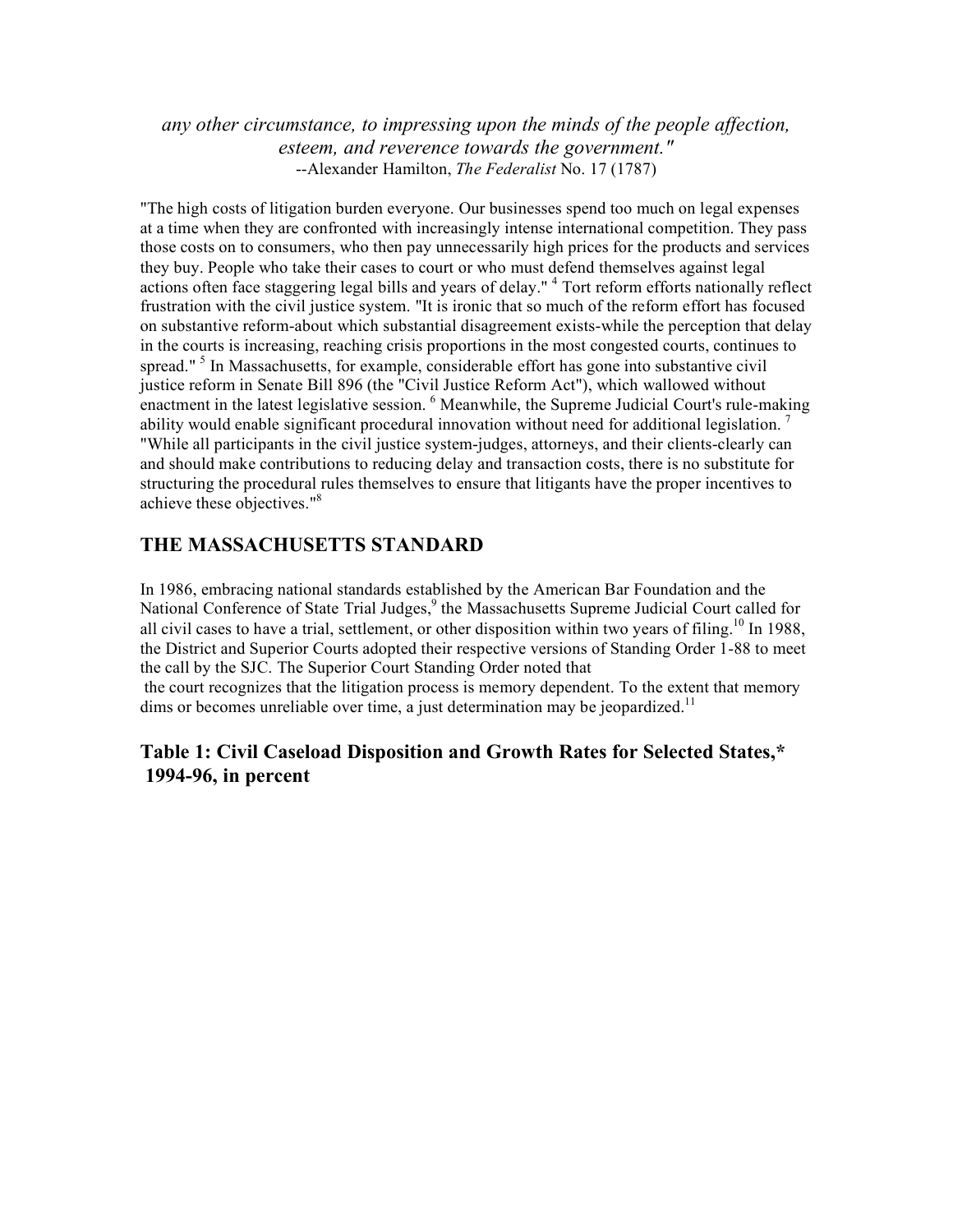| State                   | Disposition Caseload<br>Rates<br>(%) | Growth<br>( %) |
|-------------------------|--------------------------------------|----------------|
| Missouri                | 102                                  | 9              |
| Connecticut             | 100                                  | 4              |
| District of<br>Columbia | 99                                   | na             |
| Kansas                  | 98                                   | 8              |
| Iowa                    | 98                                   | 2              |
| Minnesota               | 98                                   | -1             |
| Idaho                   | 96                                   | 4              |
| Illinois                | 96                                   | 6              |
| South Dakota            | 91                                   | 8              |
| Massachusetts           | 85                                   | -2             |

Note: The Superior Court reports disposition rates in excess of 100% for these years as well as a declining caseload. \*States selected are those with unified courts. Massachusetts fares little better when compared with a group of 42 states, ranking above only four states in disposition rate for the 1994-96 period.

High transaction costs-manifested in high out-of-pocket legal fees and the time consumed by delay-are the enemies of justice.<sup>12</sup> The Superior Court Standing Order established three case processing tracks for reaching trial within six months, 14 months, or two years from the date of filing.<sup>13</sup> The District Court Standing Order established a time to trial of approximately one year. In November 1989, as it became clear that Massachusetts courts would be unable to complete civil business within two years from filing, the Supreme Judicial Court announced that the twoyear time standard was being extended to three years. In announcing the extension, Chief Justice Liacos emphasized that the change was temporary:

It is our firm intent to return to the two-year concept as soon as the resources to do the job are in place.<sup>14</sup>

This "temporary" extension of the civil standard in Massachusetts from two years to three years still is in effect. Indeed, the temporary three-year Massachusetts standard has been in effect four times longer than was the original two-year national standard.

In a management study of the Trial Court commissioned by the Massachusetts Bar Association, Harbridge House noted that "the Trial Court of the Commonwealth is...facing a major crisis.... In many respects, it is a system in name only, operating on automatic pilot and carried forward more by past momentum than by any compelling vision of the future."<sup>15</sup> The study cautioned that "the Court must either improve its productivity or increase the delays experienced by litigants using the system." <sup>16</sup> After reviewing the operation of the Trial Court and interviewing lawyers, litigants, and court personnel, the Harbridge House study concluded "significant improvements could be made in the operation of the Trial Court in the area of case-flow management." The study continues, "the establishment of time standards for processing cases has been particularly successful. Nonetheless, the Trial Court still falls well short of recognized standards for effective caseflow management." These failings, including continued tolerance of the "cult of the continuance," impose "significant costs on the Trial Court as well as on taxpayers, litigants, and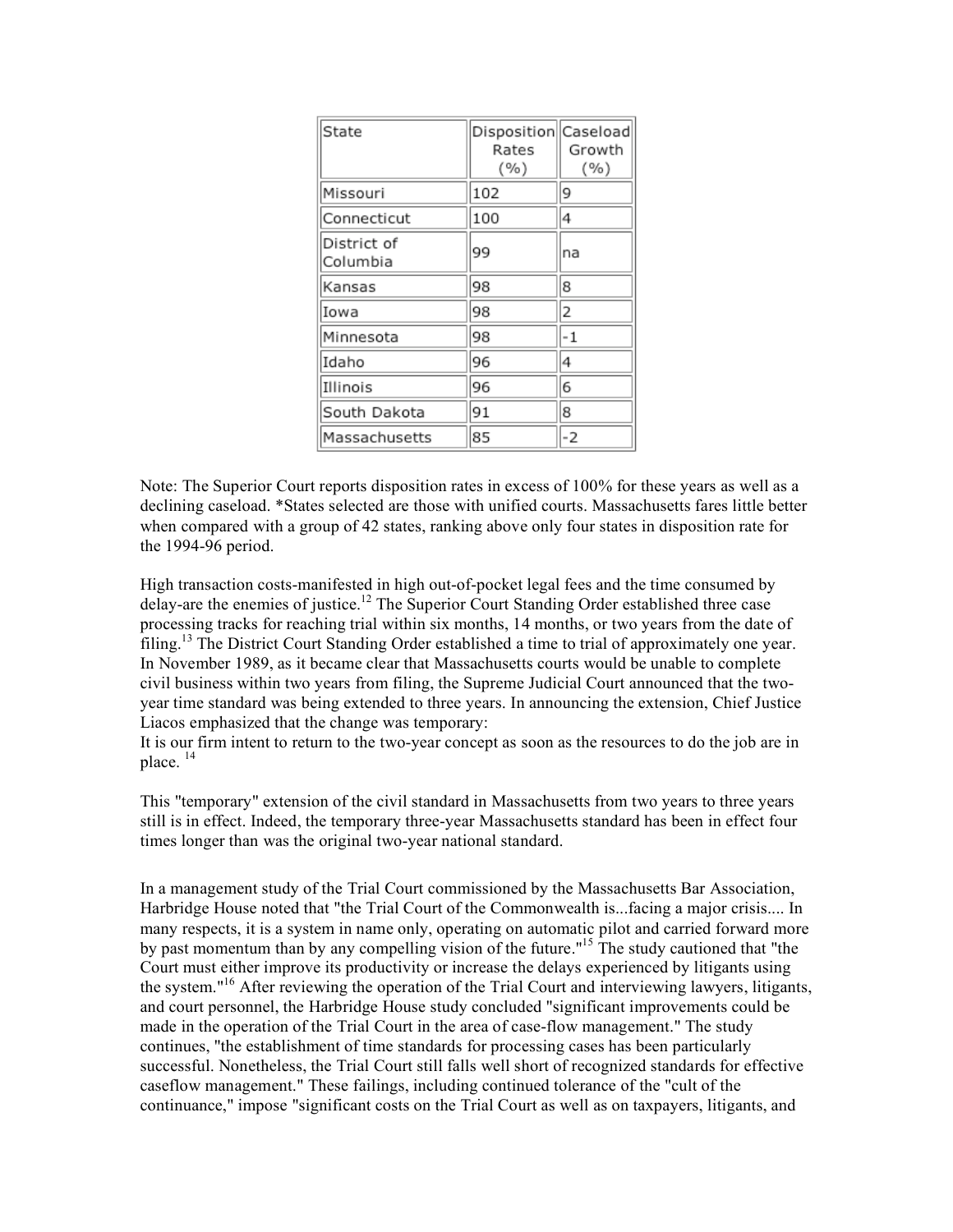lawyers." Moreover, the Harbridge study found that "poorly managed scheduling of cases and judges is also a major source of waste and inefficiency in the Trial Court."<sup>17</sup> "The costs of failing to manage and control the use of continuances include both the direct costs incurred by all parties for multiple court appearances plus the indirect costs of frustration, delay, and diminished public confidence in the judicial system."<sup>18</sup>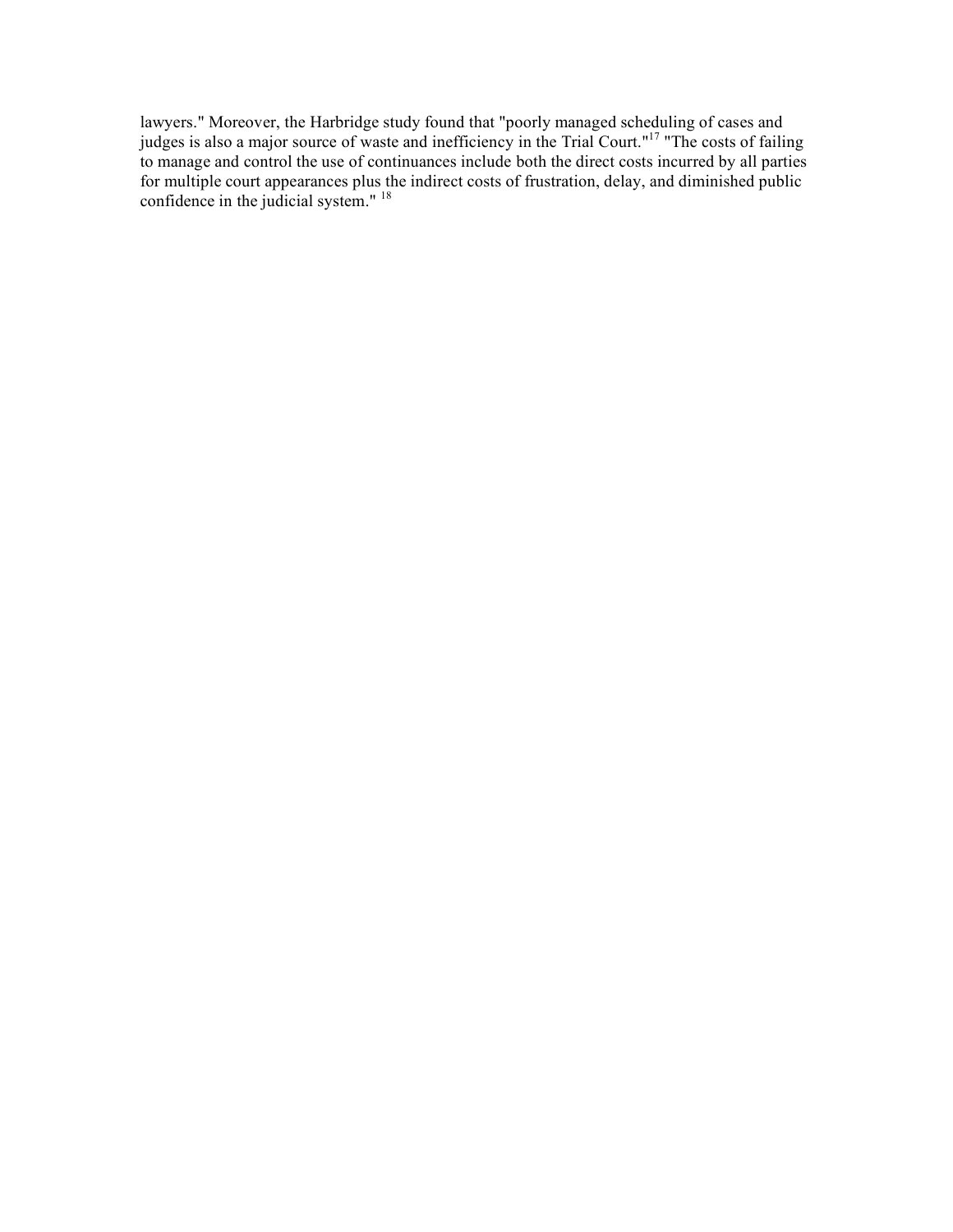

**Figure 1. Time to Disposition for Tort and Contract Cases, Percent over Two Years**

The Massachusetts standard, establishing a goal for civil case completion that is 50 percent longer than the national two-year standard, creates a modest target for civil case management in the Commonwealth. But even aiming at this modest target of its own making, the Massachusetts judicial branch often hits wide of the mark.<sup>19</sup> Massachusetts civil cases, on average, take longer than two years to resolve. One of every eight cases takes longer than four years, according to the Bureau of Justice Statistics Special Report on State Courts. Among the nation's largest counties, Essex, Middlesex, and Worcester counties ranked third-, fourth- and sixth-worst, respectively, for the length of time it takes to resolve litigation.<sup>20</sup> Despite a decrease in caseload growth in recent years, from 1994 to 1996 Massachusetts' courts consistently ranked among the worst in the nation for their ability to dispose of civil cases.<sup>21</sup> While the adoption of time standards improved the ability of the Superior and District Courts to reach civil trials sooner than in past years, time standards today too often represent an elusive goal rather than a level of actual performance. In May 1998, for example, between 29 and 49 percent of all civil cases, depending on the county, were up to a year or longer "off track" in Massachusetts Superior Courts.<sup>22</sup> The vast majority of civil cases "off track" in the Superior Court were those assigned to the so-called "Fast Track"; Fast Track cases constitute the bulk of cases filed in the Superior Court.<sup>23</sup> Approximately 17 percent of pending cases in Superior Court are three to five years old or older.<sup>24</sup> Similar data are not available in the District Court, as the District Court only measures its performance by cases disposed and not cases still pending.<sup>25</sup> The existence of a comparatively slow Massachusetts standard, and the failure of the judicial system to achieve even the modest goals it has set for itself, demands that judges, lawyers, legislators, and the public rethink how civil justice is delivered in the Commonwealth of Massachusetts.

### **Figure 2. Time to Disposition for Jury Trial Cases, Percent over Two and Four Years**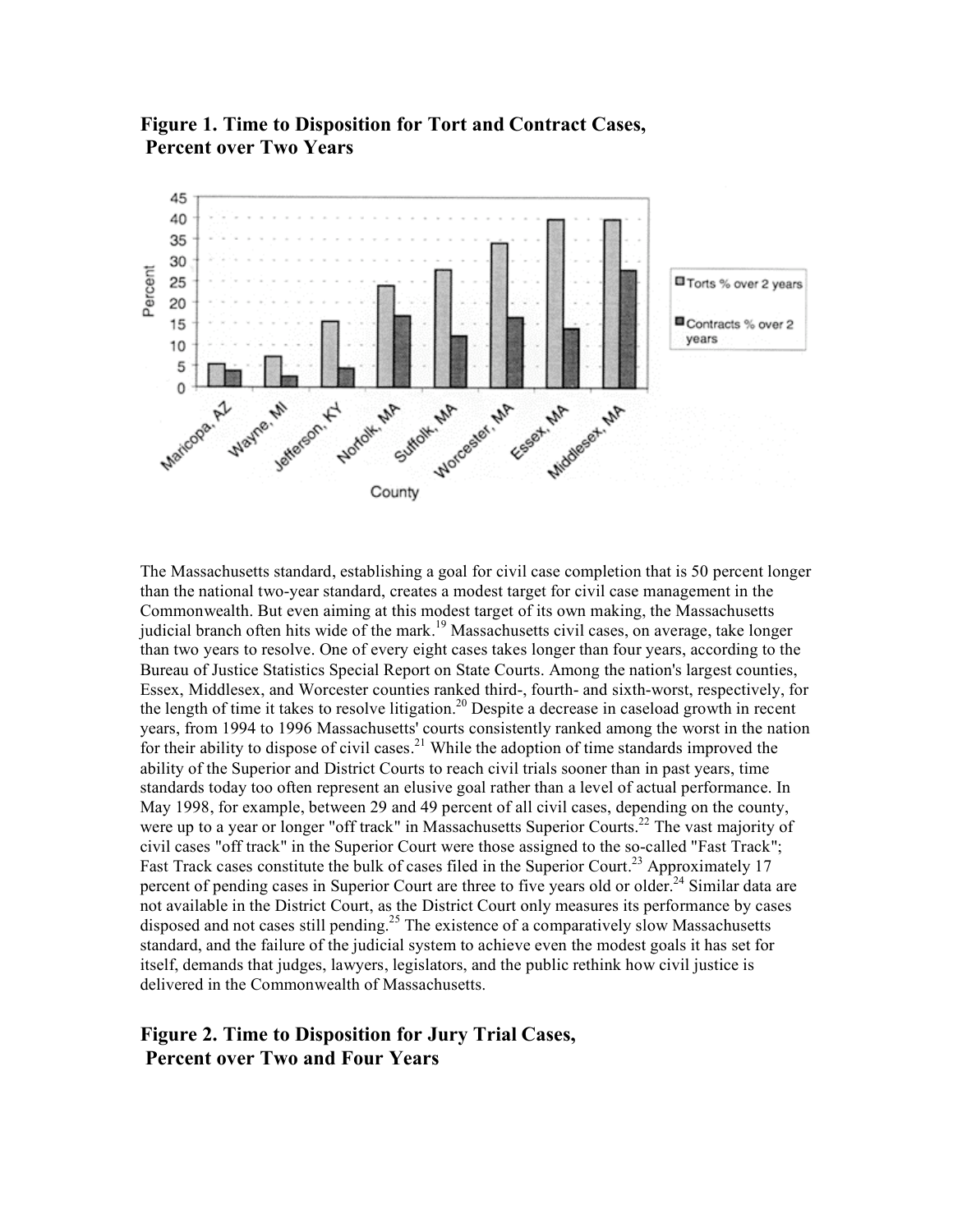

### **BEYOND TIME STANDARDS**

It cannot be denied that time standards have improved the administration of civil justice in the Commonwealth.<sup>26</sup> While Massachusetts' last serious look at civil justice administration resulted in time standards, other states have moved beyond time standards by embracing principles of caseflow management. A study by the National Center for State Courts identified the following elements of an effective caseflow management system:

- judicial commitment to the concept of court control
- explicit case processing goals
- effective communication with the bar
- early and continuous court supervision of case progress
- trial-date certainty
- a functional case management information system
- a plan for attacking the case inventory.<sup>27</sup>

Many of these principles are reflected in case processing approaches taken by courts that have successfully managed to decrease costs and delays of civil litigation.

### **Figure 3. Percent of Fast Track Cases "Off Track" in Superior Court, by County, May 1998**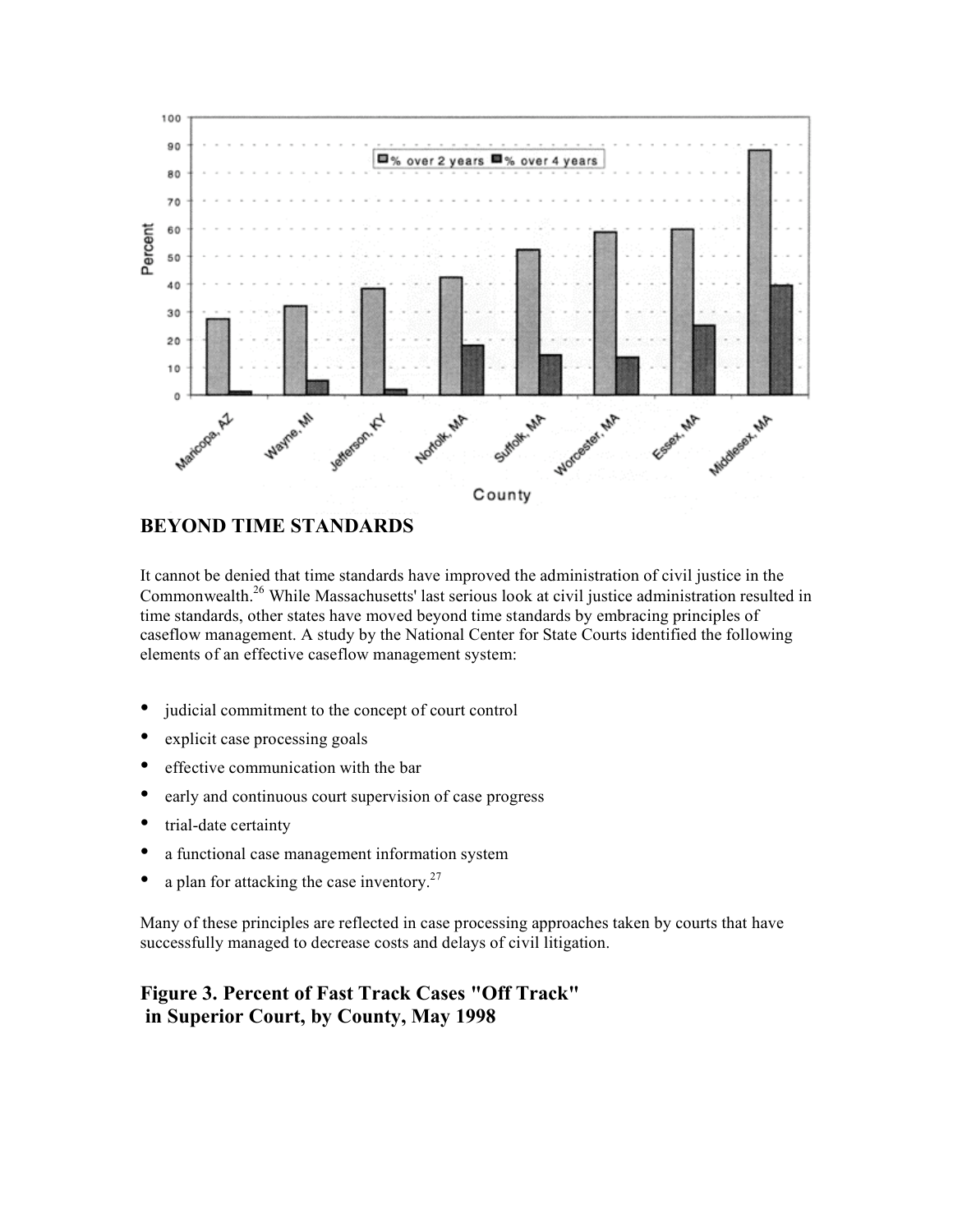

*Wayne County Circuit Court, Michigan*

Wayne County Circuit Court has attracted national attention with its approach to civil case management.<sup>28</sup> According to the judges and administrators of the Wayne County Circuit Court, there are five key principles for effective case management:

1) Individual Responsibility: Caseflow management is the responsibility of judges, not lawyers. Although some commentary has expressed concern about preserving the judicial function when judges get involved in the administration of justice<sup>29</sup>, most judges are comfortable with the observations of Judge Learned Hand, who wrote, "a judge is more than a moderator; he is charged to see that the law is properly administered, and it is a duty which he cannot discharge by remaining inert." 30

2) Early Court Intervention: An early status conference with the judge, or sometimes with the court clerk instead of a judge, and attorneys for all parties is essential to court-controlled caseflow. By applying principles of differential management to cases, a judge can set a schedule for the exchange of witness lists, discovery cut-off, mediation, and settlement conference that fits the needs of the case. Early management by a judge leads to earlier disposition of most cases and frees judicial time for those cases that need further attention or a trial. Approximately 25 percent of the cases set for status conference are resolved at or before the conference, through settlement reached by the parties themselves, entry of default judgment, or dismissal for failure to appear at the conference. $31$ 

3) Continuous Judicial Control: For every case, there must always be a next event scheduled, and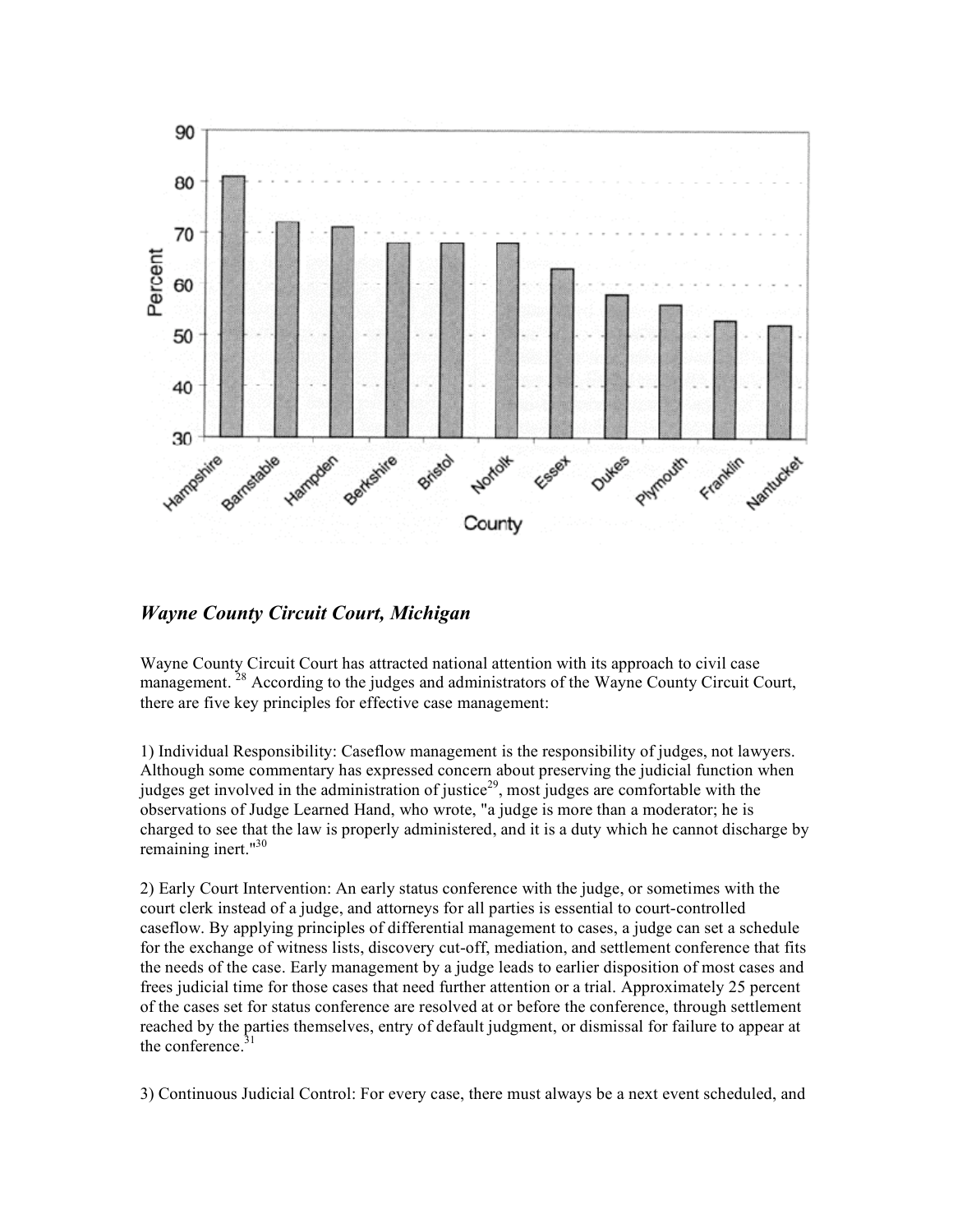the time between events should be as short as reasonably possible. Whenever an event is imminent, a significant percentage of cases gets resolved.

4) Trial Date Certainty: Judges must create expectations that trials and other events will occur when scheduled. To facilitate trial date certainty, judges should adhere to a strict no continuance policy except for true "good cause" and schedule a limited number of cases for trial. Trials should not be scheduled until after an unsuccessful settlement conference and only if both lawyers agree on the date after consulting with their schedules and those of their witnesses. The settlement conference filters out many cases that will not go to trial, because the joint effort of preparing a pretrial order often precipitates settlement discussions, and many cases settle at this stage rather than on the courthouse steps. Trial dates should not be scheduled more than three months beyond the date of setting, because the pressure of an imminent trial encourages settlement.

5) Information to Support Case Management: An adequate information system is necessary to monitor and manage a caseload properly.

Significantly, Wayne County Circuit Court has, by court rule, established mandatory mediation of civil cases before scheduling cases on the trial calendar. Mediation is a short summary hearing before three attorneys who determine a settlement value on the case. Each party has 28 days to accept or reject the settlement value. If all sides accept, the case is resolved at that figure, but if either the plaintiff or defendant rejects, then whichever party ultimately does better than the mediation evaluation figure by 10 percent is entitled to an award of costs and attorney's fees from the mediation to the conclusion of the trial. <sup>32</sup> The Wayne County Circuit Court also has created several staff positions with direct responsibility for docket and calendar management: 1) The Director of Docket Management oversees the caseflow systems on an organization-wide basis and staff caseflow training, and has responsibility to assure that all hearings and case events occur as ordered during the initial Status Conference and that statistical reports and data are prepared and reviewed by judges, clerks, and staff. 2) Individual Calendar (IC) Clerks oversee the calendars in each of the sessions and serve as a link between the Director of Docket Management and the judges and staff. <sup>33</sup>

### *California Delay Pilot Program Superior Courts*

The California Legislature, frustrated by the judicial branch's failure to address the inability of citizens to have their day in court at reasonable expense and within a reasonable time, enacted the Trial Court Delay Reduction Act of 1986.<sup>34</sup> The legislature declared that "delay in the resolution of litigation...reduces the chance that justice will in fact be done, and often imposes severe emotional and financial hardship on litigants" and that "various methods for reducing delay in the litigation of cases in trial courts have been identified and tested, and have been effective in reducing the time necessary for the resolution of...civil...litigation. It is in the public interest for certain trial courts to utilize these methods on a pilot program basis, in order to demonstrate their effectiveness in California." <sup>35</sup> The California Administrative Office of the Courts then adopted "Delay Reduction Rules for Volunteer Trial Courts," which included case processing time goals:

- Within 12 months, dispose of 90 percent.
- Within <sup>18</sup> months, dispose of 98 percent.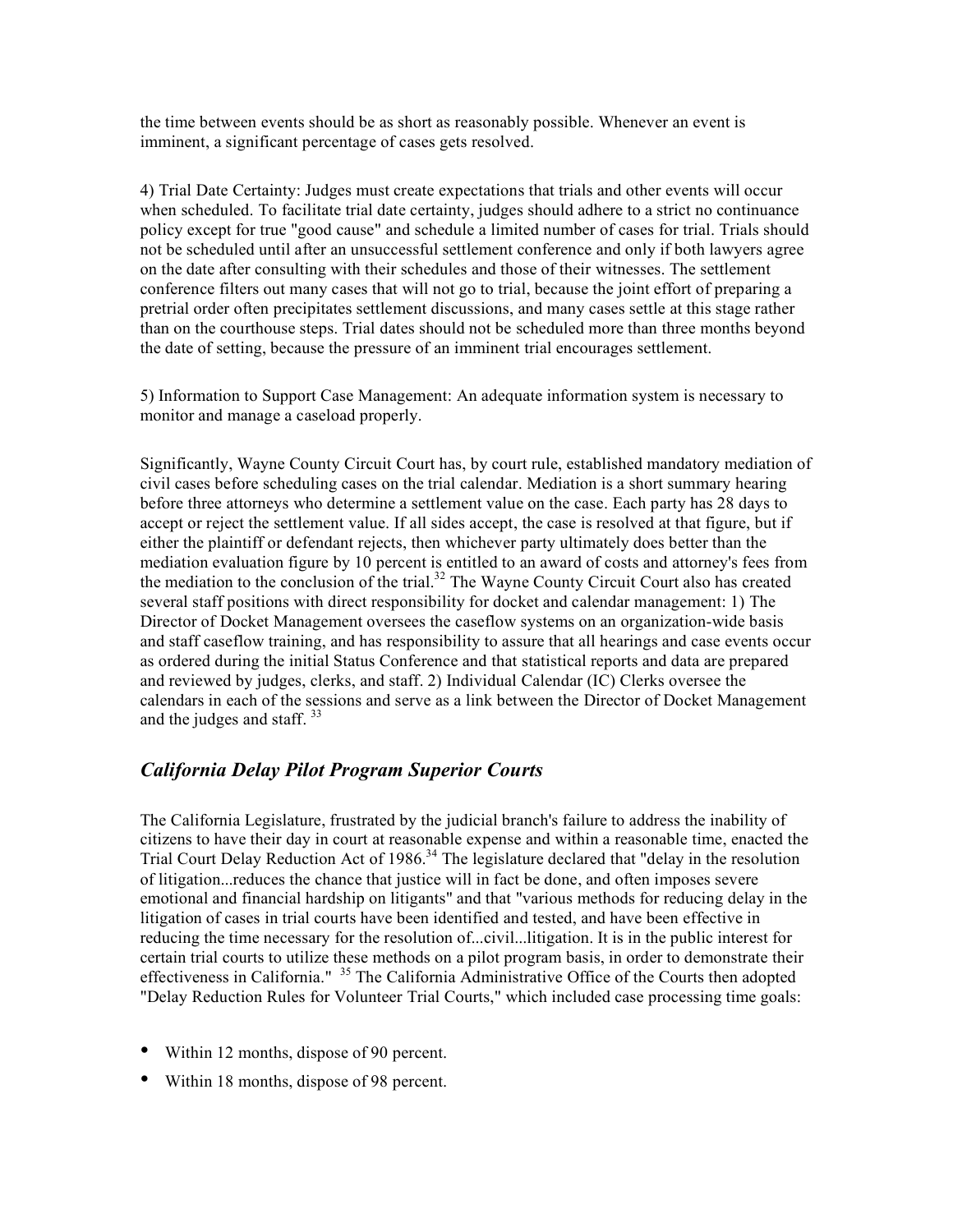• Within 24 months, dispose of 100 percent.<sup>36</sup>

The California Delay Reduction Rules spelled out detailed procedural steps to achieve these disposition goals, including an early case management conference, continuous scheduling of the next event, and a pretrial conference to address settlement seriously before scheduling a case for trial.<sup>37</sup> Interestingly, some courts that volunteered for the pilot project implemented the "early judicial intervention" model of case management, while other courts used the "time standards" model. Thus, California permits direct comparison of "early intervention" and "time standards" approaches.

The Superior Courts in Contra Costa, Los Angeles, Riverside, Orange, and San Francisco counties implemented the early judicial intervention, or "status conference," approach. The courts in Alameda, Kern, Sacramento, and San Diego used the time standards, or "rule-based," approach. In its report to the state legislature, the California Administrative Office of the Courts concluded that "the status-conference courts outperform[ed] the rule-based courts, whether one examines months to disposition...or the percentage by which disposition time declined." There are several reasons for this difference. The most obvious and important are as follows:<sup>38</sup>

- Lawyers must review the file before going to a status conference. The conference requires travel time in addition to the time spent in the conference. To avoid this, some lawyers will settle a case in advance of the conference.
- <sup>A</sup> lawyer may become informed about <sup>a</sup> case by studying the file and may be led to settle it at that point, rather than to delay the settlement.
- If the possibility of settlement is part of the conference discussion, parties may decide to settle at that point or reduce their differences, thus facilitating settlement later. In either instance, settlement occurs earlier than it might have without a face-to-face meeting early in the case's life.
- Because schedules can be customized, cases capable of early resolution of trial are put on <sup>a</sup> shorter schedule than they might be on a rule-based schedule. A rule-based schedule can slow down some cases to the pace set by the rule.
- <sup>A</sup> judge's reaction to <sup>a</sup> case at <sup>a</sup> status conference may introduce a note of rationality for a litigant about the merits of a claim, that will lead to an earlier settlement.
- During a status conference a judge can indicate basic ground rules regarding discovery that will limit or eliminate bickering about discovery that might occur in a rule-based system. Discovery wars can prolong disposition and raise costs.

All the pilot program courts, whether operating under early intervention or time standards approaches, markedly improved the pace to disposition in California. Courts using the early intervention approach generally improved more than the time standards courts.<sup>39</sup>

# **ADR: LESSONS FROM THE END OF MONOPOLY**

Civil case filings have continued to decline in the Massachusetts District and Superior Courts.<sup>40</sup> This phenomenon is attributable, according to some judges, bar leaders, and editorial page writers, to the booming Massachusetts economy: civil filings are down because when people are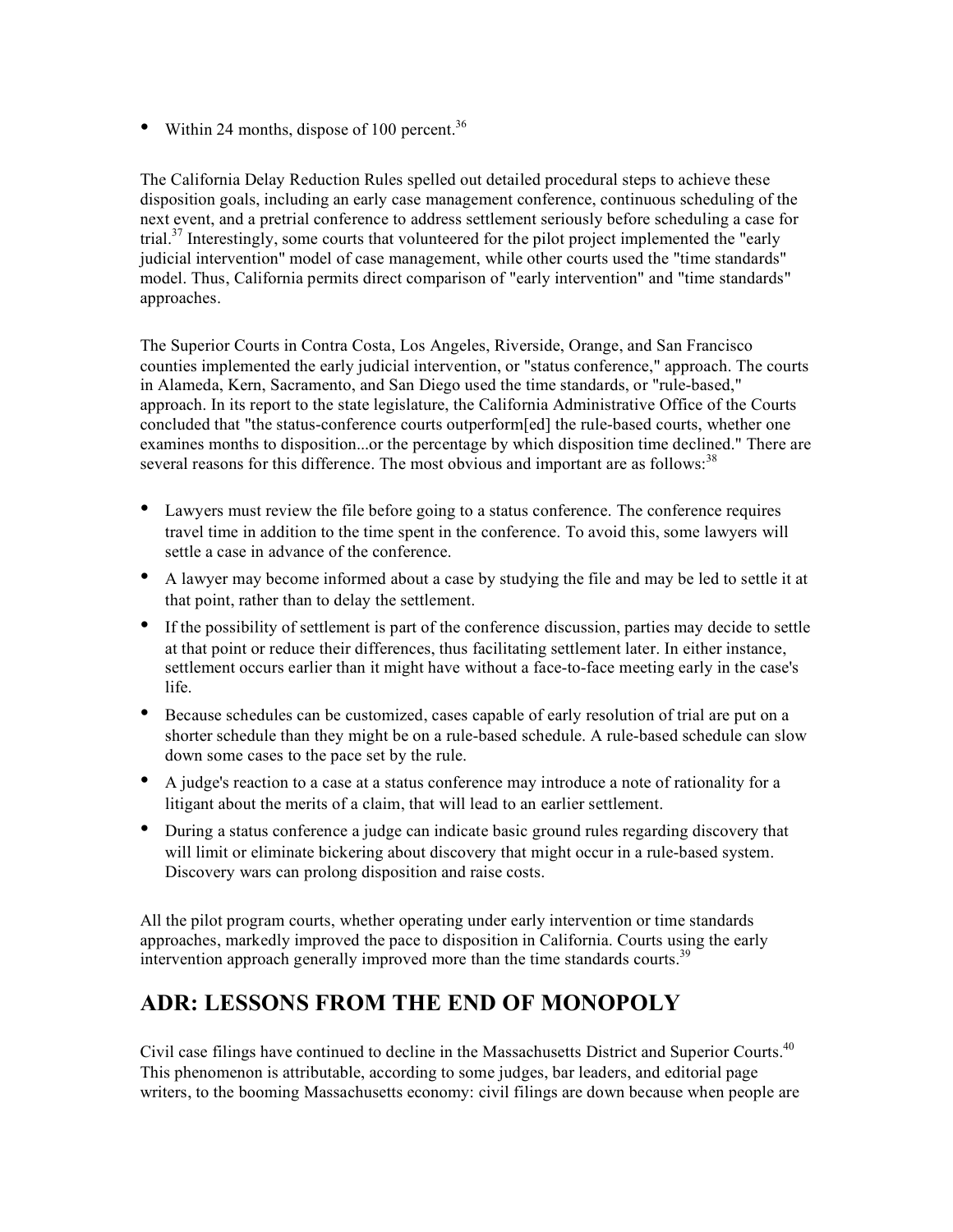doing better economically, they get along better.<sup>41</sup> When this nicety is tested against the facts, however, another picture develops. In 1987, the peak of the last booming Massachusetts economy, civil case filings in District and Superior Courts exceeded case filings for 1997.<sup>42</sup> The true reason for declining use of the judicial branch to resolve civil disputes becomes clear when one examines the use of private sector alternatives for dispute resolution, specifically arbitration and mediation: In the last 10 years, the number of persons and companies resorting to private sector justice has increased in proportion to the decline in civil filings. Many cases brought to ADR would otherwise have been filed in the public sector judicial branch.

| Year | Arbitration<br>Services | Mediation<br>Services |
|------|-------------------------|-----------------------|
| 1983 | з                       | 5                     |
| 1988 | 2                       | 15                    |
| 1993 | 13                      | 43                    |
| 1994 | 14                      | 47                    |
| 1995 | 17                      | 61                    |
| 1996 | 14                      | 60                    |
| 1997 | 15                      | 63                    |
| 1998 | 13                      | 66                    |

**Table 2. ADR Providers Listed in Boston Yellow Pages, by Year**

People and companies who can afford to escape the infirmities of public judicial administration in Massachusetts are voting with their feet and choosing private sector justice. Corporate litigants' growing use of private-sector substitutes for the public court system may signal the emergence of a two-tiered justice system, with a fast-track private system for those who can afford it and a slow-track public system for those who cannot.<sup>43</sup> The Massachusetts judiciary needs to reflect on its shortcomings, consider what elements of ADR appeal to civil litigants, and implement improvements. Justice demands nothing less.

Some of the biggest attractions of ADR are the certainty of the hearing date and speed of result. Litigants readily give up substantial appellate rights for the right to be heard when scheduled.<sup>44</sup> Unlike trial dates, which typically involve numerous false starts in Massachusetts, arbitration and mediation generally occur when scheduled. While fewer than 5 percent of cases in courts ultimately are tried, nearly 60 percent of cases filed in the American Arbitration Association were heard by an arbitrator.<sup>45</sup> This disparity may suggest that more litigants would pursue their day in court if a day in court actually were available in a timely and predictable manner. In most cases where comparisons have been made, arbitration proceeds faster than litigation to a final result.<sup>46</sup> The public system of justice should take note.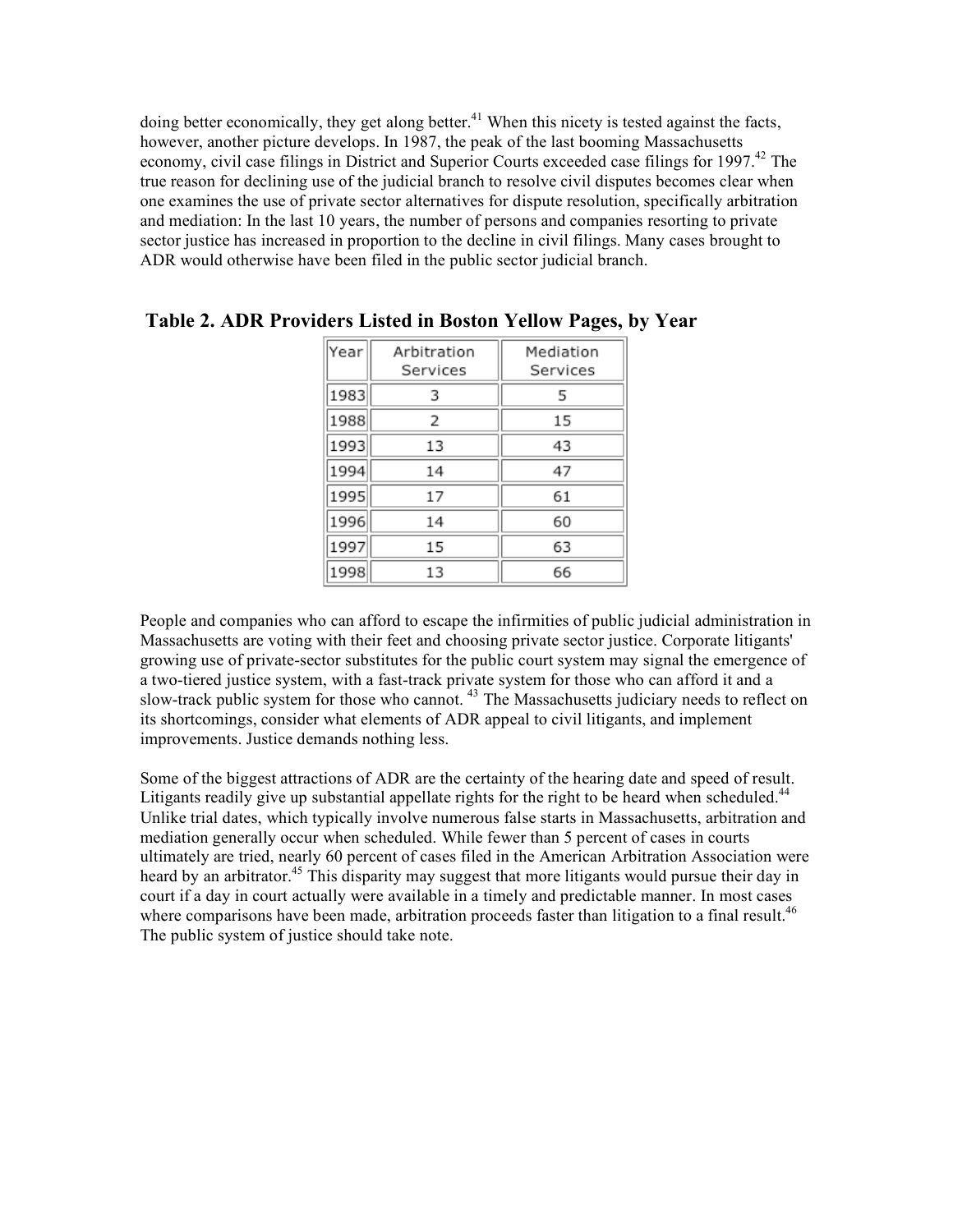| Table 3: Comparison of Case Processing Times of    |  |  |
|----------------------------------------------------|--|--|
| <b>ELP and Baseline Dockets at Major Intervals</b> |  |  |
| (Average in Days)                                  |  |  |

|                                 | Campbell County  |                 | Louisville      |                  |
|---------------------------------|------------------|-----------------|-----------------|------------------|
|                                 | <b>ELP</b>       | Baseline        | <b>ELP</b>      | Baseline         |
| Pleadings <sup>a</sup>          | 30               | 54              | 26              | 63               |
| Discovery <sup>b</sup>          | 80               | 346             | 62              | 245              |
| Pretrial <sup>c</sup>           | 83               | 115             | 70              | 359              |
| Total Elapsed Time <sup>d</sup> | 184<br>$N = 146$ | 482<br>$N = 93$ | 118<br>$N = 96$ | 369<br>$N = 369$ |

 $N = no$ . of cases in sample

 $a =$  From filing to first answer.

 $b =$  From first discovery event to last discovery event

c = From pretrial conference or trial scheduling to first trial day

 $d =$  From filing to disposition

Source: Michael D. Planet, "Reducing Case Delay and the Costs of Civil Litigation: The Kentucky Economical Litigation Project", *Rutgers Law Review* Vol. 37 (1985), p.285, table 1.

## **ADR MEET ELA: ECONOMICAL LITIGATION ALTERNATIVE FOR MASSACHUSETTS**

Economical Litigation Alternative (ELA) is a subset of procedural rules that govern civil actions. ELA may apply to all actions for which the plaintiff waives claims over a stated amount, e.g., \$100,000, or may apply to all actions by agreement of the parties. Unlike ADR, ELA is litigation within the judicial branch subject to caselaw and all appellate rights. Like ADR, ELA is a procedure for fast-tracked, uncomplicated, and relatively inexpensive litigation, customized to the needs of the case with schedules determined with the active involvement of the parties and with certainty of events. The Massachusetts Supreme Judicial Court has the power to implement ELA rules in Massachusetts with little or no need for legislation.

Several other states have adopted ELA-type procedures.<sup>47</sup> In the Kentucky Economical Litigation Project (ELP), for example, which was implemented on a pilot basis in Campbell and Louisville counties, the rules on case processing produced the following results: <sup>48</sup>

- Total case processing time from filing to disposition and elapsed time at major litigation phases were significantly reduced in ELP cases.
- The number of procedural events (e.g., motions, discovery, hearings) was also reduced.
- These reductions were achieved without apparent impact on the case outcome.
- Attorneys reported that reductions in case processing times and procedural activity resulted in savings in the amount of time spent on ELP cases by most attorneys, with no adverse effect on their ability to prepare. Many attorneys noted that their preparation and conduct of discovery actually benefited by the ELP procedures. <sup>49</sup>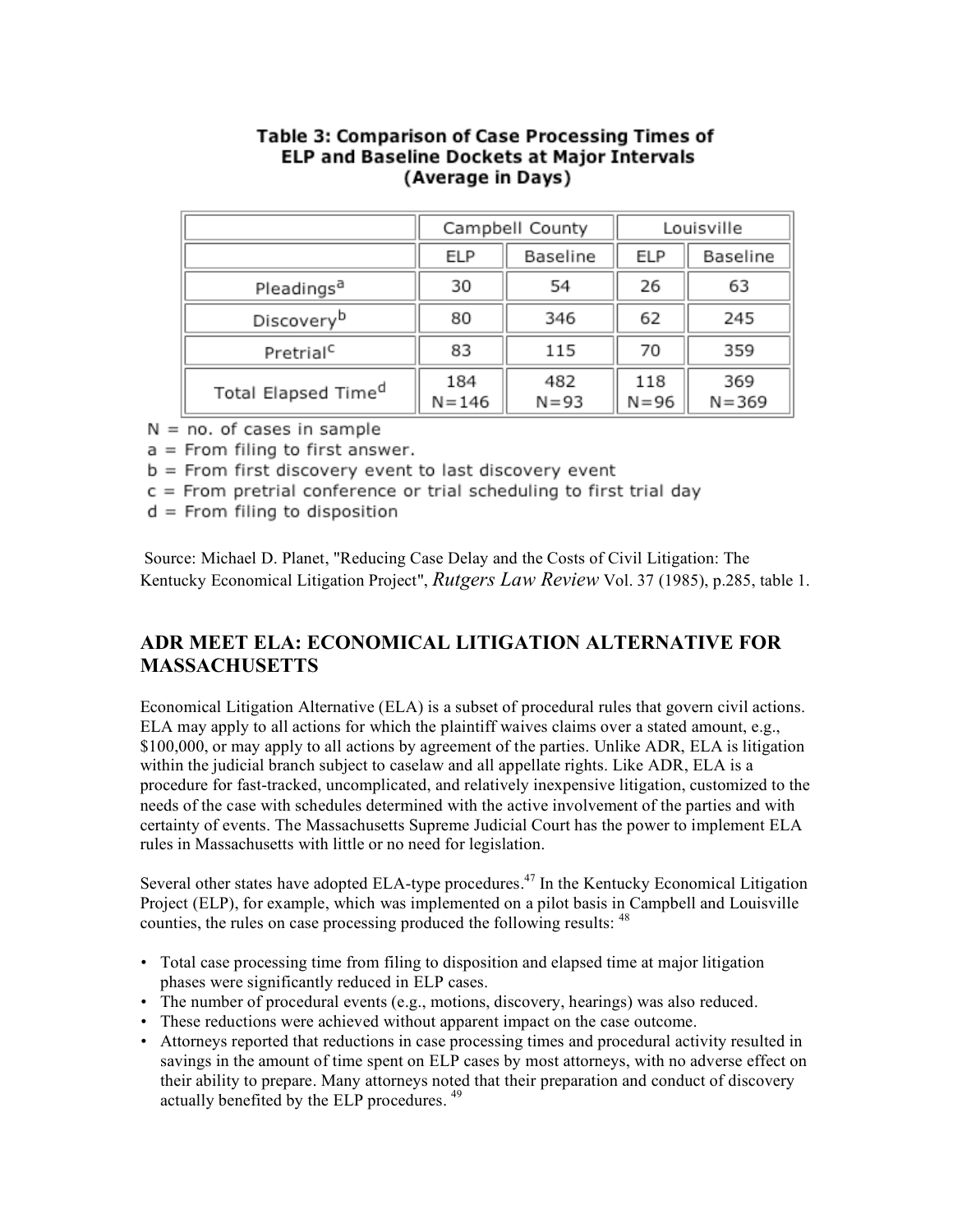These savings in attorney time resulted in reduced fees to clients in hourly fee billing, although contingent fee billings are not reduced by lower costs to attorneys.

Sixty percent of Campbell County ELP cases were disposed of within six months, 90 percent within one year, and none were older than 24 months at the time of disposition. Louisville ELP cases showed even greater reductions. Seventy-nine percent of the Louisville ELP cases were disposed within six months, 99 percent within one year, and none was older than 18 months at the time of disposition. 50

Much as it has done with other initiatives, the Supreme Judicial Court could appoint an ELA Task Force of Superior and District Court judges, bar leaders, business and public interest representatives, clerks, and administrators to prepare a draft of proposed rules changes, in conjunction with the state legislature and the Standing Committee on Rules. The ELA rules could be implemented on a pilot project basis in one or more counties, such as the District and Superior Courts in Norfolk and Middlesex counties.

A working draft of possible rules changes is included as an Appendix to this paper to focus the Task Force's efforts, but it is important that final proposals reflect the collective work of the Task Force. "Prior research on implementation indicates that change is not something 'done to' members of an organization; rather, it is something they participate in, experience, and shape.<sup>151</sup> The participation and support of the organized bar also is critically important. "Beginning in the mid-1970s, almost every major study of delay, regardless of its methodology, scope, or specific recommendations, has stressed the importance of a firm and formal commitment by the court and the local bar to reducing delay through cooperative effort."<sup>52</sup> The draft in the Appendix, which includes many of the features of the Kentucky ELP procedures, includes the following suggestions:

Parties Volunteer for ELA to Apply, with Incentives to Volunteer, or Applies in All Cases Below \$100,000: In many cases, all parties will share a common interest in reducing expense and delay, and procedural rules that reduce expense and delay may provide incentive enough for all parties to submit to the ELA procedure. Sometimes, particularly in cases involving parties of disproportionate resources, one party may seek to "bury" the other side with an avalanche of motions and discovery to force a settlement in the face of unaffordable litigation costs. In these "scorched earth" cases, the additional incentive of including attorney's fees in Rule 68 Offers of Judgment-and then exempting any party who agrees to submit to ELA-may be a way to level the playing field among litigants of diverse means. Many costs of litigation are included in the ELA as costs recoverable by the prevailing party after judgment.<sup>53</sup> The ELA provides a "safety valve" for additional discovery "for good cause" in cases that merit more discovery and to ease malpractice concerns by counsel who encourage their clients to elect ELA. Finally, the ELA introduces the concept of an annual filing fee rather than a single fee paid at the outset of the litigation. An annual filing fee invests the plaintiff, much like a medical "co-pay," in the prompt disposition of the case. The annual fee, which is one-half the amount of the conventional filing fee, also reduces the economic barriers to legal redress. Significantly, all money paid for filing fees must be refunded by the court if the case is not reached for trial within three attempts; as reimbursements come out of the court's budget, there will be a strong institutional incentive to reach cases for trial when scheduled.

As an alternative to voluntary participation, ELA rules also could apply to all civil actions in which the plaintiff waives any recovery in excess of \$100,000. Cases worth less than \$100,000, which constitute the great bulk of civil business in Massachusetts, have particular need for cost-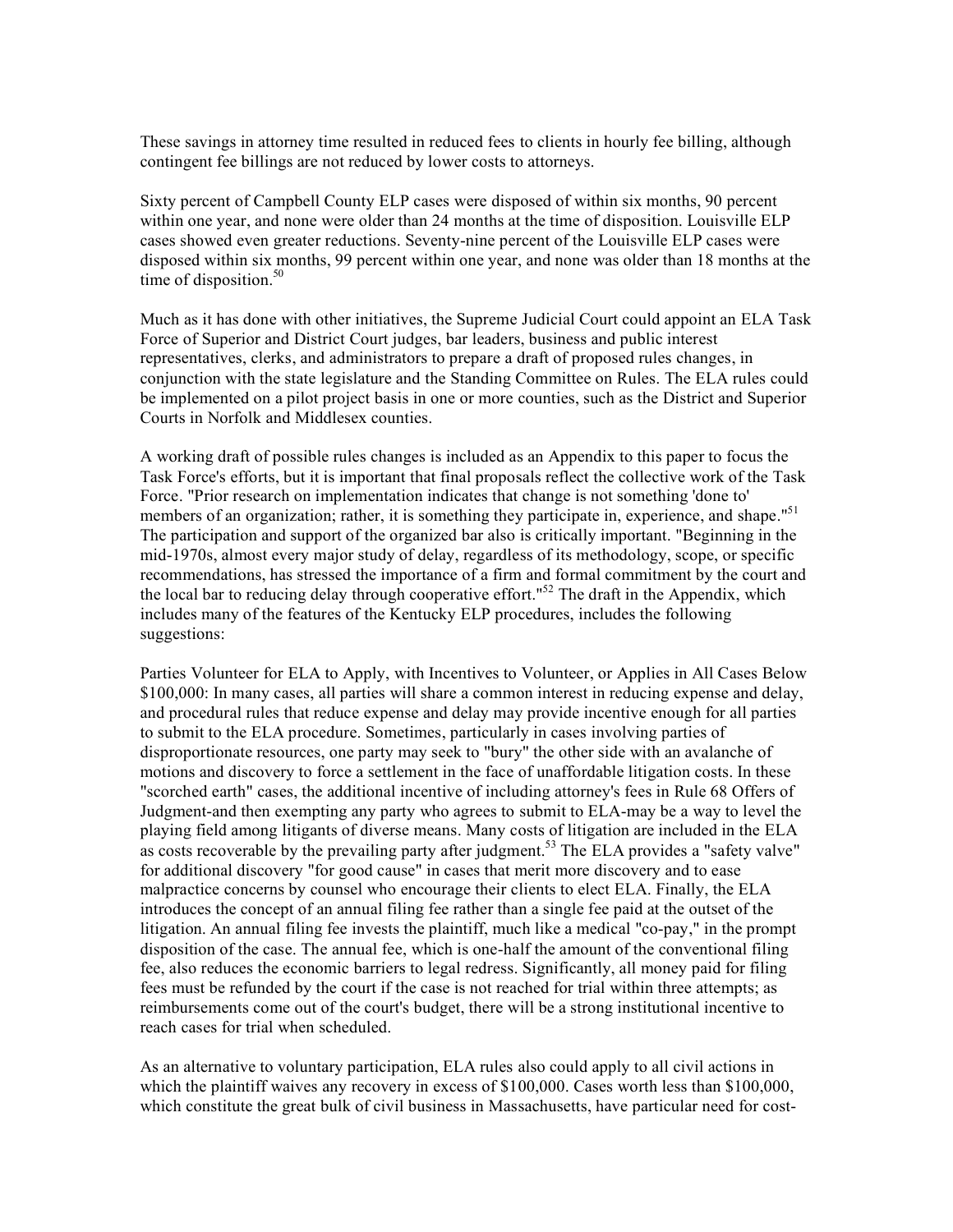and time-effective procedures to avoid the circumstance in which all parties spend more to litigate than the amount in dispute.

Early and Continuous Judicial Control of Case: ELA rejects the time standards-only approach in favor of early judicial intervention and then specific, certain events scheduled for the remainder of the case. This approach, modeled after Standing Order 1-98 in the District Court and the programs in Michigan and California, has a proven track record of resolving civil cases sooner and less expensively than other approaches. Cases do not have an unlimited number of pretrial events, such as "status" dates. Instead, proceeding at a pace appropriate for the needs of the case as determined with counsel's participation, the case has three basic events: Case Management Conference three months after an answer is filed; Pretrial Conference when the case is expected to be ready for trial; and Trial. The level of preparation required for each event is commensurate to the event and to the needs of the case. Continuous judicial control simply recognizes the reality that "what judges do to manage cases matters." <sup>54</sup>

Use of Technology to Reduce Costs: The ELA authorizes use of technology to reduce the transaction costs of litigation. In civil litigation, much of what a lawyer must do is reactive to actions taken by the opposing party. Even a simple motion that requires a trip to the courthouse may costs hundreds or even thousands of dollars just for counsel to be prepared, show up, wait to be heard, argue, and return to the office. The ELA permits counsel to appear by telephone or, in courts properly equipped, video-conference, to file and serve documents electronically, to obtain forms and make payments electronically.<sup>55</sup> Private vendors exist who are ready and willing to provide these services on a fee basis without any public appropriation.<sup>56</sup> These changes will not render the practice of law antiseptic, as personal attendance of counsel is required for the scheduled, controllable events of Case Management Conference, Pretrial Conference, and Trial. Counsel also have the option to attend any courthouse event in person if they wish. Indeed, the early intervention Case Management Conference will serve as a collegial event for lawyers to minimize the temptation to file needless motions and instead encourage them to just pick up the phone and resolve any problems that may arise.

Initial Disclosure and Limited Discovery: The federal courts and some states have embraced mandatory disclosure of documents and information as a prerequisite to discovery.<sup>57</sup> Other states have created "form discovery," which may be served without limit and supplemented by limited custom discovery. <sup>58</sup> The draft ELA incorporates initial disclosure of basic known or easily knowable information (rather than the troublesome "any relevant information" standard that has resulted in disclosure litigation in other jurisdictions) rather than requiring parties to serve form discovery seeking essentially the same information. No party may undertake discovery until filing a certificate of compliance with the disclosure requirement. Disclosure usually must be complete by the Case Management Conference, although the parties can stipulate to an extension after the Case Management Conference, particularly for low-dollar cases that may settle at or before the Case Management Conference.

Parties are limited to 20 single-question interrogatories and 10 document requests, unless a judge finds "good cause" to permit more discovery. All written discovery must be answered within 30 days. The ELA encourages use of requests for admission by permitting interrogatories and document requests to be conditionally posed with a request for admission; if the opposing party admits the request, the interrogatory and document request are automatically withdrawn and do not count to the limit of 20 interrogatories or 10 requests for production.

Limited Depositions: The ELA proposes that parties be limited to depositions of other parties, one non-party witness and any expert witness, unless a judge permits additional discovery for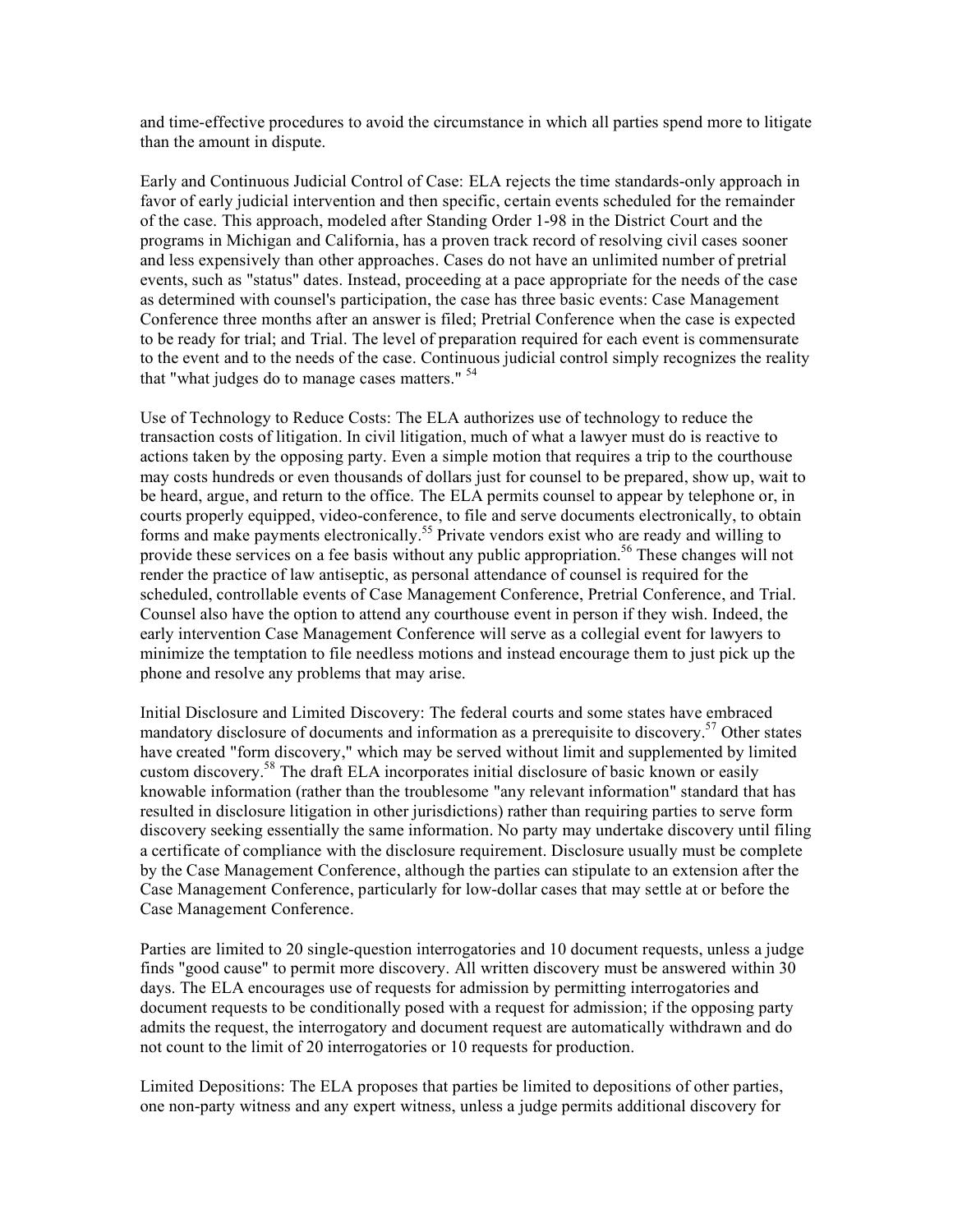"good cause." <sup>59</sup> Moreover, depositions are limited to four hours of examination, unless all parties agree to extend the length of the deposition. <sup>60</sup>

Another change, although permitted under the conventional rules by agreement of all parties, is the right to have depositions recorded on audio tape or disc rather than stenographically recorded. The cost for a court stenographer to attend a deposition and provide a transcript can be prohibitive for individual litigants. Since transcripts usually are not necessary when cases settle, and since most cases settle, the right to record depositions can save hundreds per deposition. In the event a transcript is needed, the tape or disc recording easily can be transcribed by an authorized transcriptionist or stenographer. Any party that wishes to have a stenographic record may provide a stenographer at their own expense.

By agreement of the parties, without leave of court, depositions may be conducted by telephone, videoconference, and internet.

Motion Practice: The ELA abolishes the current Superior Court Rule 9A approach as well as the District Court convention of requiring the moving party to appear for uncontested motions. Counsel need not appear on uncontested motions, and contested motions can be heard by telephone if the parties wish. Motion practice represents a potential gap in the calendar of next scheduled events. For this reason, it is critically important that cases not slip through the gap and that there be accountability for the manner in which motions are considered. In a "Judicial Activity Report" all judges currently report to the Trial Court civil business that has been under advisement longer than 30 days after the month in which the matter was heard. The ELA simply requires public disclosure of this information to advise the parties regarding the status of their motion and to encourage timely disposition of motions by judges.<sup>61</sup>

Another feature, designed to discourage a fusillade of motions as a litigation tactic, presumptively limits the number of motions to one dispositive motion, one non-dispositive motion, and "move until lose" for discovery motions, in which a party loses the right to file more discovery motions upon losing a discovery motion as determined by the judge.

Time Limits for Trial: One of the most challenging aspects of scheduling trials is the uncertainty of length of trial. Underestimating length of trial can cause a domino effect of slowing all cases scheduled for trial later in the calendar, while overestimating length of trial can leave valuable and costly trial sessions empty. Some courts use presumptive limits on the length of trial, subject to change as necessary to ensure a fair trial. <sup>62</sup> The ELA limits the length of direct and cross examination of witnesses by imposing a cumulative limit for all direct and all cross examination, with the parties free to use their allotted time as they wish. In addition to encouraging counsel to "get to the point" and to avoid the temptation to filibuster before an audience of captive jurors, the trial time limits also will assist the court in scheduling cases for trial and reaching cases for trial as scheduled.

Firm Policy Against Continuances Absent Good Cause: To defeat the "cult of continuance" so bemoaned in the Harbridge House report, the ELA provides a firm policy against continuance absent true "good cause." Trial sessions are a limited public asset, and last minute continuances have the effect of wasting the trial session that has been fully paid for by the taxpayers. Although judges conventionally have yielded to agreements of civil parties to continue trial for good reason or no reason at all, the ELA approach recognizes that the judge is the only actor responsible for preserving and properly administering the limited public asset of a trial session.

While the Massachusetts Rules of Criminal Procedure have long provided for the payment of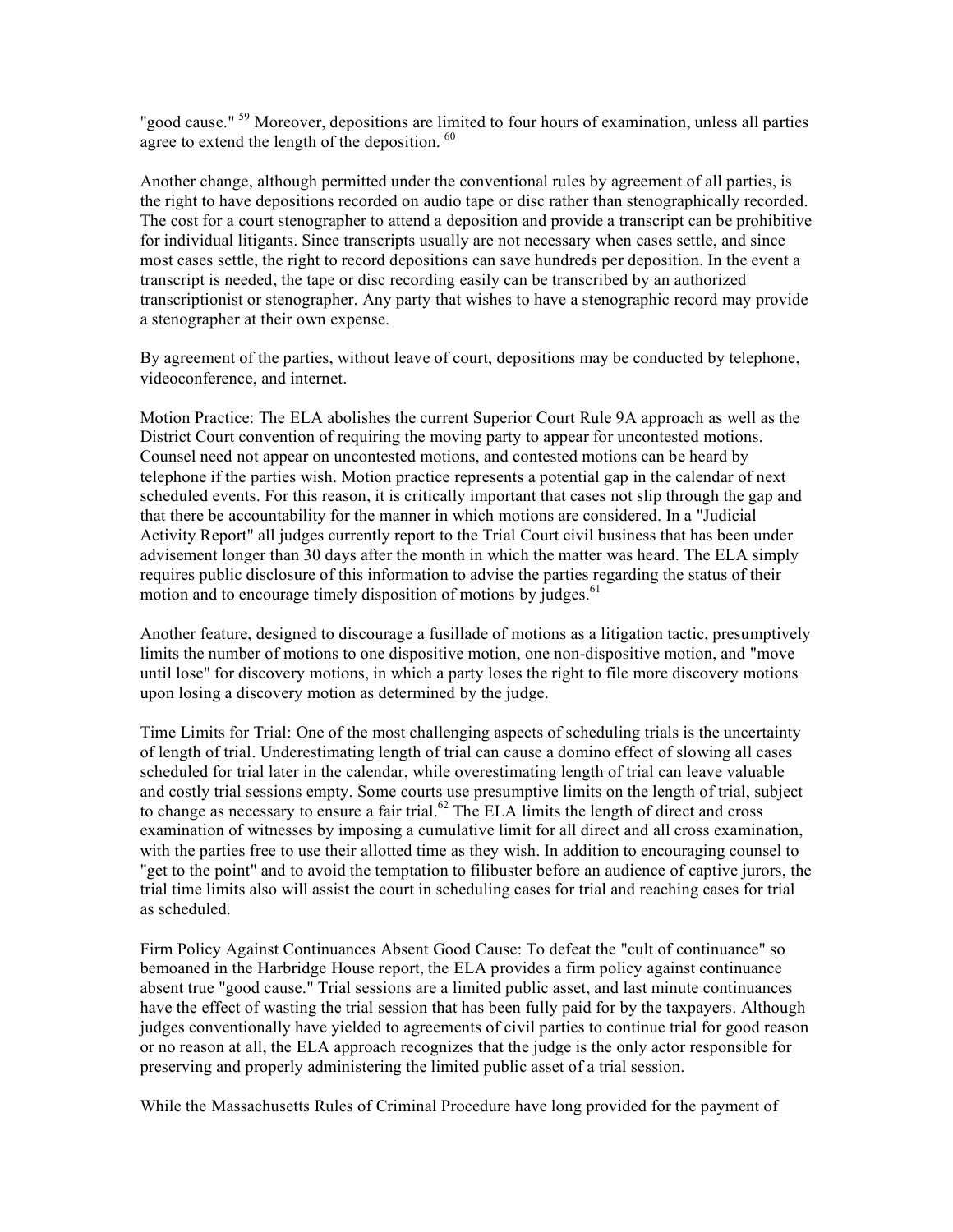costs as a condition of continuance, the civil rules have not so provided.<sup>63</sup> The ELA rules permit a justice to impose costs, including reasonable attorney's fees, as a condition of granting a continuance. Moreover, the ELA provides for sanctions for causing delay and undue expense by failure to conform to the ELA rules. The federal courts have provided for such sanctions, while Massachusetts never has explicitly so provided.<sup>64</sup>

These draft ELA rules provide a starting point of discussion and collaboration between the members of any Task Force that the Supreme Judicial Court may appoint to meet the challenge of prompt and affordable justice in Massachusetts. "As with any major change process, there will be resistance and reluctance at first, followed by some chaos as people move along the learning curve.... There will be changes to the changes. In the end, there can be noticeable improvement in the pace of litigation as well as other, less tangible benefits to judges, court staff, lawyers, litigants and the judiciary as an institution."  $65$  Adoption of ELA rules in Massachusetts will improve the administration of civil justice, but even procedural reform likely will be hobbled by administrative conventions ripe for improvement. Some suggested administrative reforms, simple but necessary, are highlighted in the following section.

# **ADMINISTRATIVE IMPEDIMENTS TO JUSTICE**

No one has personal responsibility for civil case flow management in the Massachusetts civil justice system. Judges rotate on circuit, and cases generally are assigned on a Master Calendar basis, with no one person involved in the case from filing to disposition. Even if positions were to be created or reassigned to superintend civil case flow, there are a paucity of meaningful performance measures by which to gauge the performance of the civil justice system and the employees who administer it. This section proposes to reassign some existing positions in the judicial branch to create civil case managers and teams who, with designated judges, are responsible for civil case administration. The paper also will suggest meaningful performance standards and tie compensation of non-judicial personnel at least in part to performance. The power to effect administrative change is vested entirely within the judicial branch. The assignment of judges, allocation of staff responsibilities, measurement of performance, and establishment of pay scales for non-judicial personnel all are matters close to the core function of the judiciary. For this reason, the judicial branch can and should coordinate administrative changes with adoption of procedural reforms to have the greatest effect on civil case management.

### **PERFORMANCE MEASURES: COUNTING WHAT COUNTS**

The primary measure of performance at this time is disposition or "through put" rate for courts and sessions. As Alice's case reveals, disposition is a measure of performance of only limited worth. The Superior Court has detailed data on case aging and session activity, but these are limited to the three counties that are automated. The District Court currently measures only work it has completed, thus leaving unfinished work unmeasured and unknown. Performance measures for the Trial Court should include the following:

Case Processing Goals: The District and Superior Courts each should specify case processing goals, and then measure actual performance against those goals by court or session. The California goals should not be beyond the reach of the Massachusetts Trial Court:

• Within 12 months, dispose of 90 percent.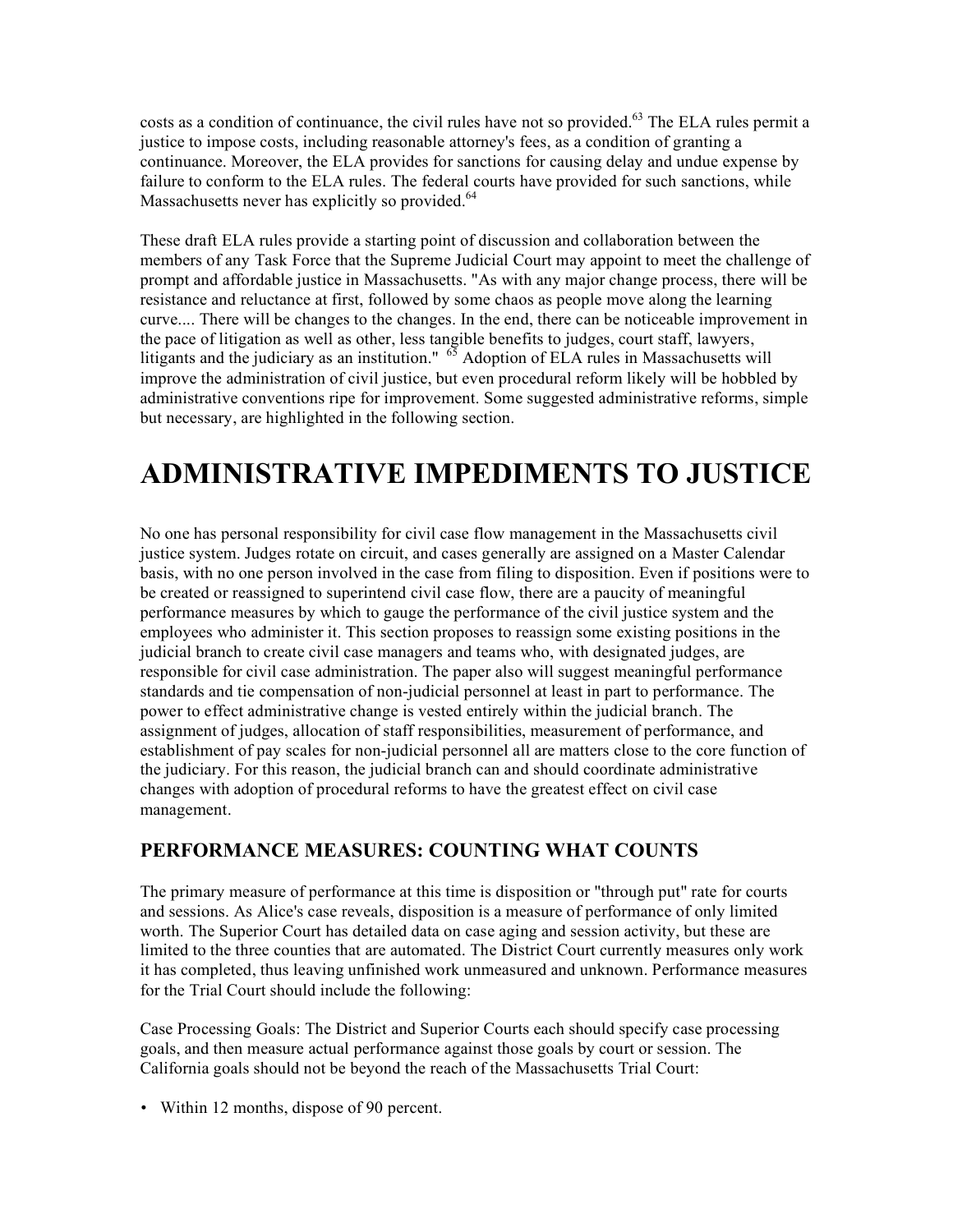- Within 18 months, dispose of 98 percent.
- Within 24 months, dispose of 100 percent.<sup>66</sup>

Reach Rate: The "Reach Rate" is the percentage success in reaching a case for trial on first scheduled date, second scheduled date, third scheduled date, and more than three scheduled dates<sup>67</sup> If a court or session succeeds in reaching cases for trial 9 out of 10 times on the first assigned trial date, for example, the reach rate would be 90 percent. Any scheduled trial date would be the basis of measurement, so continuances (whether for good cause or otherwise) will adversely affect the reach rate. Including continuances, even proper continuances, in the reach rate is necessary to determine the culture or perception of the court by litigants and lawyers. Suggested Reach Rate goals are

- Reached First Trial Date: 80%
- Reached Second Trial Date:  $90\%$
- Reached Third Trial Date: 100%.

A corollary measure of performance, easily determined once data for Reach Rates are collected, is the percentage of cases that have multiple trial dates.

Continuances: Continuances of each scheduled event should be collected for performance evaluation. Any continuance, even a continuance for good cause, generally indicates a wasted effort or resource on the part of the court and the parties. Continuances always indicate a delay from filing to disposition.<sup>68</sup> To keep the "cult of continuance" in check, these data should be gathered by name of judge or clerk-magistrate granting the continuance as well as for each event. Continuances should be counted for Case Management Conferences, Pretrial Conferences, and Trials. The closer the number is to zero, the better. Average and median numbers of continuances, by event and by judge or clerk, should be calculated and disseminated. The goal should be zero for each event to measure performance.

Lag Time: Lag Time consists of several measurements: 1) the length of time from the date a case is assigned for trial until the scheduled date of trial; 2) the length of time from the date a case is assigned for trial until the actual trial date; and 3) the difference, or "slippage," between the scheduled lag time at 1) and the actual lag time at 2). Trial dates should not be scheduled more than three months beyond the date of setting, because the pressure of an imminent trial encourages settlement.<sup>69</sup> The goal for scheduled lag time should be from 30 to 90 days, with the lower number (not less than 30) the indicator of better performance. The goal for the difference between scheduled and actual lag time should be zero.

Case Aging and Disposition Rates: The current practice of measuring the age of pending cases, as well as the disposition rate, should continue. The age data will assist the courts or sessions to determine which cases should be the emphasis of trial session efforts, to reduce the number of old cases pending trial.

There are other measures of performance that might merit further study, but these measures would permit court administrators, clerks, and judges to see the big picture in their daily efforts. By these measures, Alice's case would have been counted as the failure of justice that it was. By knowing its failures, the judicial branch can dispatch resources and assets to courts and sessions to minimize the delay and expense of civil litigation.

### **WHO'S IN CHARGE? CASE MANAGEMENT TEAM APPROACH**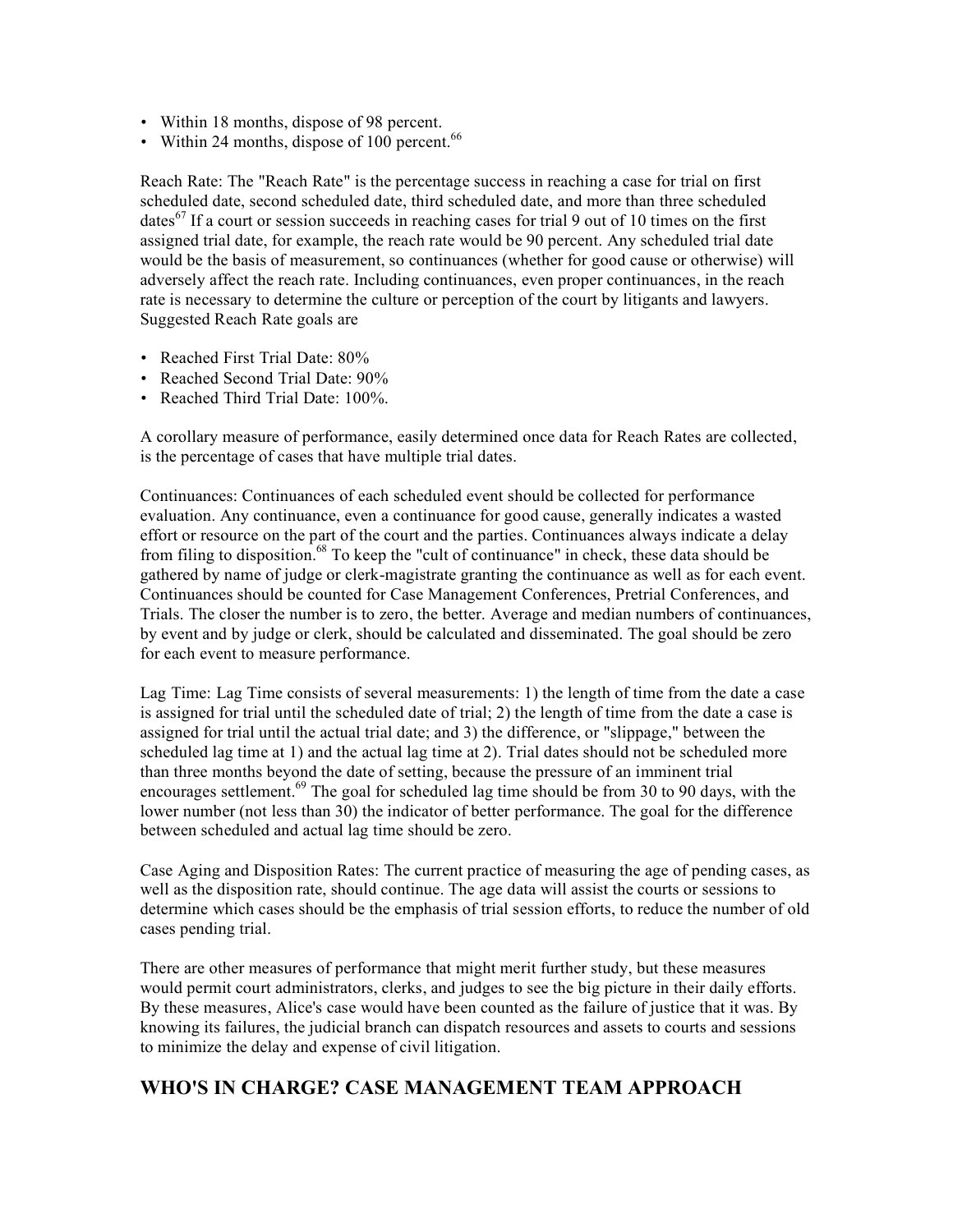Some states have designated employees to be responsible for case management and calendar control.<sup>70</sup> While clerical staff in Massachusetts have assumed de facto responsibility for calendar coordination and caseflow management, the level of responsibility, duties, and procedures vary considerably from court to court. Judges in Superior Court and many District Courts rotate on a circuit assignment, never presiding over a civil case from filing to trial. There is, then, no "ownership" or personal responsibility for the processing of any particular case pending in the Trial Court. Massachusetts courts generally use a "Master Calendar" approach to trial assignments, assigning trials to a session to be staffed by whichever judge is available that day, rather than an "Individual Calendar," like the federal system where a judge presides over the case from filing to trial. Courts with individual judge calendars for civil cases usually have substantially less delay than courts using the master calendar system. <sup>71</sup> Given the strong tradition of judges, particularly Superior Court judges, riding circuit, the individual calendar system is unlikely to be implemented in Massachusetts. One option is to use a "Team Calendar" approach to civil scheduling. As one caseflow expert has noted,

assigning cases to a small team of judges rather than to an individual judge or a master calendar appears to combine the best features of both the master and individual calendar systems. The team calendar system appears to have the advantages of judicial responsibility and accountability that can exist in the individual calendar system while avoiding the scheduling problems inherent in the individual calendar system.<sup>72</sup>

Under a team calendar approach, certain Superior Court and District Court judges would be on a "civil circuit" between certain courts and share responsibility for civil case management. Judicial schedules generally are known several months in advance, so trial orders could assign by name the trial judge scheduled to preside in the session or court on the trial date; identifying the trial judge will permit that judge to handle all matters in advance of trial. Moreover, the clerical staff also can be assigned to the team, with certain employees responsible for civil case management in a particular session. This team approach, between judges and staff, will permit the performance of the teams to be measured and evaluated to determine how best to manage civil business and will invest the team members in the results of their performance.

### **LINKING PAY TO PERFORMANCE: REWARDING RESULTS**

The administration of justice, distinct from the substance of judicial decision on cases, lends itself to objective measures of performance. Cases are reached when scheduled or they are not. Trials are assigned within the 30- to 90-day window, or they are not. Cases are continuously calendared, leading to early dispositions and shorter times from filing to disposition, or they are not. While it probably would be inadvisable for judges to receive bonus pay for excelling at judicial administration,<sup>73</sup> support staff are a key component of the administrative team and should receive bonus pay for doing the job better than their colleagues do. Similarly, courts and sessions that outperform other courts and sessions should be qualified to receive preference in capital spending and other institutional incentives like funding for educational programs for court employees.

Several state courts, including Colorado, Illinois, and California, and the federal courts already have programs linking employee pay to performance.<sup>74</sup> "Beginning January 1, 1996, Maricopa County [Phoenix, Arizona] officials commissioned the [court] clerk's office to conduct a pilot project that redefined the way some government employees are compensated for their work. The QP3 project was designed to pay employees a base rate for standard output requirements, with added premium pay for greater output.... In addition to quantity, QP3 pay scales include quality indicators." <sup>75</sup> After six months of the pilot project, production levels among voluntarily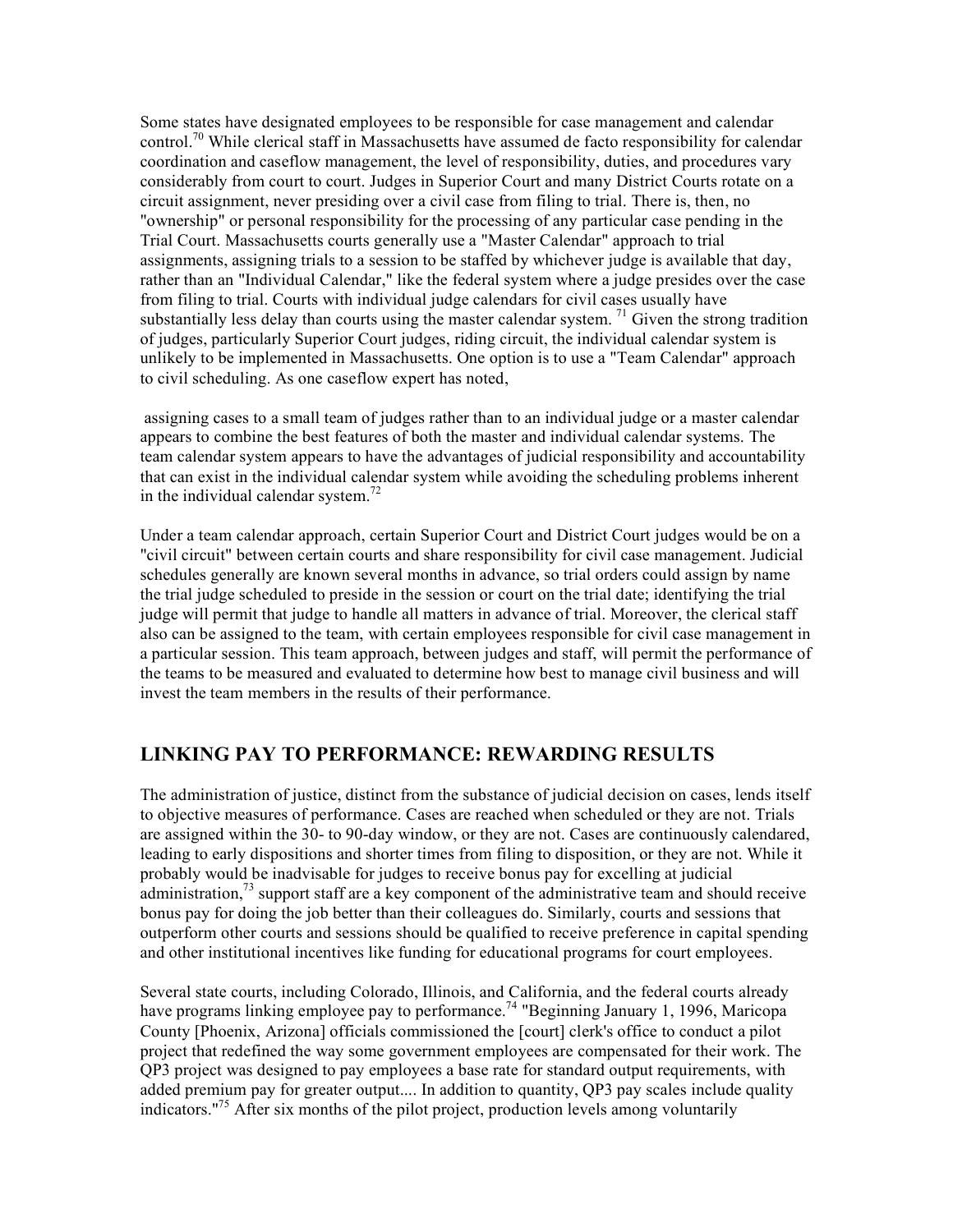participating employees increased from 6.5 percent to 41 percent, while per-unit costs to produce were reduced. Work quality measurably improved in participating work teams, the average pay per employee increased, and employee satisfaction was significantly higher among participating employees than among employees who did not participate in the project. *"When asked which factors should be used to determine pay rates, employees in the QP3 program ranked productivity first and seniority last, while the response of those not participating in the program was the opposite"* (emphasis supplied).<sup>76</sup> In Massachusetts, by contrast, in keeping with traditional governmental pay practices, seniority rather than production is the primary basis for increasing workers' pay.<sup>77</sup> Some of the comparative effects of traditional pay versus performance-linked pay are listed in table 4.

Although linking pay to performance will require amendment and renegotiation of union contracts, one possible approach may be to reduce the base pay of team members by 25 percent, with current court performance levels bringing pay to current levels, with increases above current pay for up to 100 percent performance. Any failure to reach cases for trial after three assigned dates, which requires reimbursement of the filing fees for ELA cases, could be paid from the bonus salary account.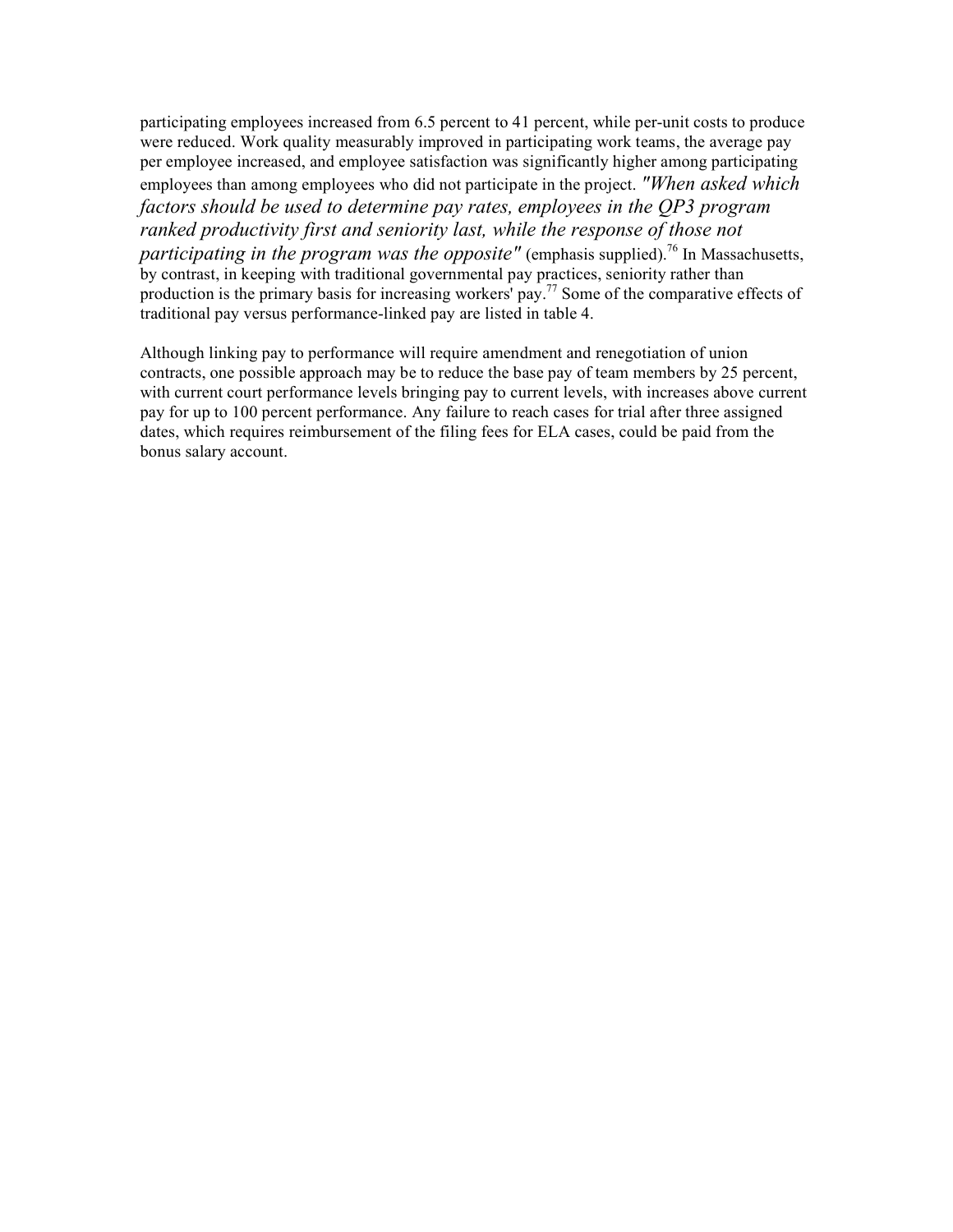| Table 4: Comparison of QP <sup>3</sup> with traditional pay practices. |  |
|------------------------------------------------------------------------|--|
|------------------------------------------------------------------------|--|

| <b>Traditional Pay Practices</b>                                                                                                                              | QP <sup>3</sup> Program                                                                                                                                                                                                                                                                                                                                                                                                                                                                     |  |  |
|---------------------------------------------------------------------------------------------------------------------------------------------------------------|---------------------------------------------------------------------------------------------------------------------------------------------------------------------------------------------------------------------------------------------------------------------------------------------------------------------------------------------------------------------------------------------------------------------------------------------------------------------------------------------|--|--|
| <b>Work Environment</b>                                                                                                                                       |                                                                                                                                                                                                                                                                                                                                                                                                                                                                                             |  |  |
| Focus is diffused. Some activities Focus is<br>results.                                                                                                       | on.<br>the<br>result.<br>end<br>may not produce end results. No Activities are aligned with quality<br>overriding urgency to achieve production. Motivation to achieve<br>results.                                                                                                                                                                                                                                                                                                          |  |  |
| <b>Continuous Improvement</b>                                                                                                                                 |                                                                                                                                                                                                                                                                                                                                                                                                                                                                                             |  |  |
| Methods<br>are<br>"Why<br>priority.<br>anyone can remember."                                                                                                  | traditional. Streamlined<br>processes,<br>Continuous improvement not a continuous improvement sought<br>change? We've by employees.<br>Everv<br>task<br>done it this way for as long as contributes to the end result and<br>adds value or is eliminated.                                                                                                                                                                                                                                   |  |  |
| <b>Performance Standards and Pay</b>                                                                                                                          |                                                                                                                                                                                                                                                                                                                                                                                                                                                                                             |  |  |
| Softer<br>are typically<br>measures<br>qualitative<br>used and<br>are<br>inl<br>nature. Payment of salary is for<br>achieving minimum standards or<br>better. | of<br>Quantitative<br>measures<br>production and quality<br>drive<br>premium pay. Minimum standard<br>is the base pay rate.                                                                                                                                                                                                                                                                                                                                                                 |  |  |
| <b>Increases in Pay</b>                                                                                                                                       |                                                                                                                                                                                                                                                                                                                                                                                                                                                                                             |  |  |
| yield higher pay.                                                                                                                                             | Occasional across-the-board pay Does not participate in across-<br>increases which build the base. the-board increases. Base is set<br>More seniority equals higher pay. according to analysis, including<br>More production does not directly market factors, and higher pay is<br>tied to production.                                                                                                                                                                                     |  |  |
| <b>Frequency of Pay Changes</b>                                                                                                                               |                                                                                                                                                                                                                                                                                                                                                                                                                                                                                             |  |  |
| satisfactory performance.                                                                                                                                     | Pay is typically not changed more Biweekly premium adjustments<br>often than once per year. All pay are made according to quality<br>increases generally build the base production. Premium pay is not<br>and last for the career of the permanently added into the base<br>employee regardless of future pay of the employee. Current pay<br>is<br>determined<br>by<br>current<br>performance. Future<br>biweekly<br>increases<br>are<br>dependent<br>upon<br>future biweekly performance. |  |  |

Source: Gary B. Huish, "Piece-rate Pay Plan in Clerk's Office Motivates Quantum Leap in Quality Production," The Court Manager, Vol. 12, No. 2 (Spring 1997), p. 11, chart 1.

### **SMART CALENDAR TRIAL SCHEDULING SYSTEM**

Another administrative improvement, which is simple and well suited to automation, is the Smart Calendar Trial Scheduling System. This system, developed during the civil jury pilot project in Norfolk County and the subject of much interest among court administrators nationally,  $^{78}$  works as follows: At the pretrial conference, the person conducting the event completes a Pretrial Conference Report form, which includes a Trial Rating percentage from 10 percent to 100 percent. Depending on the parties' attitudes and progress toward settlement, as well as experience with the type of case involved, a case thought definitely to settle should be rated in the 10 to 30 percent range; a case thought probably likely to settle should be rated in the 40 to 60 percent range; and a case thought probably to try should be rated in the 70 to 90 percent range. The 100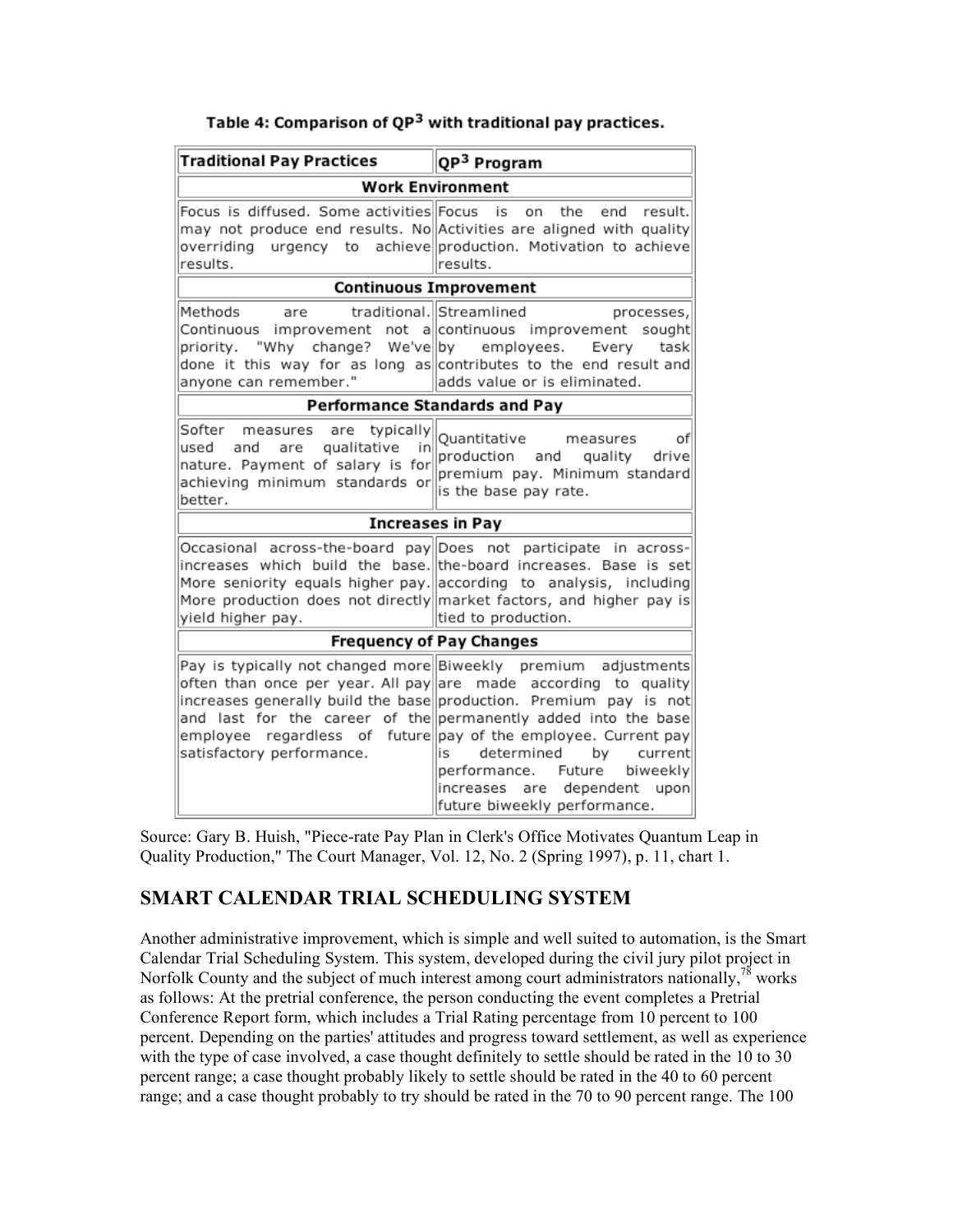percent rating should be assigned sparingly, such as when a case absolutely is known not to be able to settle or if the case cannot be reached on the assigned trial date and needs to be rescheduled. The trial calendar coordinator then "builds" the trial calendar based on information and Trial Ratings contained in the PTC Report. The cumulative Trial Rating score for all assigned cases for a day's session should come as close as possible to, but not exceed, 150 percent. Bench trials are assigned for one day only, even if expected to be multiple-day trials, as the second day for trial can be scheduled for days that have opened up in the calendar on short notice. Jury trials should be scheduled for each expected day of trial, provided that the cumulative score for each day does not exceed 150 percent. From May 1997 to April 1998, while in experimental use, the Smart Calendar predicted the trial session business: cases that settle before trial averaged a 34 percent rating; cases that settle on the trial date averaged a 58 percent rating; and trials averaged a 75 percent rating. An additional advantage of the system is that it permits the trial judge to know, at a glance, which case is likely to settle in the trial session in the event multiple cases report for trial. During the experiment, nearly every civil bench or jury trial has been reached on the first date scheduled for trial. Using the Smart Calendar System, cases in the District and Superior Courts generally should be reached for trial on the first scheduled date.

# **CONCLUSION**

Alice moved from Cityville after dropping her case against the car manufacturer. She died in 1995. The civil dockets of Massachusetts' courts are filled with people like Alice, for whom civil justice is neither prompt nor affordable. Judge Irving R. Kaufman of the United States Court of Appeals once noted, "The judicial system is the most expensive machine ever invented for finding out what happened and what to do about it."<sup>79</sup> Significant improvements have been made in other states and can be made here as well. While it is difficult to estimate cost savings resulting from prompt justice,  $80$  the Kentucky ELP procedures were found to reduce attorneys' fees by 24 percent. Case processing times in other states have been reduced by more than one-half using procedures similar to the proposed ELA rules. Adoption of ELA rules in Massachusetts will make our judicial machine more efficient and effective in meeting the needs of individuals and businesses, at the same cost to taxpayers, than currently is the case.

It is never too soon to begin to provide prompt and affordable justice. Alice would have told you that.

*Daniel B. Winslow is First Justice, Wrentham District Court, Wrentham, Massachusetts.*

# **APPENDIX**

Note: Section numbers correspond to the Massachusetts Rules of Civil Procedure concerning the same topic.

## **RULE 1B: ECONOMICAL LITIGATION ALTERNATIVE**

[1B.1] Applicability. This rule shall govern the conduct of actions in which all parties agree in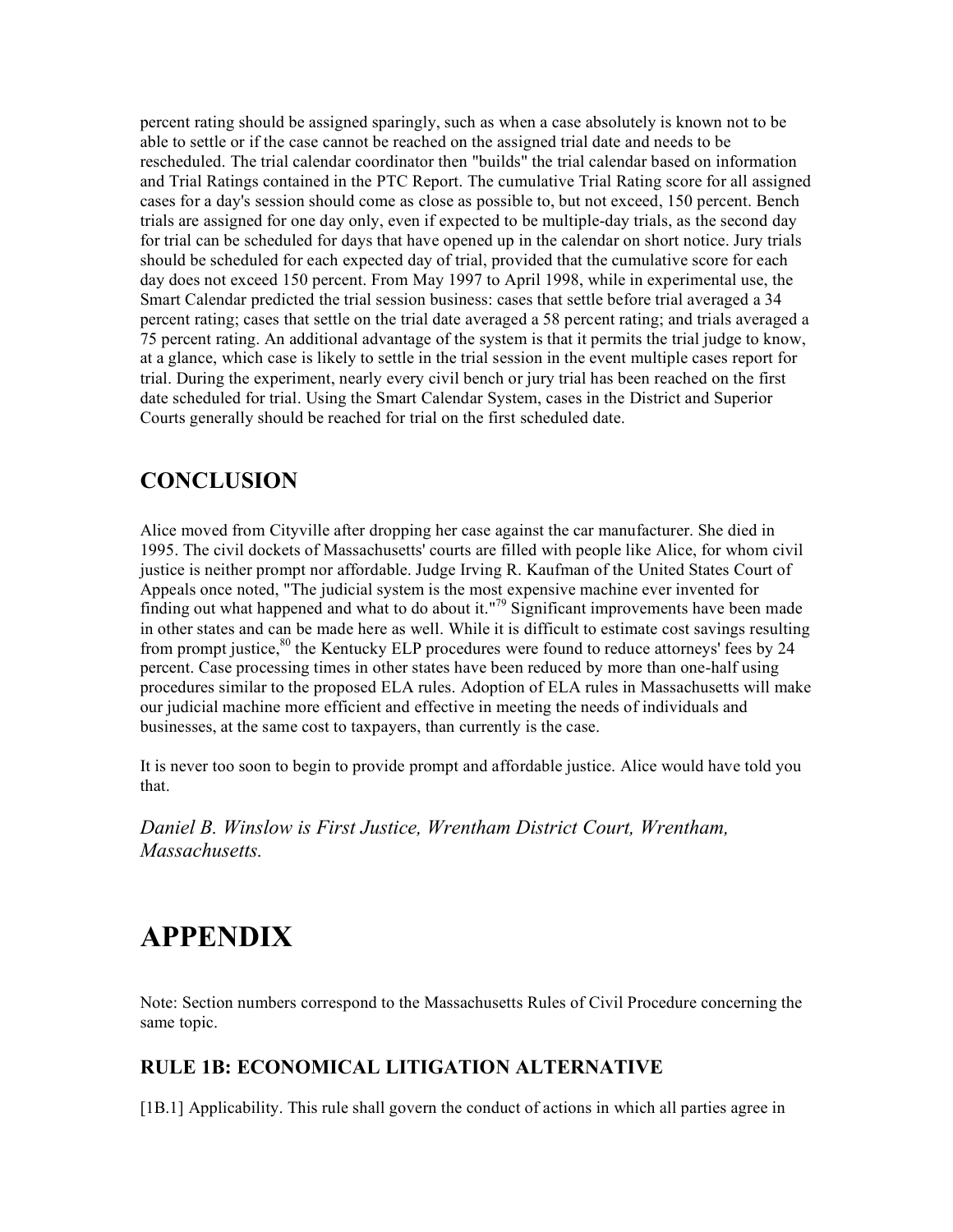writing that such rule shall apply and further shall govern the payment of filing fees where the plaintiff submits to this rule. Such agreement shall be indicated by filing and serving upon the other parties a written statement submitting to this rule simultaneously with the filing of a complaint, answer, third-party complaint, and third-party answer. Such a statement may be endorsed upon a pleading of the agreeing party.

A. Effect of Statement. Any party that has indicated its agreement with its complaint or answer to submit to this rule shall be deemed to have agreed to the applicability of this rule for all purposes, including but not limited to counterclaim and cross-claim, unless such agreement is specifically disclaimed upon the filing of additional pleadings.

B. Applicability of Standing Orders, Administrative Directives, Court Rules and Special Rules: All actions subject to this rule shall be governed by this rule and the Massachusetts Rules of Civil Procedure to the extent not in conflict with this rule. No other standing orders, administrative directives, court rules, special rules, or supplemental rules shall apply to these actions.

C. Liability for Attorney's Fees and Costs. Any party that has indicated its agreement to submit to this rule shall not be liable for attorney's fees and costs pursuant to Rule 68.

[1B.1B] Expense and Delay Reduction Special Provisions.

A. Annual Filing Fee. Any plaintiff(s) agreeing to submit to this rule shall pay a fee upon filing the complaint in an amount that is one-half the filing fee for civil cases not governed by this rule, and shall pay that amount on each annual anniversary of the filing date of the action until the case is reported settled or reached for trial. All monies paid by the plaintiff(s) for filing fees shall be reimbursed by the court to the plaintiff(s) upon failure without good cause of the court to reach the case for trial within three scheduled trial dates. This paragraph shall not apply to any plaintiff found by the court to be indigent.

B. Inmate Appearances. In any case involving a claim by or against or witnessed by a person currently incarcerated or detained in a state or federal prison or county house of correction, the court may conduct telephonic or video conferences with said inmate or detainee in lieu of personal appearance in court for all events except jury trial, unless a justice otherwise orders.

C. Telephone and Videoconference Appearance. Except as provided in C.1 below, counsel and pro se parties shall have the option of appearing by telephone or videoconference in any nonevidentiary hearing or appearance before the court. Said appearances may be subject to a flat fee, which shall be published by the court and assessed to any party requesting to so appear. All such assessments shall be subject to recovery by the prevailing party as costs after judgment.

1. Personal Appearance Required. Personal appearance by counsel and pro se parties is required at the Case Management Conference, Pretrial Conference, Trial and as ordered by a justice, except that inmate appearances are governed by B. above.

2. Request Form. Any counsel or pro se party that wishes to appear by telephone or, in courts so equipped, by videoconference, shall timely file and serve a "Request for Telephone/Videoconference Appearance" on a form provided by the Clerk-Magistrate. The form shall provide spaces for the date, time and court/session of the hearing, the type of hearing, and the name, address, telephone number, and fax number of the counsel or party requesting the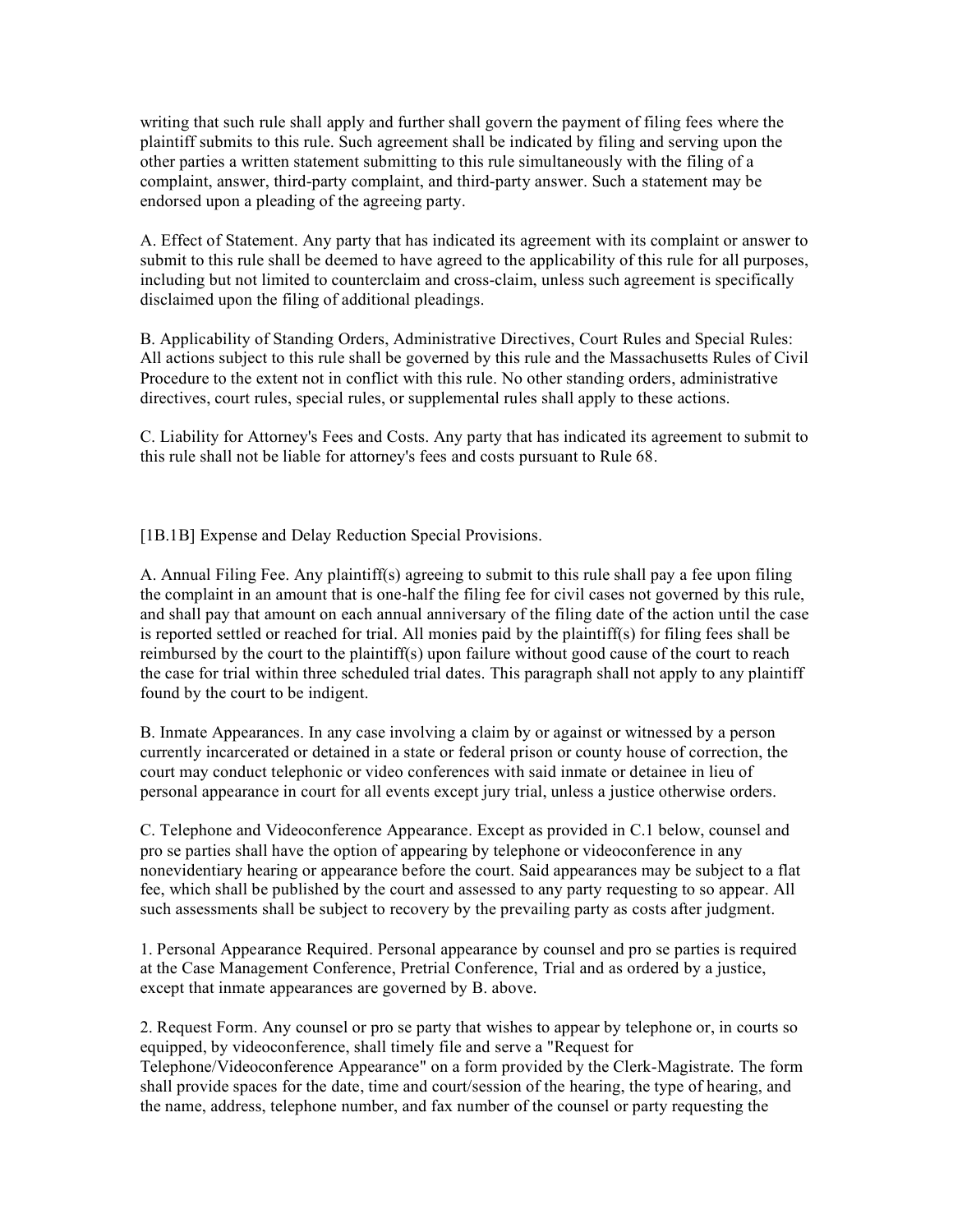telephonic/videoconference appearance, and the name(s), address(es), telephone number(s), and fax number(s) of all other counsel or pro se parties, and credit card number for payment of any fee for such appearances. The Clerk-Magistrate shall ensure that information regarding credit card payments shall not be publicly available.

3. Filing and Service of Form. Not later than seven (7) days before the scheduled hearing, any counsel or pro se party wishing to appear by telephone or videoconference shall FAX or deliver to the Clerk-Magistrate a completed request form with payment and serve a copy of same (omitting credit card information) on all other parties. Failure to comply with this paragraph shall result in a denial of the request to appear by telephone/videoconference.

4. Scheduling. The Clerk-Magistrate, either directly or through a provider of telephonic/videoconferencing services, will contact all counsel and pro se parties a schedule a specific estimated time for each hearing in which any or all of the counsel or parties will be appearing by telephone or videoconference. Notwithstanding the specific estimated time established by the Clerk-Magistrate or authorized provider, each counsel or party wishing to appear by telephone/videoconference shall be available at the telephone number listed on the request form from the beginning of the specific estimated time until completion of the hearing. Failure to remain available as required shall be deemed a non-appearance at the hearing and shall be subject to sanctions. Nothing in this paragraph shall prevent any counsel or pro se party from appearing in person at the specific estimated time of the hearing.

5. Continuance. If a counsel or pro se party requests a continuance of a hearing scheduled for appearance by telephone or videoconference, the party requesting the continuance shall, as a condition of any continuance being granted, assume responsibility for contacting all other counsel or pro se parties and any authorized provider of telephone/videoconference services and rescheduling the hearing. Failure to comply with this condition may result in the requesting party being assessed telephonic/videoconference appearance user fees that otherwise would be paid by the appearing party.

6. Audibility and Recording. Each justice shall ensure that the statements of participants are audible to all other participants, that statements made by a participant are identified as being made by that participant, and that the proceeding is recorded to the same extent and in the same manner as if all the participants appeared in person.

D. Internet Access to Forms and Electronic Payment.

1. Internet Forms. All official forms of the Trial Court are available online at [home page address] without charge. The Clerk-Magistrate shall seal summons for use in any action upon payment of appropriate fees.

2. Electronic Payment. All payments to the court, as well as money paid into court by order of a justice, may be made by credit card in person, by telephone, or by Internet access at [home page address]. The Clerk-Magistrate shall not publicly disclose credit card information.

E. Sanctions for Causing Unnecessary Expense and Delay. The violation or failure to conform to any of these rules, whether by neglect or willful misconduct, shall subject the offending party and his or her attorney, at the discretion of the court, to appropriate sanctions, including the imposition of costs and such attorney's fees as the court may deem proper under the circumstances.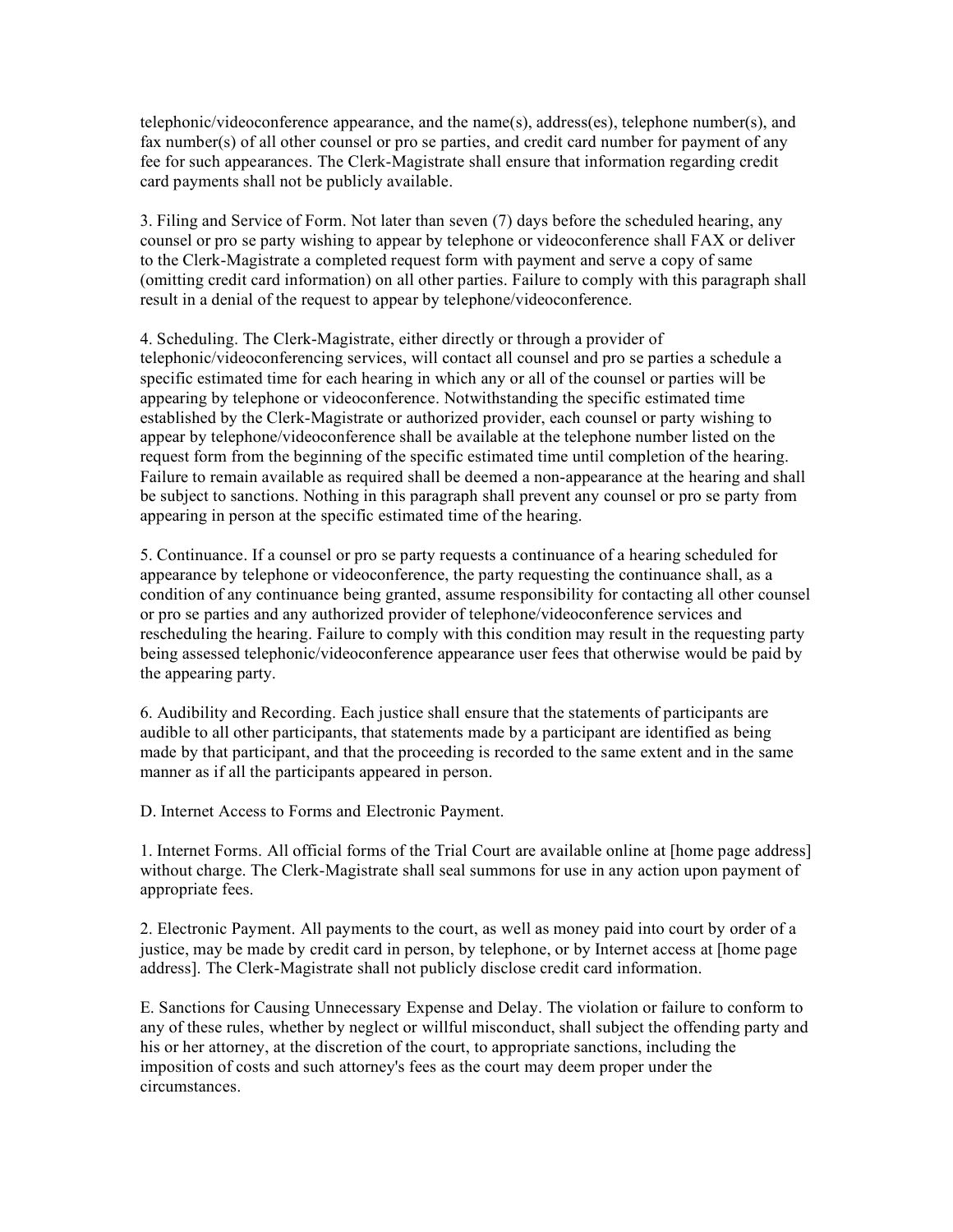#### [1B.5] Service and Filing.

A. Electronic Filing and Service (EFILE). The following rules shall govern the electronic filing and service of pleadings and other documents in all cases designated by the Clerk-Magistrate as "EFILE" cases. Cases not designated as EFILE cases shall be subject to filing and service requirements specified by the Massachusetts Rules of Civil Procedure, except that filing and service by fax in lieu of mail or delivery is permitted when fax machines provide a contemporaneous printed record of completed transmissions.

1. System Specifications and Agreement of Parties. The Clerk-Magistrate shall publish the specifications necessary for counsel and pro se parties to use the court's EFILE system. Cases may be designated as EFILE cases only if all parties agree in writing and notify the Clerk-Magistrate, at or before the Case Management Conference, that the case shall be so designated. Upon the Clerk-Magistrate's designation of an EFILE case, counsel and pro se parties shall be permitted to access the EFILE system through subscription with a vendor authorized by the Clerk-Magistrate, the public-access terminal in the Clerk-Magistrate's Office, or by any other means reasonably assuring reliable access to the EFILE system. Use of the EFILE system may be subject to a fee, which shall be published by the court and assessed to any party accessing the system. All such assessments shall be subject to recovery by the prevailing party as costs after judgment.

2. Personal Identification Numbers for Subscribers. Upon receipt by any authorized vendor of a properly executed Subscriber Agreement, the Vendor shall assign to the party's designated representative a confidential Personal Identification Number ("PIN"), which may be used by such representative to obtain access to the EFILE system. The PIN will permit the attorney or pro se party to file, serve, receive, review and retrieve electronically filed pleadings, orders, and other documents filed in the designated case.

3. Electronic Filing. Except as provided in D.4 below or as otherwise ordered by a justice, all pleadings, motions, memoranda of law, orders, or other documents filed in any EFILE case shall be filed and served electronically through the system; the Clerk-Magistrate shall not accept for filing any pleadings or document in paper form.

4. Conventional Filing of Documents. The following documents may be filed conventionally and need not be filed electronically, unless otherwise ordered by a justice. Said documents shall be served in accordance with the Massachusetts Rules of Civil Procedure, with fax service permitted pursuant to D above:

a. all pleadings or other documents filed in the case before it was designated as an EFILE case by the Clerk-Magistrate

b. a motion to file documents under seal shall be filed and served electronically, but the documents to be filed under seal shall be filed conventionally

c. exhibits to motions, appendixes, and documents not readily available in electronic form may be filed conventionally.

5. Typographical Signature. Every pleading or document filed in the EFILE system shall bear a facsimile or typographical signature of at least one counsel of record, which shall be treated as the equivalent of a personal signature for purposes of Mass.R.Civ.P. 11.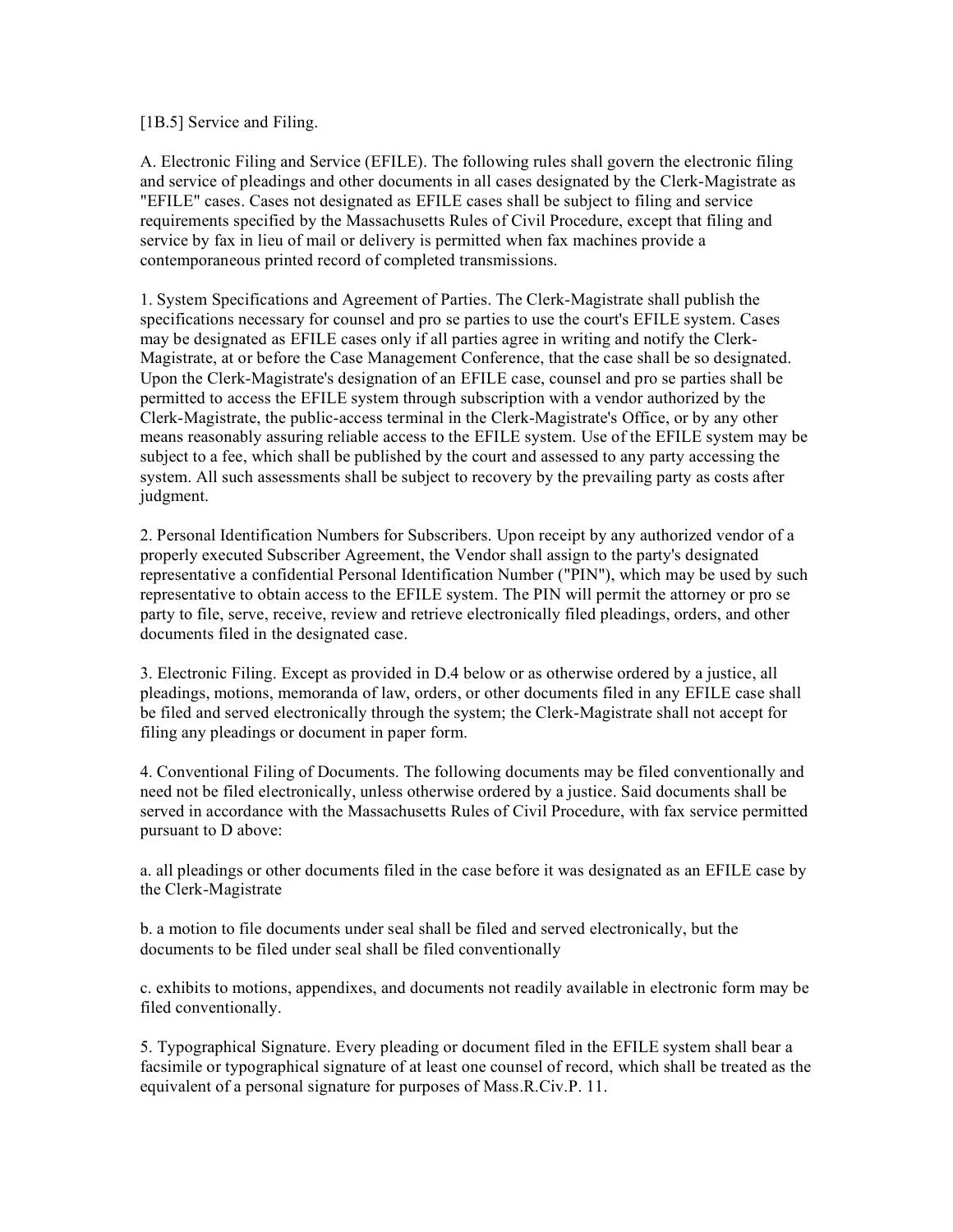6. Effect of Electronic Service and Filing. The electronic service and filing of a pleading or other document shall be deemed served and filed on the day of service and filing if no later than 5:00 p.m. Monday through Thursday or no later than 12:00 noon on Friday, excluding legal holidays. Service and filing after these deadlines shall be deemed served and filed on the next business day, unless otherwise ordered by a justice.

7. Electronic Filing of Affidavits and Other Sworn Documents. Unless otherwise ordered by a justice, original signature pages on affidavits, verifications or other sworn documents in EFILE cases shall not be filed in paper form, but shall be kept and made available upon request, upon reasonable notice and during business hours, to other counsel and the court. All such pages shall be available in court at any trial or evidentiary hearing. Filing and service of any such document in the EFILE system constitutes a representation by counsel of record to the court that the original signature page of the filed document is in counsel's actual possession.

8. Format of Electronically Filed Documents. All pleadings and other documents shall be formatted in accordance with the provisions of the Massachusetts Rules of Civil Procedure regarding paper pleadings and documents.

9. Electronic Filing and Service of Orders and Notices. In EFILE cases, the Court shall issue, file and serve orders, rulings, notices and other documents electronically, rather than by paper. Counsel and pro se parties who have not subscribed to the vendor's system, or whose rights to use the vendor's system have been suspended or terminated, are responsible for keeping timely apprised of any orders, rulings and notice from the court.

10. Public Access to Electronically Filed Documents. The Clerk-Magistrate shall make available to the public, without charge and during business hours, at least one computer screen capable of searching and reviewing documents of public record filed in the EFILE system. The Clerk-Magistrate shall make copies of any publicly filed document available in the EFILE system at a reasonable cost.

B. Non-Filing of Discovery Materials. Parties shall serve, but shall not file, the following discovery materials: interrogatories and answers to interrogatories; document requests and responses; notices of deposition; and any discovery stipulation or agreement between the parties that does not affect the case processing procedures set forth in 1B.16 below. [1B.16] Case Processing Procedures.

A. General Pretrial Procedure. It shall be the responsibility of counsel to complete the preparation of the case within ten months from the date it was filed unless the court otherwise orders. Discovery and pretrial motions, including motions pursuant to Rules 12, 15, 19, 20 and 56 of the Massachusetts Rules of Civil Procedure and such other motions as may be prescribed by the court, shall be filed, marked and caused to be heard by the end of said tenth month unless the court shall otherwise permit for good cause shown.

B. Case Management Conference.

1. Scheduling. Upon the filing of an answer by any defendant, the court immediately shall give notice to all parties of a Case Management Conference to be held on a date certain within three months after the date an answer was filed, or sooner if directed by the court or upon joint request of all parties. Counsel or pro se litigants, excluding prison or jail inmates, shall appear in person at the Case Management Conference. The court may impose sanctions, including dismissal, default and assessment of costs, for failure to attend the conference without good cause.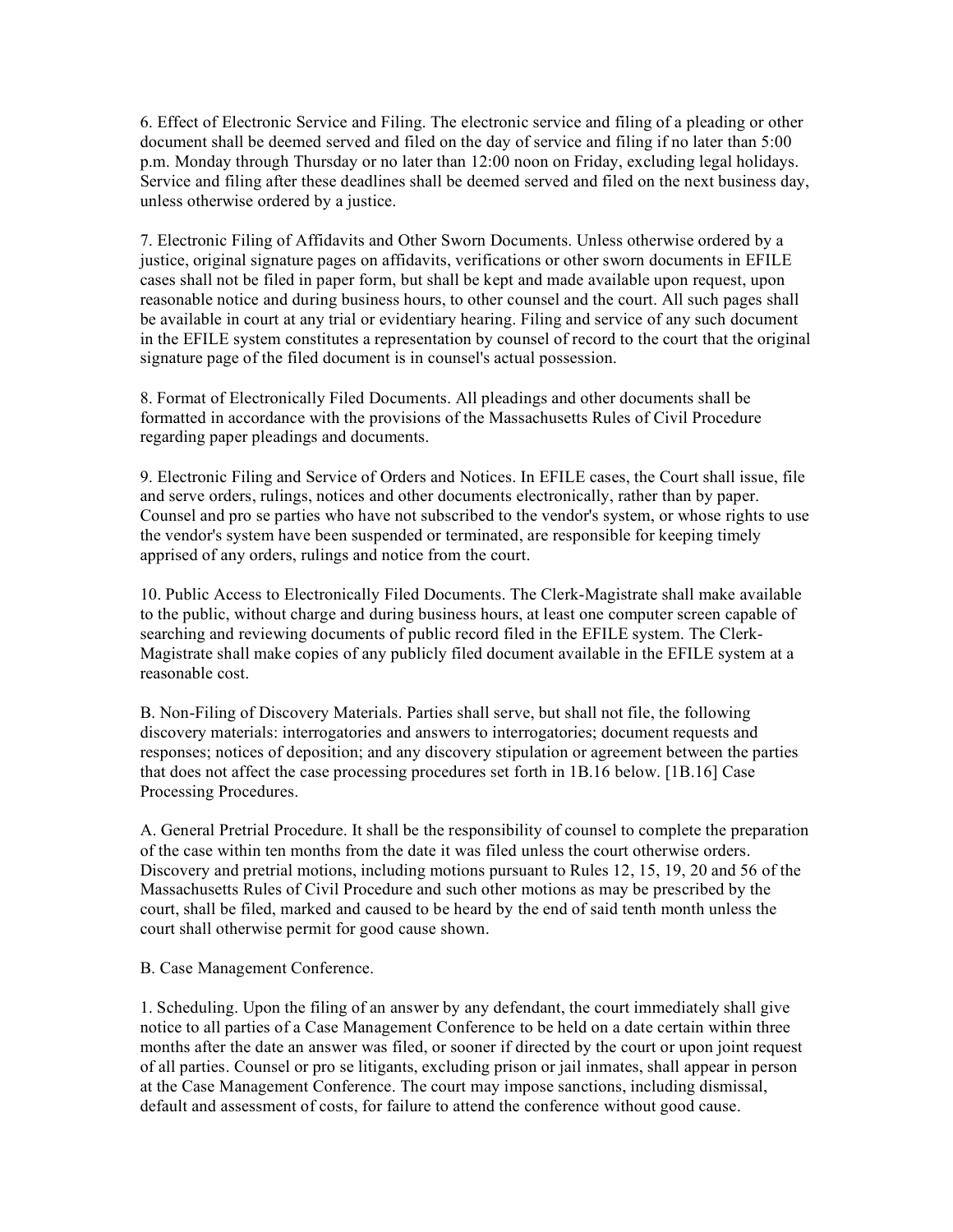2. Purpose. The purpose of the Case Management Conference shall be to 1) assess the trialreadiness of the case; 2) assign a firm trial date for cases that are ready for trial; 3) discuss settlement progress and opportunities for settlement, and offer and conduct early intervention alternative dispute resolution; 4) consider case management orders proposed by any party, or by the court, regarding limitation or sequencing of discovery events consistent with this rule, schedule motion hearings, and other matters that would reduce the expense and delay of litigation, and enter appropriate orders; 5) enter judgment for relief or dismissal and conduct without further notice or schedule with notice a hearing for assessment of damages if necessary; and 6) assign a firm date for Pretrial Conference for all cases which are not yet ready for trial. Notice of the date of trial or Pretrial Conference shall be given to the parties at the Case Management Conference after consultation with counsel. In all cases scheduled for trial, the person conducting the Case Management Conference shall prepare a pretrial conference report. 3. Judicial Officer. The Case Management Conference shall be conducted by a Justice or, if a Justice is unavailable, by a Clerk-Magistrate or Assistant Clerk-Magistrate in accordance with G.L. c. 221, §62C. Only a Justice may issue or approve any orders arising from the Case Management Conference.

#### C. Pretrial Conference.

1. Scheduling and Pretrial Memorandum. All cases not disposed or assigned a trial date at the Case Management Conference shall be assigned a firm date for Pretrial Conference when they are expected to be ready for trial, said date to be not later than the end of the tenth month after the action was filed, or such later date as the court may order for good cause shown. Upon scheduling an action for Pretrial Conference, the court shall issue a Notice of Pretrial Conference requiring the parties to prepare a joint pretrial memorandum for use at the Pretrial Conference. Failure of any party to attend the Pretrial Conference or prepare a joint pretrial memorandum may result in sanctions including dismissal, default, and assessment of costs.

2. Agenda, Report and Trial Order. The purpose of the Pretrial Conference is settlement of the case or, for cases which do not settle, assignment of a firm trial date. The person conducting the Pretrial Conference shall thereafter prepare a Pretrial Conference Report. For actions requiring a trial date, notice of said date shall be given to all parties at the Pretrial Conference after consultation with counsel. Upon scheduling a case for trial, the court shall issue a Trial Order requiring the parties to prepare for trial. Failure of any party to prepare for trial as required by said order may result in preclusion of evidence or other sanctions in the discretion of the trial judge.

3. Judicial Officer. The pretrial conference may be conducted by a Justice, a Clerk-Magistrate or Assistant Clerk-Magistrate, a mediator or conciliator, or settlement master. Only a Justice may issue or approve any orders arising from the Pretrial Conference. At the direction of the trial judge, counsel may be directed to appear for an additional pretrial conference before the trial judge to reduce unnecessary delay at trial in complex or unusual cases.

D. Continuous Calendaring of Next Event. After an answer is filed, each case always shall have a next scheduled event, either Case Management Conference, Alternative Dispute Resolution, Pretrial Conference or Trial. No event shall be completed without the next event being scheduled with counsel's participation. Alternative dispute resolution events, such as mediation or summary trial, may be scheduled as interim events in conjunction with the next scheduled event.

[1B.26] General Scope and Conduct of Discovery.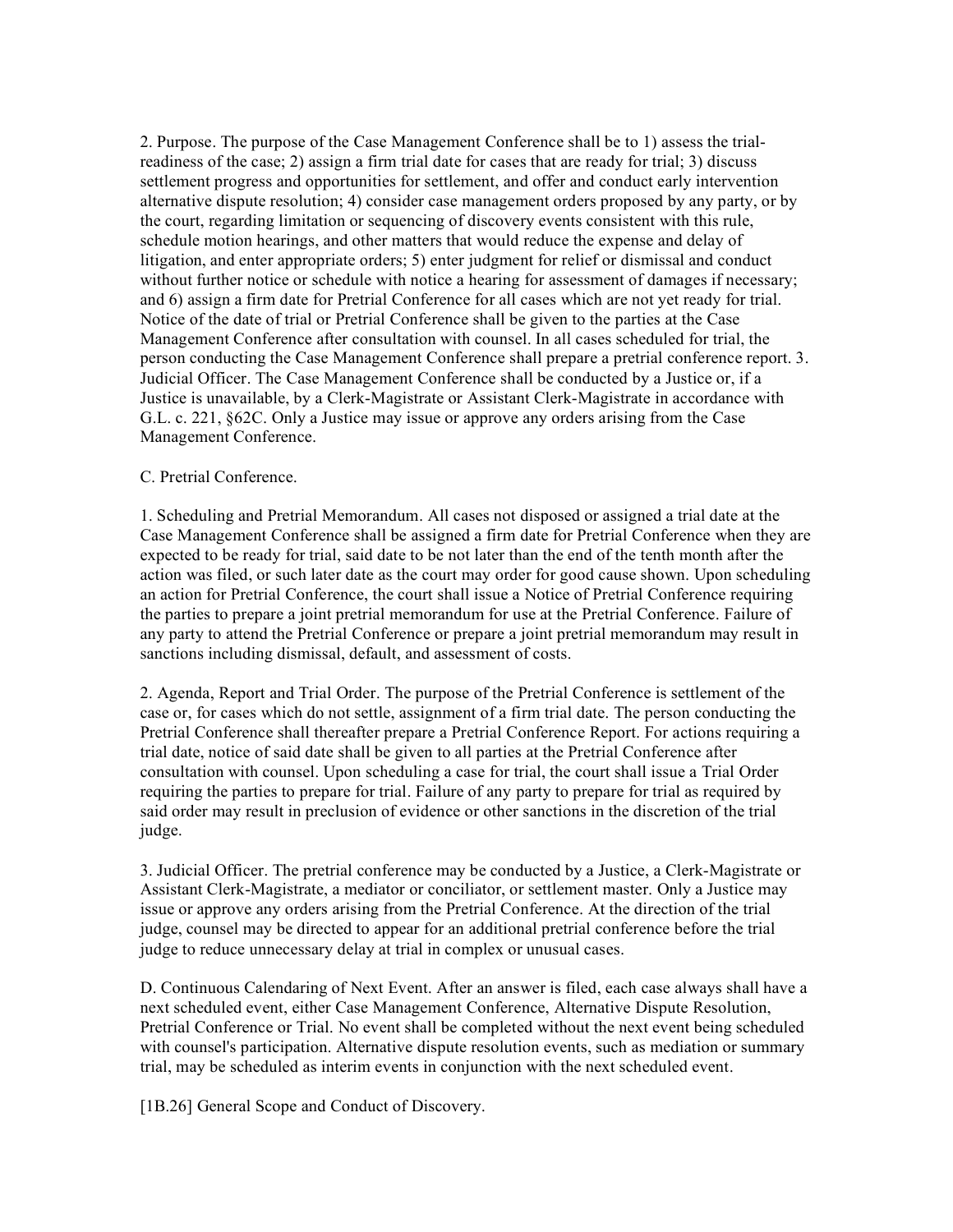A. Initial Disclosure in Tort and Contract Actions. No party may serve or conduct discovery in an action involving any claims based on tort or contract, until counsel or pro se party seeking discovery has filed and served a certificate of compliance with the disclosure requirements of this rule. Any discovery served in violation of this rule shall be deemed stayed until the certificate of compliance is filed and served.

1. Timing of Disclosure. Each party shall, without awaiting a request by the opposing party, provide the disclosure specified in this rule for actions involving claims based on tort or contract. Unless otherwise agreed between the parties or ordered by the court, disclosure shall be completed no later than the date of the Case Management Conference.

#### 2. Content of Disclosure.

a. Actions Involving Any Tort Claim.

i. Plaintiff or Claimant. Any party asserting a claim based on tort shall disclose all medical bills and records in the possession, custody or control of counsel or the party or provide written authorizations signed by the patient to permit opposing counsel to obtain such documents; all accident reports, sketches and photographs of the accident scene, property damage or injuries; an itemized list of special damages then known to counsel or the party for non-medical damages; documents containing any admissions by the opposing party; all persons then known to counsel or the party who witnessed the event giving rise to the claim; all government agencies or officials then known to counsel or the party to have investigated the event giving rise to the claim; all PIP applications and documents submitted in support thereof; any documents that counsel agree to disclose without formal discovery.

ii. Defendant or Respondent. Any party defending against a claim based on tort shall disclose all primary and excess insurance policies that may be available to satisfy any judgment that may be obtained and, if the claim is being defended under a reservation of rights, copies of all documents reserving the insurer's right to deny coverage; all accident reports, sketches and photographs of the accident scene, property damage or injuries; documents containing any admissions by the opposing party; all persons then known to counsel or the party who witnessed the event giving rise to the claim; all government agencies or officials then known to counsel or the party to have investigated the event giving rise to the claim; any documents that counsel agree to disclose without formal discovery.

b. Actions Involving Any Contract Claim.

i. Plaintiff or Claimant. Any party asserting a claim based on contract shall disclose any contract or written agreement between the claimant and any other party that concerns the dispute, including any written warranties, notes and guaranties; identities of all persons then known to counsel or the party who witnessed or participated in the transaction or occurrence giving rise to the claim; an itemized list of special damages then known to counsel or the party; documents containing any admissions by the opposing party; all government agencies or officials then known to counsel or the party to have investigated the event giving rise to the claim; any documents that counsel agree to disclose without formal discovery.

ii. Defendant or Respondent. Any party defending against a claim based on contract shall disclose all primary and excess insurance policies that may be available to satisfy any judgment that may be obtained and, if the claim is being defended under a reservation of rights, copies of all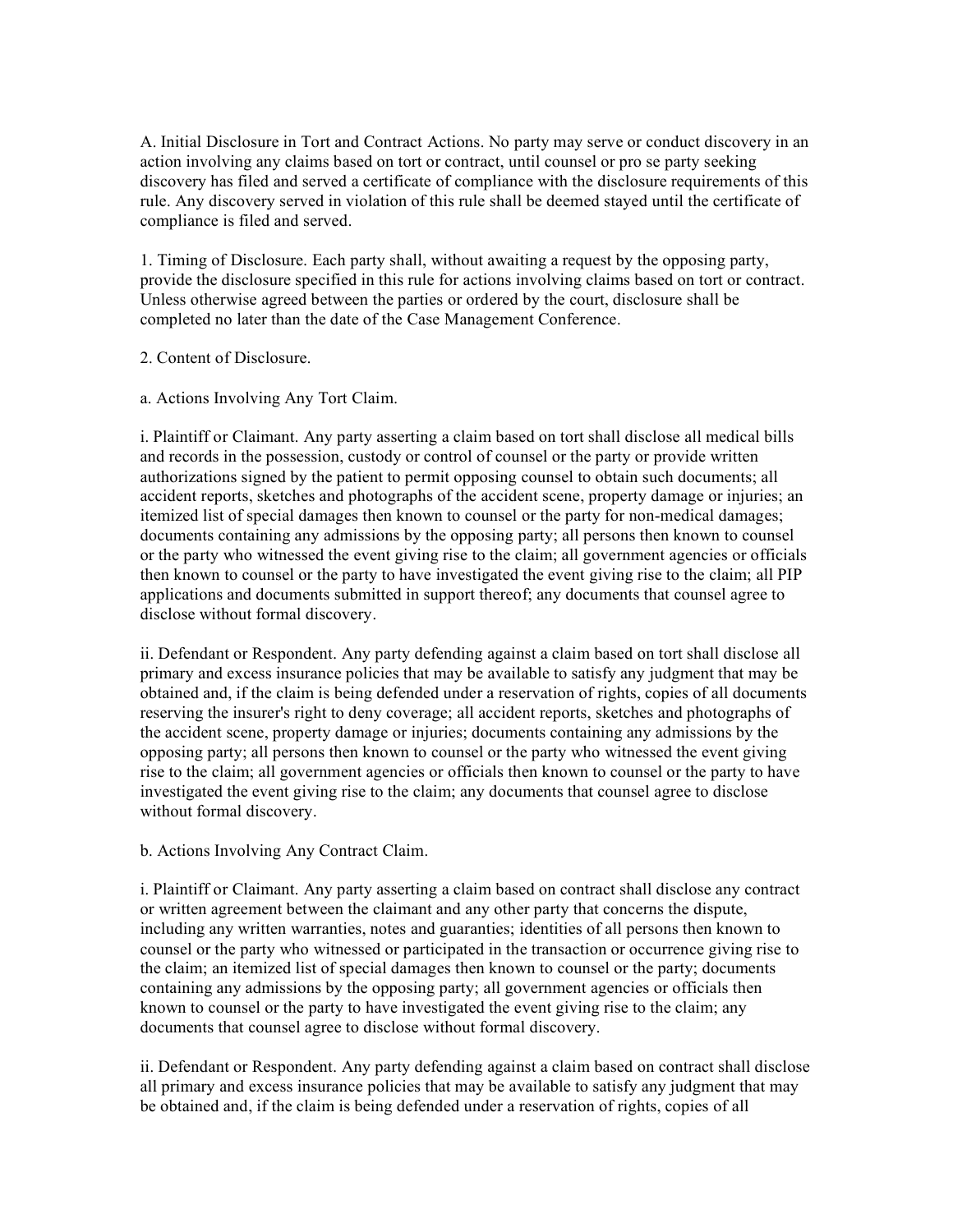documents reserving the insurer's right to deny coverage; any contract or written agreement between the claimant and any other party that concerns the dispute, including any written warranties, notes and guaranties; identities of all persons then known to counsel or the party who witnessed or participated in the transaction or occurrence giving rise to the claim; documents containing any admissions by the opposing party; all government agencies or officials then known to counsel or the party to have investigated the event giving rise to the claim; any documents that counsel agree to disclose without formal discovery.

B. Conditional Discovery Requests. Interrogatories and requests for production may be conditionally posed in the same document in combination with requests for admission. If a request for admission is unequivocally admitted, the interrogatories and/or requests for production concerning the subject of that request for admission shall be deemed withdrawn and shall not be included in the limitation on the number of interrogatories and requests for production described in 1B.33 and 1B.34. Counsel or pro se parties shall indicate which interrogatories and requests for production relate to which requests for admission by numbering paragraphs numerically and alphabetically, i.e. 1A, 1B, 1C, 2A, 2B, 2C.

C. Expert Witnesses. Except as a justice may otherwise order for good cause, no party shall call at trial more than one expert witness per issue. Any party taking the deposition of an expert witness shall pay the reasonable costs of the expert's time for the deposition. "Reasonable costs" is presumed to be the hourly or daily charge by the expert to the party that retained him/her, with the deposing party responsible for the length of the deposition and one hour preparation time if a local expert, plus reasonable (not luxury or first-class) hotel and travel expenses if not a local expert. The costs of the expert witness shall be subject to recovery by the prevailing party as costs after judgment.

D. Discovery Disputes. Counsel and pro se parties shall confer to attempt resolution of discovery disputes before submitting disputes to the court; any motion for protective order or to compel discovery shall include certification of counsel or pro se parties that they have conferred as required by this rule. The court shall award reasonable attorney's fees to the party that prevails in any discovery dispute, based on affidavits of costs and fees submitted to the court, unless the court finds that the dispute was substantially justified or that other circumstances make an award of expenses unjust.

[1B.30] Depositions Upon Oral Examination.

A. Number and Length of Depositions. Each party shall be entitled (but not required) to take the deposition of any opposing party, one non-party witness and any expert witness identified by the opposing party. No further depositions shall be permitted, except as a justice may otherwise order for good cause. Depositions be of reasonable length and shall not exceed four hours of direct examination per examining party, excluding recesses, except as may otherwise be agreed by all counsel or pro se parties in attendance or ordered by a justice for good cause. For purposes of this rule, multiple parties represented by one lawyer or law firm shall be considered to be one examining party.

B. Objections and Colloquy. Objections shall be limited to the word "Objection" and the succinct legal ground of the objection, without colloquy by counsel. Failure to comply with this Order may result in sanctions against the offending counsel.

C. Tape Recording of Testimony. By agreement of all counsel and pro se parties, depositions may be tape recorded on equipment of sufficient quality to assure an accurate record of examination and testimony, with copies of the tape to be available to all counsel or pro se parties by request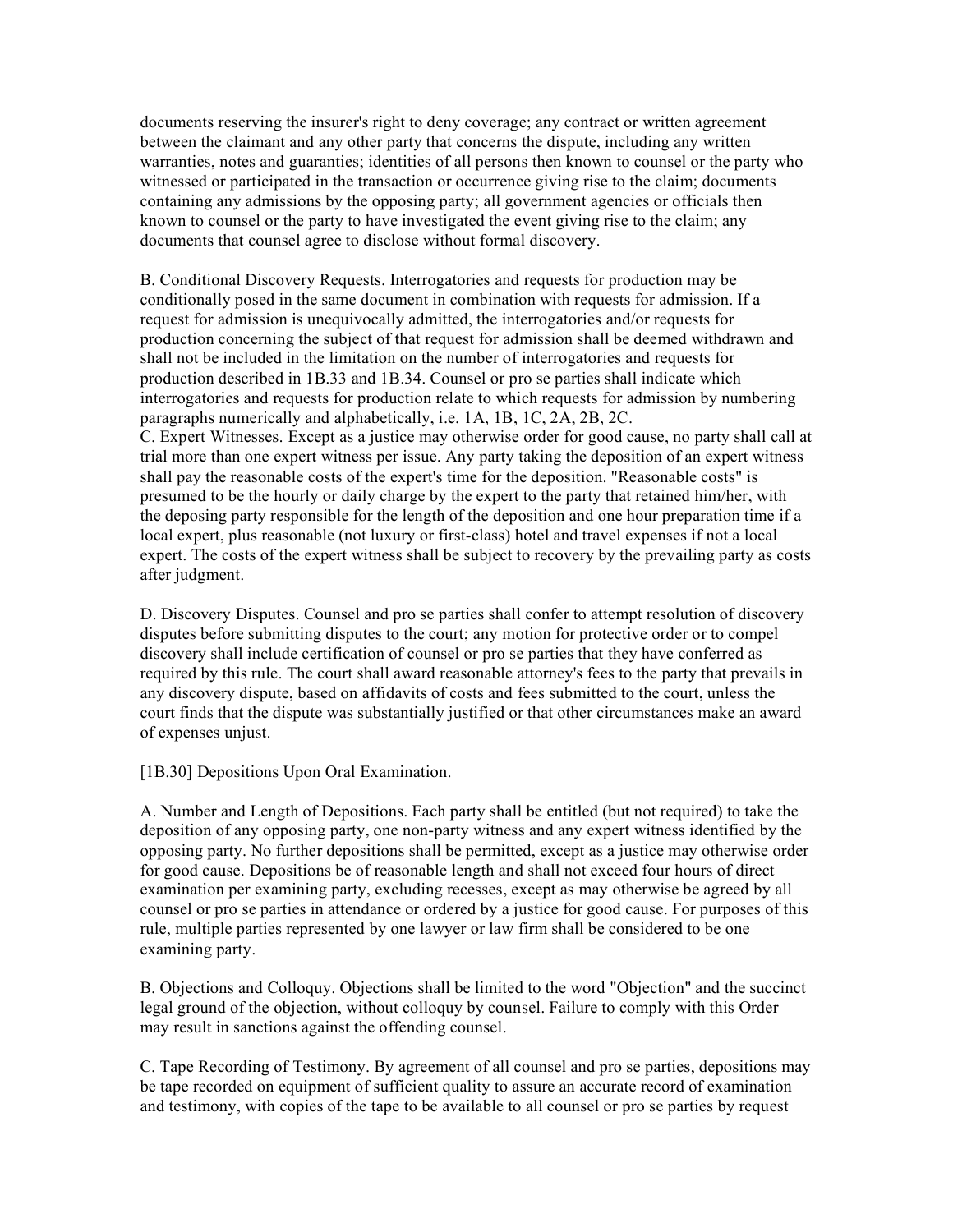upon payment of reasonable copying costs, with the witness' oath to be administered by a notary public at the commencement of the deposition. Any party may make a stenographic transcript of the tape recording at their own expense.

D. Telephone, Videoconference and Internet Depositions. By agreement of the parties, without leave of court, depositions may be conducted by telephone, videoconference and by internet written or oral examination, provided that an officer authorized to administer oaths is present with the witness and can verify the witness' identity to the satisfaction of counsel or pro se parties.

[1B.30A] Audio-Visual Depositions. An audio-visual deposition may be taken at any time that discovery is permitted or, for audio-visual depositions in lieu of personal appearance at trial, at any time after the pretrial conference.

[1B.33] Interrogatories. No party shall serve more than twenty (20) single-question interrogatories, unless a justice orders otherwise for good cause. The party upon whom the interrogatories have been served shall serve a copy of the answers and objections, if any, within 30 days after the service of the interrogatories. Unless otherwise specified, further answers to interrogatories shall be filed within 15 days of the entry of the order to answer further.

[1B.34] Requests for Production. No party shall serve more than ten requests for production, unless a justice orders otherwise for good cause.

[1B.35] Physical Examinations of Persons. Whenever the physical condition of a party is in issue, without leave of court, any party may upon written request direct that party to submit to physical examination by a qualified physician at a reasonable location and time.

[1B.37] Motion to Compel Discovery. See Rule 1B.26(D).

[1B.40] Continuances. Continuances of Case Management Conferences, Pretrial Conferences and trials shall be disfavored in view of the advance notice to, and the participation of counsel in, the scheduling of these events. Continuance of these events may be allowed for good cause only, and any continuance shall be to a date and event certain. No action may be "continued generally" or taken off the schedule for any reason.

A. Form of Motion. Requests for continuance shall be made only by written motion, with an affidavit of counsel, and counsel shall send a copy of the continuance request to his or her client by first-class mail. All motions for continuance shall include a list of any days within the next 30 days that counsel for any party in unavailable for the continued event.

B. Joint Requests to Continue Case Management Conferences or Pretrial Conferences. The Clerk-Magistrate or an Assistant Clerk-Magistrate designated by the Clerk-Magistrate may allow joint requests to continue Case Management Conferences and Pretrial Conferences after review of the motion without hearing, provided that the event shall be continued not more than once and for not more than 30 days.

C. Trial Continuances, Opposed Continuances, and Repeat Continuances. Motions to continue trial, whether or not agreed to by the parties, may be allowed only by the trial judge or, in the absence or unavailability of the trial judge, by the Regional Administrative Justice in Superior Court or the Presiding Justice in District Court or other justice designated by them. Motions to continue Case Management Conferences or Pretrial Conferences which are opposed by any party, as well as motions to continue an event previously continued pursuant to B above, shall be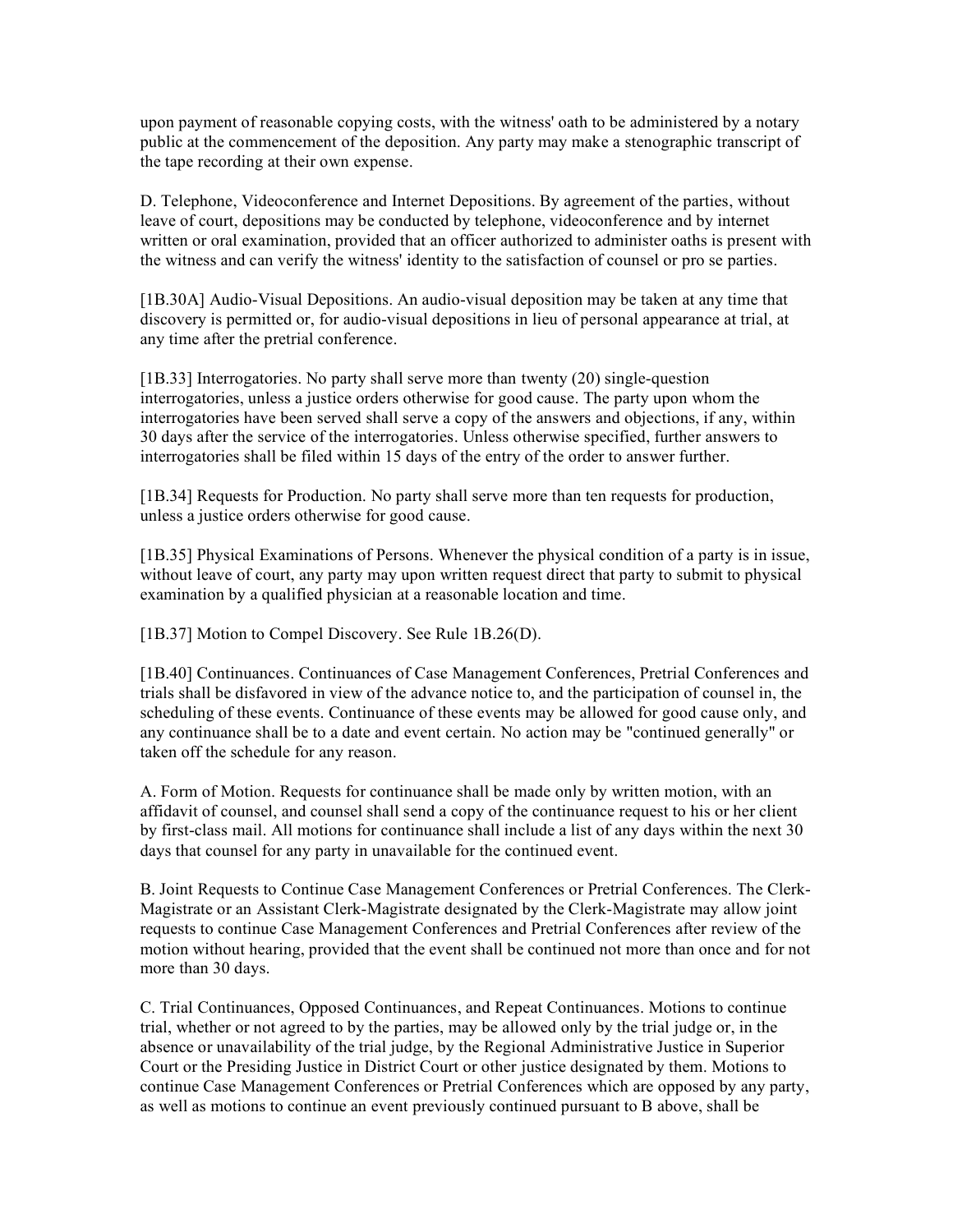marked and heard as motions before a justice. Counsel and pro se litigants shall not be excused from attending the scheduled event unless notified by the court that the event has been continued. No employee or officer of the court shall be authorized to allow continuances of trials or conferences, except as provided by this rule.

D. Costs and Expenses of Continuance. A justice may permit continuance of a trial or conference upon condition that the moving party pay reasonable costs, including attorney's fees, in the discretion of the court.

[1B.41] Dismissal for Failure to Act on Default, Lack of Prosecution or Non-Payment of Annual Filing Fee. All actions in which there is no timely service of the complaint, no timely action upon default, or lack of prosecution shall be dismissed as follows:

A. Dismissal Nisi for Non-Joinder of Issues. Where an action has remained on the docket for six months without an answer or defensive motion having been filed by any defendant, the Clerk-Magistrate shall enter an Order of Dismissal Nisi advising the plaintiff(s) that the action will be dismissed 30 days from the date of the Order unless the plaintiff either (1) requests entry of default and moves for default judgment in accordance with Mass.R.Civ.P. 55, or (2) reports in writing that the case is active and requests that the matter not be dismissed.

B. Dismissal Nisi for Lack of Prosecution. In any action that is not scheduled for Case Management Conference, Pretrial Conference or Trial, and that has remained on the docket for one year, the Clerk-Magistrate shall enter an Order of Dismissal Nisi advising the plaintiff(s) that the action will be dismissed 30 days from the date of the Order unless the plaintiff requests a Case Management Conference to be scheduled to return the case to the active calendar.

C. Dismissal Nisi for Non-Payment of Annual Filing Fee. In any action where the plaintiff(s) has failed to pay the annual filing fee, the Clerk-Magistrate shall enter an Order of Dismissal Nisi advising the plaintiff(s) that the action will be dismissed 30 days from the date of the Order as to any non-paying plaintiffs unless the plaintiff(s) pay the annual filing fee plus \$50 to cover the cost of the notice. This rule shall not apply to any plaintiff found to be indigent by the court.

[1B.78] Motion Practice.

A. General. All motions shall be accompanied by an affidavit of notice setting forth the date and time of hearing on the motion. All motions shall be scheduled by counsel for the moving party, after consultation to determine the availability of other counsel or pro se parties, on the court's usual civil motion hearing day as published by the court, or on the date the case is scheduled for Case Management Conference or Pretrial Conference, or as otherwise ordered by the court.

B. Discovery and Summary Judgment Motions. All discovery motions filed pursuant to Mass.R.Civ.P. 26 or 37 shall include copies of the discovery requests and responses that are the subject of the motion. Motions for summary judgment that rely on any pleading or discovery shall include copies of such pleadings or discovery with the motion. Motions for summary judgment shall be accompanied by a Statement of Undisputed Facts which lists in numbered paragraphs and record references all facts on which the motion relies which the moving party asserts are not genuinely in dispute. Any discovery or summary judgment motions that do not comply with this paragraph may be denied without prejudice.

C. Opposition Procedure. Motions may be allowed by the court without the attendance of counsel or pro se parties at the motion hearing as follows: The moving party shall state on the caption of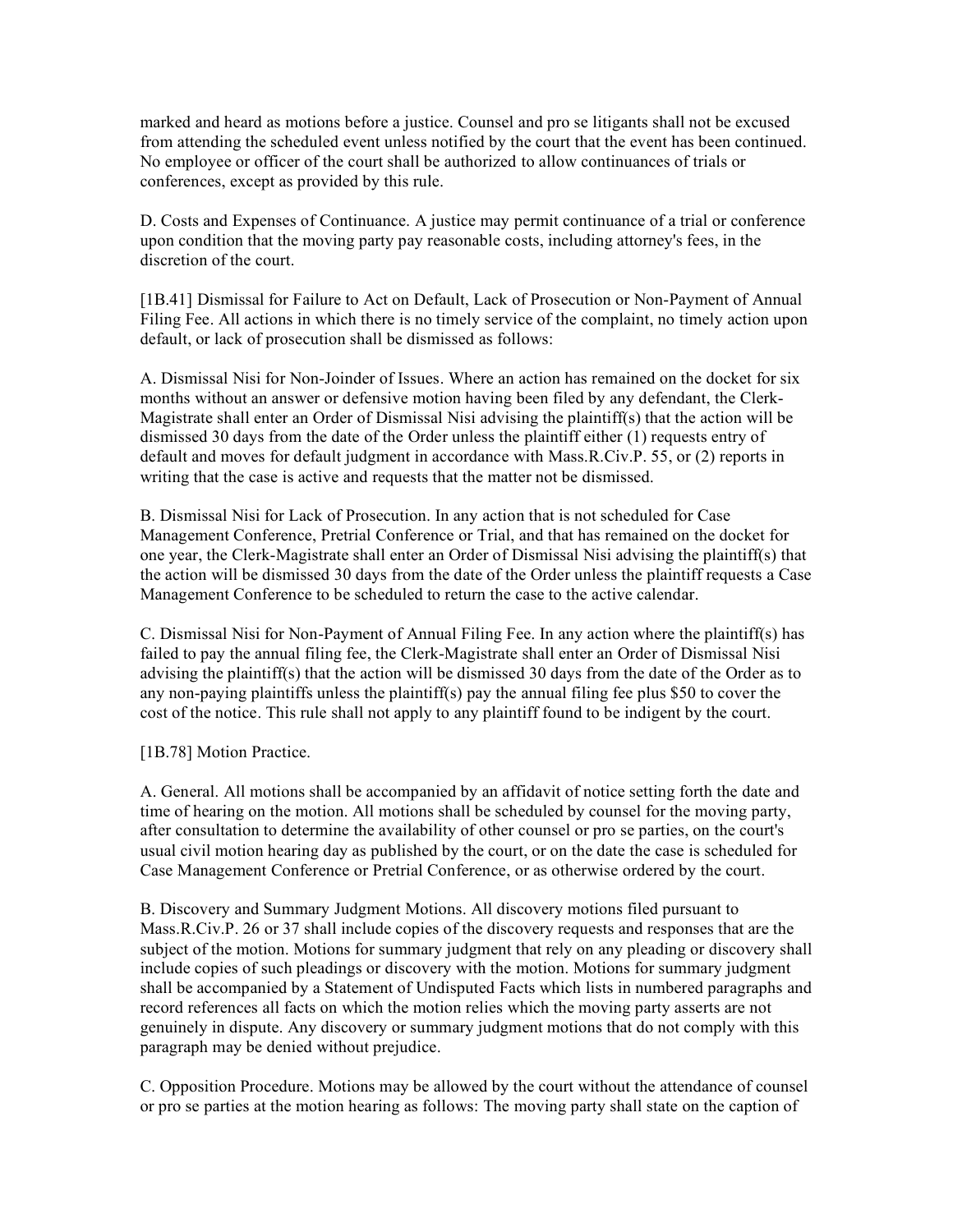the motion and on the affidavit of notice, "SUBJECT TO OPPOSITION PROCEDURE," and file and serve said motion at least 14 days (21 days for summary judgment motions) before the motion hearing date. In the non-moving party opposes the motion or otherwise seeks to be heard, said party shall file and serve a document captioned "OPPOSITION TO MOTION" at least five days before the motion hearing date, in which case all counsel shall be required to appear at the motion hearing. If the nonmoving party does not timely file and serve such "OPPOSITION TO MOTION," the motion will be considered by the court without a hearing or the appearance of any counsel.

1. Exempted Motions. Opposition procedure shall not apply to the following motions: motions to continue Case Management Conference, Pretrial Conference or Trial; ex parte motions; petitions for approval of settlement of a minor; motions for relief from judgment; motions for new trial; motions for reconsideration; and any motion ordered by a justice to be decided after hearing.

2. Notice of Decision. For motions considered under the opposition procedure, the court shall act upon, and send notice of said action to all parties, within 14 days after the hearing date.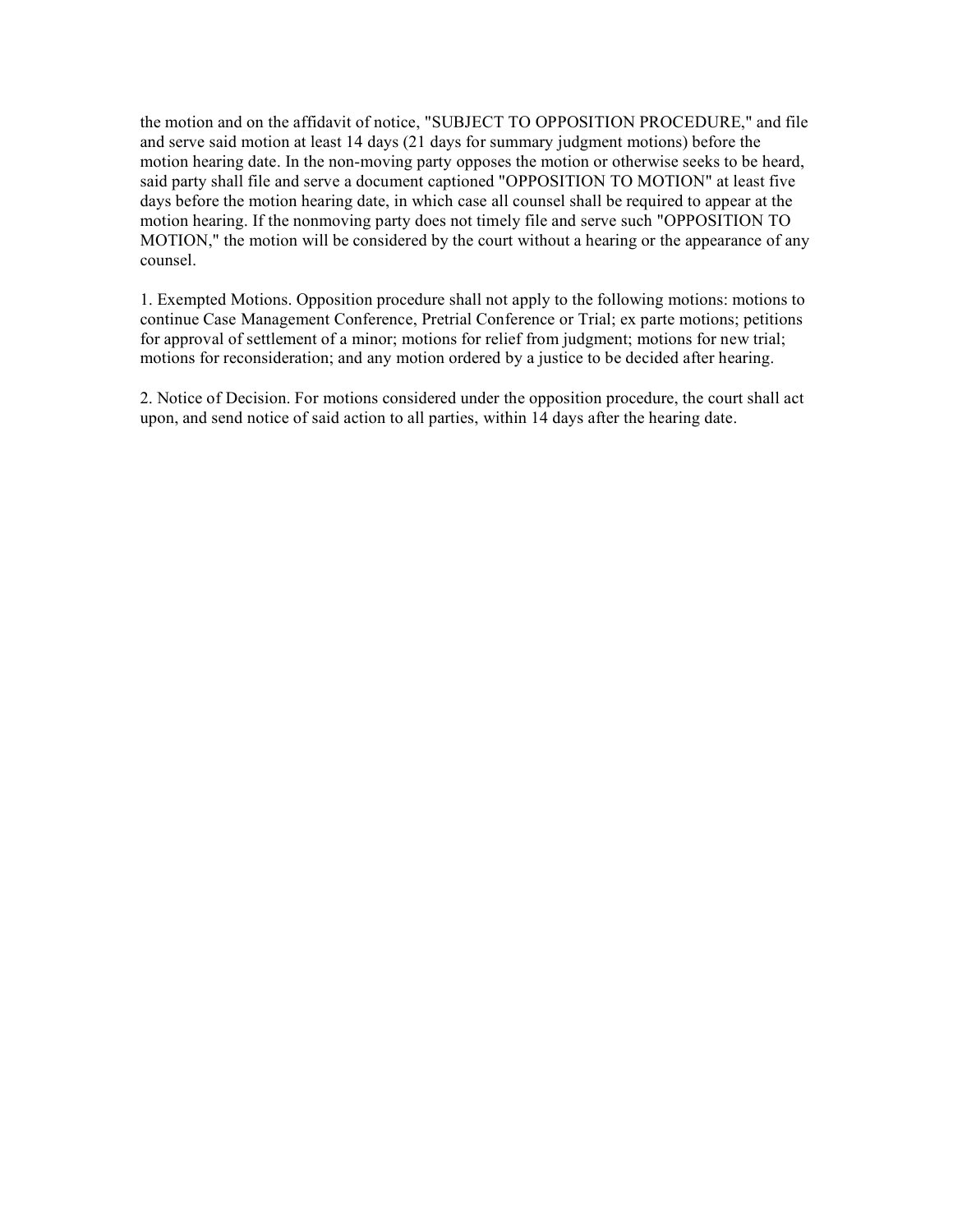### **FOOTNOTES**

1I was co-counsel for Alice. "An apparent increase in the proportion of litigants who settle their cases rather than endure the wait necessary to take their cases to trial signals a growing frustration with the current system." James S. Kakalik, Molly Selvin and Nicholas M. Pace, Averting Gridlock: Strategies for Reducing Civil Delay in the Los Angeles Superior Court, The Rand Corporation, The Institute for Civil Justice, Santa Monica, California, 1990, p. iv. Alice's case was filed in the mid-1980's and reflects my memory of the events. Although pretrial procedures in Massachusetts subsequently were changed with the adoption of time standards in 1988, trial scheduling practices remain essentially unchanged and her case is representative of other cases in my experience as a lawyer.

2Interviews with personnel from Superior Court Administrative Office and John Connors, Deputy District Court Administrator, regarding available measures of case management performance, July 31, 1998. Compare California Administrative Office of the Courts, "Prompt and Fair Justice in the Trial Courts: Report to the Legislature on Delay Reduction in the Trial Courts," Vol. I (July 1991), p. II-13 (chart of percent of cases assigned multiple trial dates and percent of cases started on first assigned trial date in California Superior Courts).

3 In early 1991, the Commission on the Future of the Courts retained Opinion Dynamics, a national public opinion firm, to survey 500 Massachusetts residents about their attitudes toward justice. The respondents who were more informed about the courts were more likely to rate court performance as "poor." One-third of respondents reported that they had a problem that they wanted to take to court but had decided not to. A majority of respondents agreed that "court procedures are hard to understand," "people have to spend too much money to use the court system," and "court proceedings aren't handled fast enough." Reinventing Justice, 2022, Report of the Chief Justice's Commission on the Future of the Courts, Supreme Judicial Court, Commonwealth of Massachusetts, 1992, pp. 12, 105-114.

4Justice for All: Reducing the Costs and Delay in Civil Litigation, The Brookings Institution, Washington, D.C., 1989, p. 1.

5James S. Kakalik, Molly Selvin and Nicholas M. Pace, Averting Gridlock: Strategies for Reducing Civil Delay in the Los Angeles Superior Court, p. iii.

6See, e.g., Beacon Hill Institute, "Taxation by Litigation: The Economics of Civil Justice Reform in Massachusetts," Beacon Hill Institute, Boston, 1998 (discussing the estimated economic impacts of substantive civil justice changes).

7"Courts tend to implement policy by issuance of an order, directive or rule of court. Judicial rulemaking is an essential and controversial aspect of the independence of the judiciary.... In this century courts have had some success in getting legislatures to accept a distinction between substantive law, clearly a legislative prerogative, and court procedures, rules of evidence, and court administration, which are arguably better handled by courts through rules...many procedural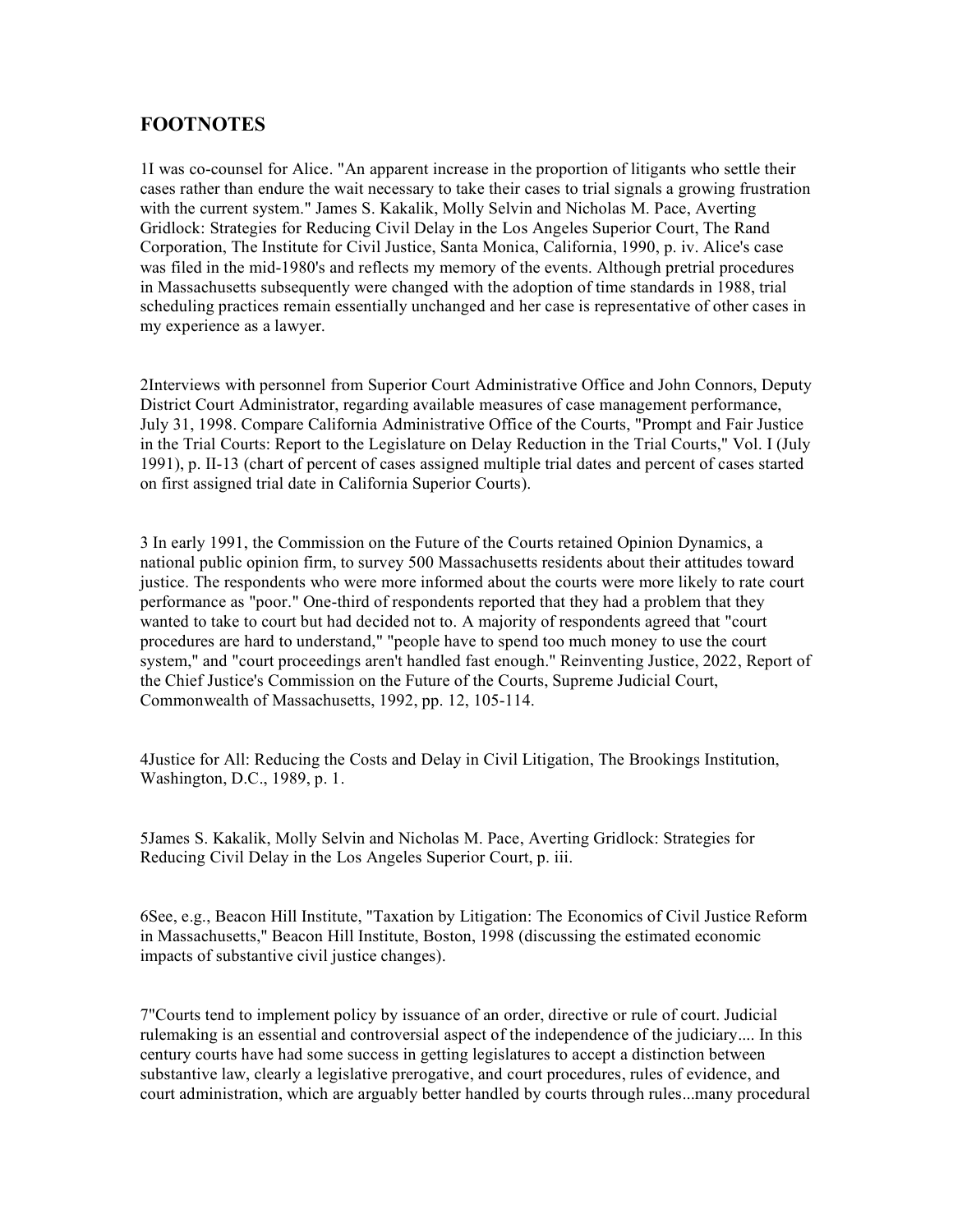rules have effects on substantive matters and individual rights." Robert W. Tobin, An Overview of Court Administration in the United States, National Center for State Courts, Williamsburg, Virginia, 1997, pp. 26-27.

8Justice for All: Reducing the Costs and Delay in Civil Litigation, p. 9.

9National Conference of State Trial Judges, Committee on Court Delay Reduction, "Standards Relating to Court Delay Reduction," American Bar Association, Chicago, Ill., 1984, p. 11. And see James S. Kakalik, Molly Selvin and Nicholas M. Pace, Averting Gridlock: Strategies for Reducing Civil Delay in the Los Angeles Superior Court, p. 82.

10Barry Mahoney, Holly C. Bakke and Antoinette Bonacci-Miller, Civil Caseflow Management Improvement in the Superior Court, Suffolk County (Boston, MA), 1987-1991, National Center for State Courts/Institute for Court Management, Williamsburg, Virginia, 1992, p. 4.

11Ibid., p. 5.

12Justice for All: Reducing the Costs and Delay in Civil Litigation, p. 6.

13Barry Mahoney, Holly C. Bakke and Antoinette Bonacci-Miller, Civil Caseflow Management Improvement in the Superior Court, Suffolk County (Boston, MA), 1987-1991, p. 5.

14Ibid., pp. 8-9.

15"Justice Endangered: A Management Study of the Massachusetts Trial Court," Harbridge House, Inc.: Boston, 1991, p. iv. As indicated, this discussion draws extensively from the Harbridge House management study.

16Ibid., p. vii.

17Ibid., p. xiii.

18Ibid., p. 16.

19This criticism of civil delay is not a criticism of the judges, clerks, and staff who labor daily to deliver justice in Massachusetts. To the contrary, Massachusetts citizens are fortunate to have a judiciary staffed by the finest judges, clerks, and staff in the country. It is all the more important, then, that judicial branch employees not be hobbled by cumbersome case processing, antiquated organization, and outdated approaches to civil justice.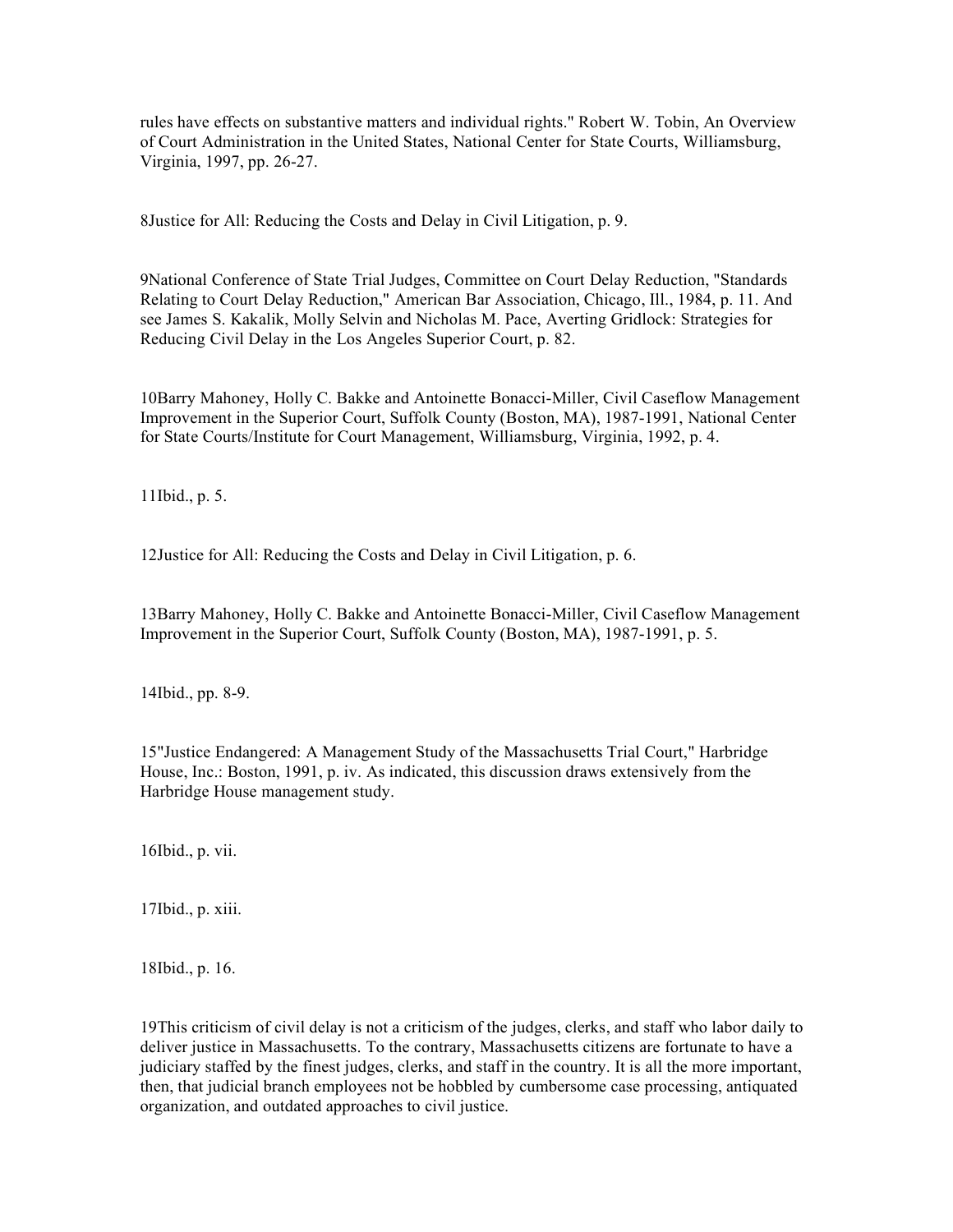20John J. O'Connor, "We're all tied up in the courts," Boston Globe, May 19, 1998, D4. And see John A. Goerdt et al., "Litigation Dimensions: Torts and Contracts in Large Urban Courts," State Court Journal, 19:1 (1995), pp. 44-45.

21Brian J. Ostrom and Neal B. Kauder (eds.), "Examining the Work of State Courts, 1996: A National Perspective from the Court Statistics Project," National Center for State Courts and State Justice Institute, Williamsburg, Virginia, 1997, p. 23.

22Superior Court Department of the Trial Court, Monthly Statistics for "Time Standard Cases 'Off Track'," May 4-29, 1998.

23Barry Mahoney, Holly C. Bakke and Antoinette Bonacci-Miller, Civil Caseflow Management Improvement in the Superior Court, Suffolk County (Boston, MA), 1987-1991, p. 9, noting that Average Track cases make up only about 15 percent of the court's caseload, Accelerated or "X" Track cases make up about 17 percent, and Fast Track cases make up about 68 percent of cases in Suffolk Superior Court.

24Superior Court Department of the Trial Court, Monthly Case Aging Statistics for May 1998.

25See District Court Department of the Trial Court, Norfolk and Middlesex County One-Trial Pilot Project Statistics, Civil Actions Filed 9/30/96 through 4/30/98, Report Date 5/16/98, table 10.

26In Suffolk Superior Court, for example, after the implementation of time standards, the number of cases pending over two years since filing decreased by 68 percent. See Barry Mahoney, Holly C. Bakke and Antoinette Bonacci-Miller, Civil Caseflow Management Improvement in the Superior Court, Suffolk County (Boston, MA), 1987-1991. Evaluations of the pace of litigation in states with and without time standards have found, first, that instituting time standards has increased the efficiency of those courts, and second, that courts with such standards more expeditiously process their civil caseloads than do courts without such standards. See Howard P. Schwartz and Lelie Ratliff, "Delay in State Courts: Are Time Standards an Answer?" Judicature, Vol. 70, No. 2 (August-September 1986), pp. 124-126.

27"Justice Endangered: A Management Study of the Massachusetts Trial Court," pp. 15-16, citing David C. Steelman, Samuel D. Conti, Maureen Solomon, and David W. Orrick, Elements of Effective Caseflow Management, National Center for State Courts, Williamsburg, Virginia, January 7, 1987.

28K. Kent Batty et al., Toward Excellence in Caseflow Management: The Experience of the Circuit Court in Wayne County, Michigan: A Guide by and for Practitioners, National Center for State Courts, Williamsburg, Virginia, 1991, pp. 31 et seq.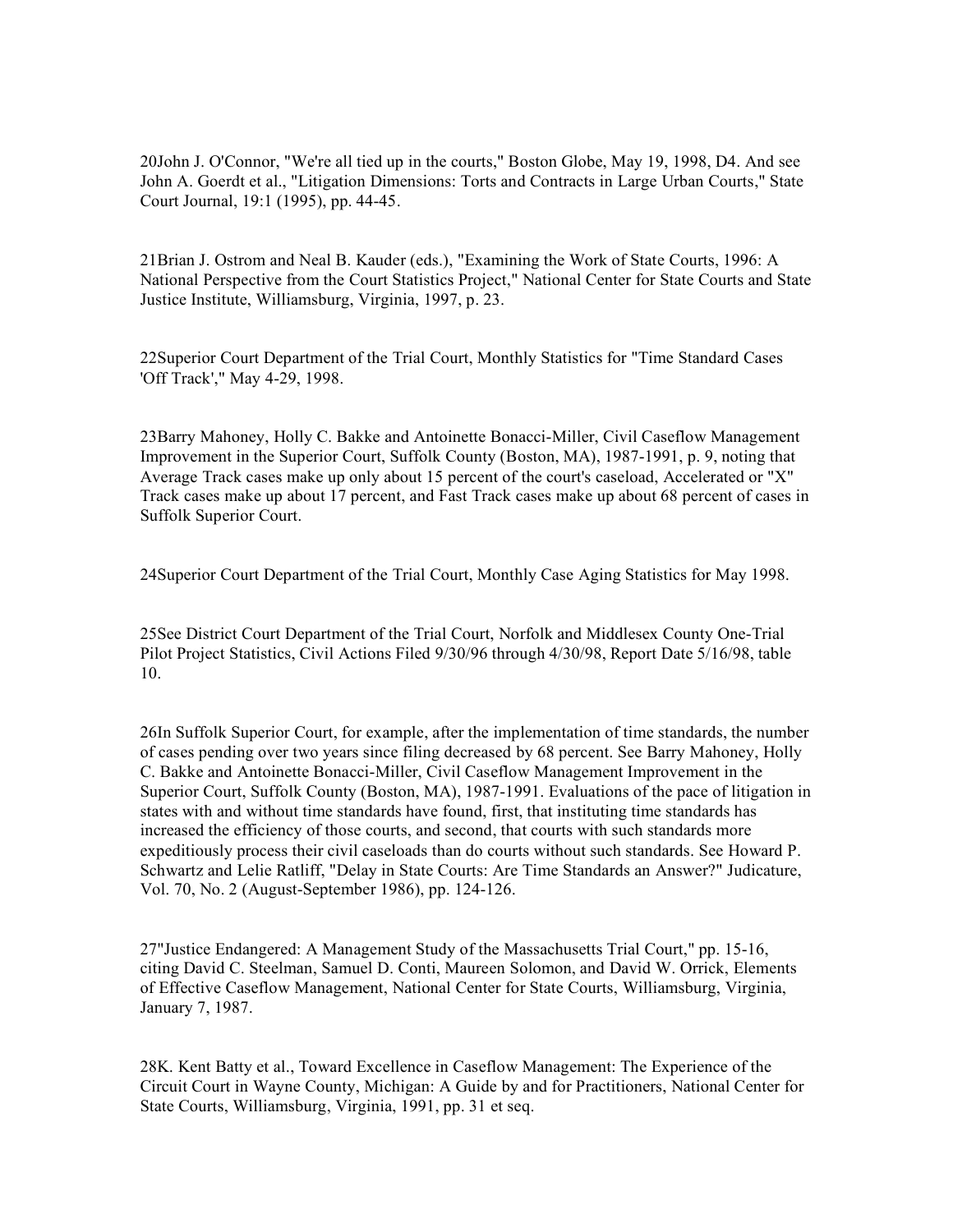29See, e.g., Judith Resnick, "Managerial Judges," The Rand Corporation, The Institute for Civil Justice, 1982, pp. 70-71.

30Justice for All: Reducing the Costs and Delay in Civil Litigation, p. 25.

31K. Kent Batty et al., Toward Excellence in Caseflow Management: The Experience of the Circuit Court in Wayne County, Michigan: A Guide by and for Practitioners, p. 39. The concept of early judicial intervention is a featured aspect of the federal Civil Justice Reform Act. The Rand Corporation, in a study commissioned to evaluate the effectiveness of the CJRA, concluded that early intervention speeded disposition by 30 percent but had no beneficial and even a detrimental effect on cost of litigation, as lawyers simply did the same amount of work faster. See James S. Kakalik et al., "Just, Speedy and Inexpensive? An Evaluation of Judicial Case Management Under the Civil Justice Reform Act," The Rand Corporation, Santa Monica, California, 1996. However, the Brookings Institution Task Force noted that Rand's findings resulted from an evaluation of the civil reforms "as implemented" and that "most pilot [court] districts did not implement major changes in case management principles as a result of the Act." See News Release, "Brookings Task Force Urges Continued Attention to Civil Justice Reform," Brookings Institution, March 20, 1997. Moreover, federal delay reduction plans such as that adopted in the District of Massachusetts required a considerable amount of preparation for the early judicial intervention event, thus precluding a level of preparation proportionate to the needs of the particular case. See Rule 1.02, Expense and Delay Reduction, United States District Court for District of Massachusetts.

32K. Kent Batty et al., Toward Excellence in Caseflow Management: The Experience of the Circuit Court in Wayne County, Michigan: A Guide by and for Practitioners, p. 39.

33Ibid., pp.50-51.

34California Administrative Office of the Courts, "Prompt and Fair Justice in the Trial Courts: Report to the Legislature on Delay Reduction in the Trial Courts," Vol. I (July 1991), p. 1 and appendix A.

35Section 1, California Trial Court Delay Reduction Act of 1986.

36Title 4, Division V, Rule 1902. Delay Reduction Goals. Adopted by Judicial Council of California, effective January 1, 1990.

37Title 4, Division V, Rules 1901-1915. Delay Reduction Rules. Adopted by Judicial Council of California, effective January 1, 1990.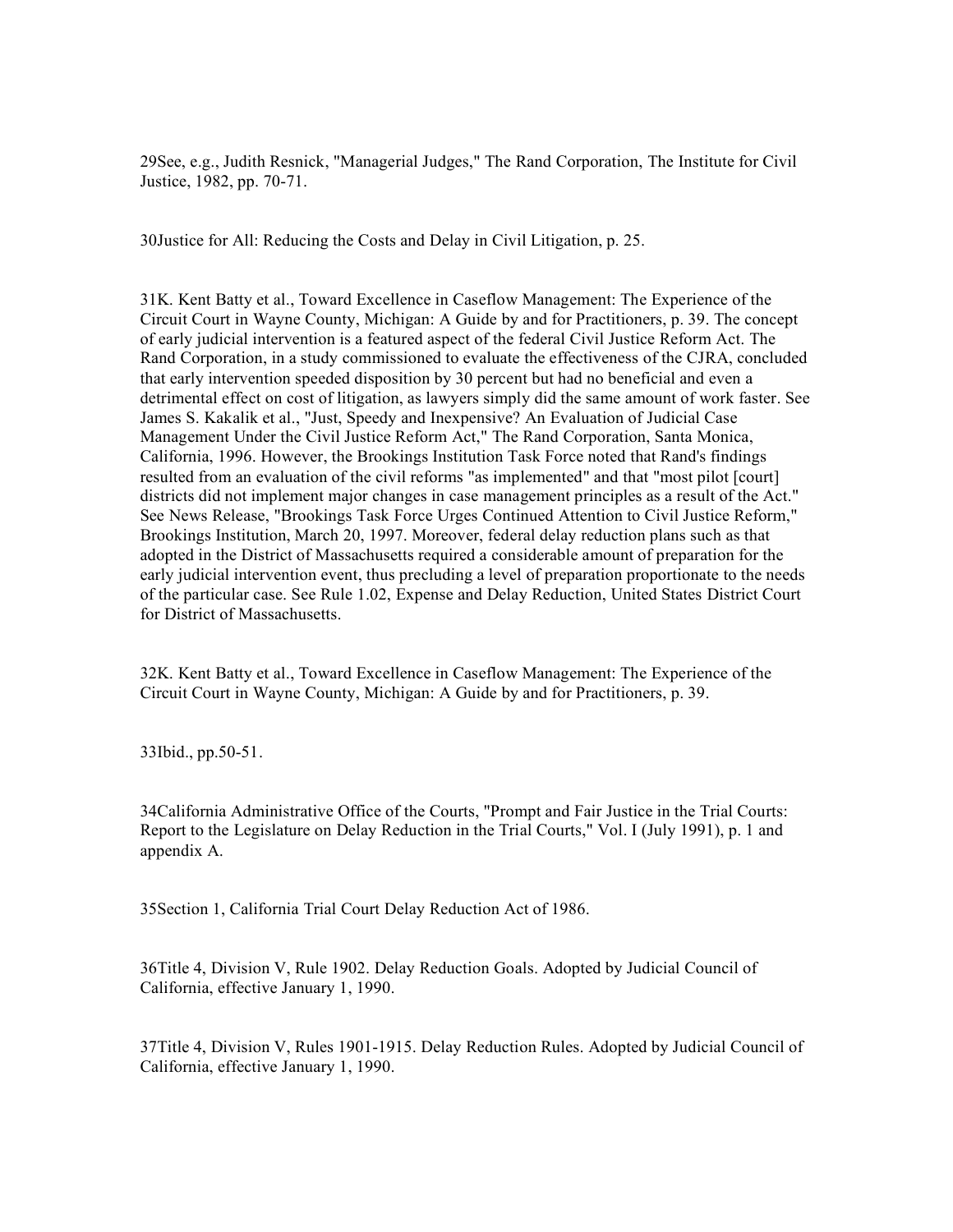38California Administrative Office of the Courts, "Prompt and Fair Justice in the Trial Courts: Report to the Legislature on Delay Reduction in the Trial Courts," Vol. I (July 1991), p. II-31.

39This finding is consistent with an evolving experiment in Massachusetts. The state District Courts in Middlesex and Norfolk counties switched from a time standards approach to an early intervention approach beginning January 1, 1998. In the first five months of 1998 compared to 1997, 11 of 17 courts increased their disposition rates and the rate of settlement increased. Administrative Office of the District Court, "Middlesex/Norfolk Counties Civil One-Trial Project, By Type of Disposition by Court," Report date: July 21, 1998 for period 1/2/98-5/29/98 and 1/2/97-5/30/97.

40District Court and Superior Court Annual Reports, 1987-1997.

41Alison Gibbs, "Civil suits hit lowest level in more than 10 years," Boston Herald, February 24, 1998, p. 36; "Massachusetts lawsuits drop for third year in a row: Litigation at lowest point in at least 11 years," Massachusetts Bar Association, Lawyers Journal (March 1998), p. 1 ("In good times we see fewer lawsuits...").

42Tort filings in the Massachusetts Trial Court, for example, declined from 76,806 in 1990 to 54,143 in 1996. National Center for State Courts, State Court Caseload Statistics, 1996, Court Statistics Project, 1997, p. 198.

43See James S. Kakalik, Molly Selvin, Nicholas M. Pace, Averting Gridlock: Strategies for Reducing Civil Delay in the Los Angeles Superior Court, p. iii.

44This observation is not a criticism of arbitration or alternative dispute resolution generally. Litigants should, however, participate in ADR freely and not because the system of civil justice gives them no other time- or cost-effective choice. Arbitration awards may be appealed only as follows: "the court shall confirm an award, unless...grounds are urged for vacating or modifying or correcting the award...[pursuant to] sections twelve and thirteen" G.L. c. 251, §§11-13.

45Jane W. Adler et al. (eds.), The Pace of Litigation: Conference Proceedings, The Rand Corporation, The Institute for Civil Justice, Santa Monica, California, 1982, p. 35.

46See, e.g., Jane W. Adler et al. (eds.), The Pace of Litigation: Conference Proceedings, p. 35.

47States that have adopted ELA procedures, also known as ELP for Economical Litigation Projects or Programs, include California (See John T. McDermott, "Equal Justice at Reduced Rates: A Critical Look at the California Economic Litigation Project," Judges' Journal 20:2 (Spring 1981)), Kentucky (See Hon. Paul R. Connolly and Michael D. Planet, "Controlling the Caseflow-Kentucky Style: How to Speed Up Litigation Without Slowing Down Justice," Judges' Journal 21:4 (Fall 1982)), and Colorado (See Joy A. Chapper. "Limiting Discovery: When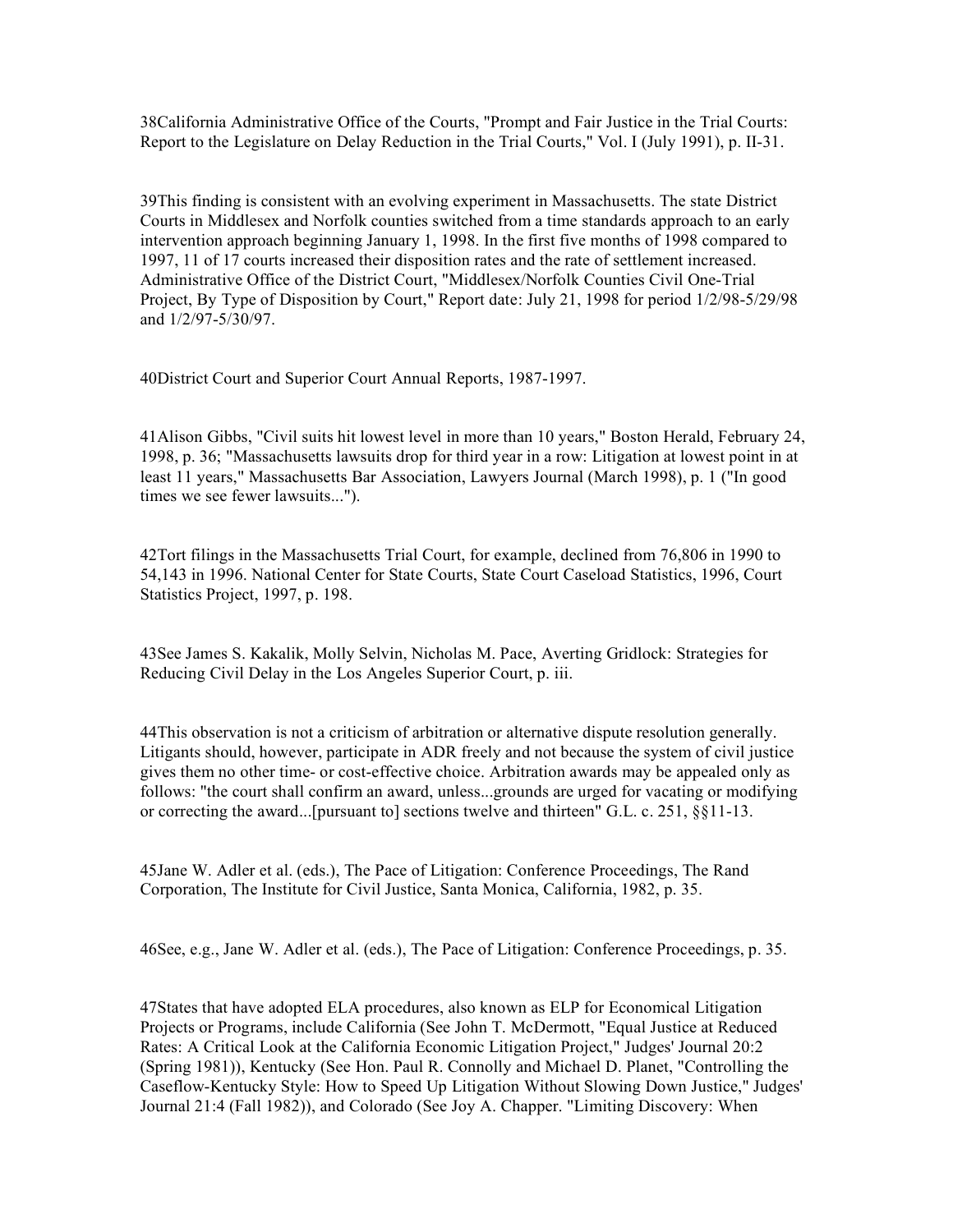Looking Under Every Stone Produces Sand Instead of Sense," Judges' Journal 20:2 (Spring 1981)).

48Michael D. Planet, "Reducing Case Delay and the Costs of Civil Litigation: The Kentucky Economical Litigation Project," Rutgers Law Review, Vol. 37 (1985), pp. 284-285.

49Ibid., p. 292.

50Ibid., p. 286.

51James S. Kakalik, "Just, Speedy, and Inexpensive? Judicial Case Management Under the Civil Justice Reform Act," Judicature 80:4 (January-February 1997), p. 189.

52James S. Kakalik, Molly Selvin and Nicholas M. Pace, Averting Gridlock: Strategies for Reducing Civil Delay in the Los Angeles Superior Court, p. 59. And see California Administrative Office of the Courts, "Prompt and Fair Justice in the Trial Courts: Report to the Legislature on Delay Reduction in the Trial Courts," Vol. I (July 1991), p. I-24 ("it is advantageous to involve the participants, judges, court support staff and attorneys, in the planning process as early as possible").

53Costs recoverable after judgment, and possibly the inclusion of attorney's fees in Rule 68 Offers of Judgment, will require legislative amendment, see GL c. 261, §1 et seq.

54James S. Kakalik et al., "Just Speedy and Inexpensive? An Evaluation of Judicial Case Management Under the Civil Justice Reform Act," p. 3 [www.rand.org/publications/MR/MR800sec7.html].

55See Jefferson County, Texas, Rule 7-Electronic Filing and Service of Pleadings (June 9, 1997); and see California Rule of Court 298-Telephone Appearance (July 1, 1998).

56The National Association of Court Management Annual Meeting in San Antonio, Texas, on August 13, 1998 was host to numerous such vendors. Even after paying vendor fees, the time and costs saved make these approaches most worthwhile for civil litigants and counsel.

57See Local Rules 2.01(b) and 2.03 of the United States District Court for the District of Massachusetts; proposed Rule 26(a) of the Utah Rules of Civil Procedure; Rule 26.1 of the Arizona Rules of Civil Procedure.

58See Rule 33.1 of the Arizona Rules of Civil Procedure (the so-called "Zlaket Rules," for the judge who chaired the Supreme Court's Committee to Study Civil Litigation Abuse, Cost and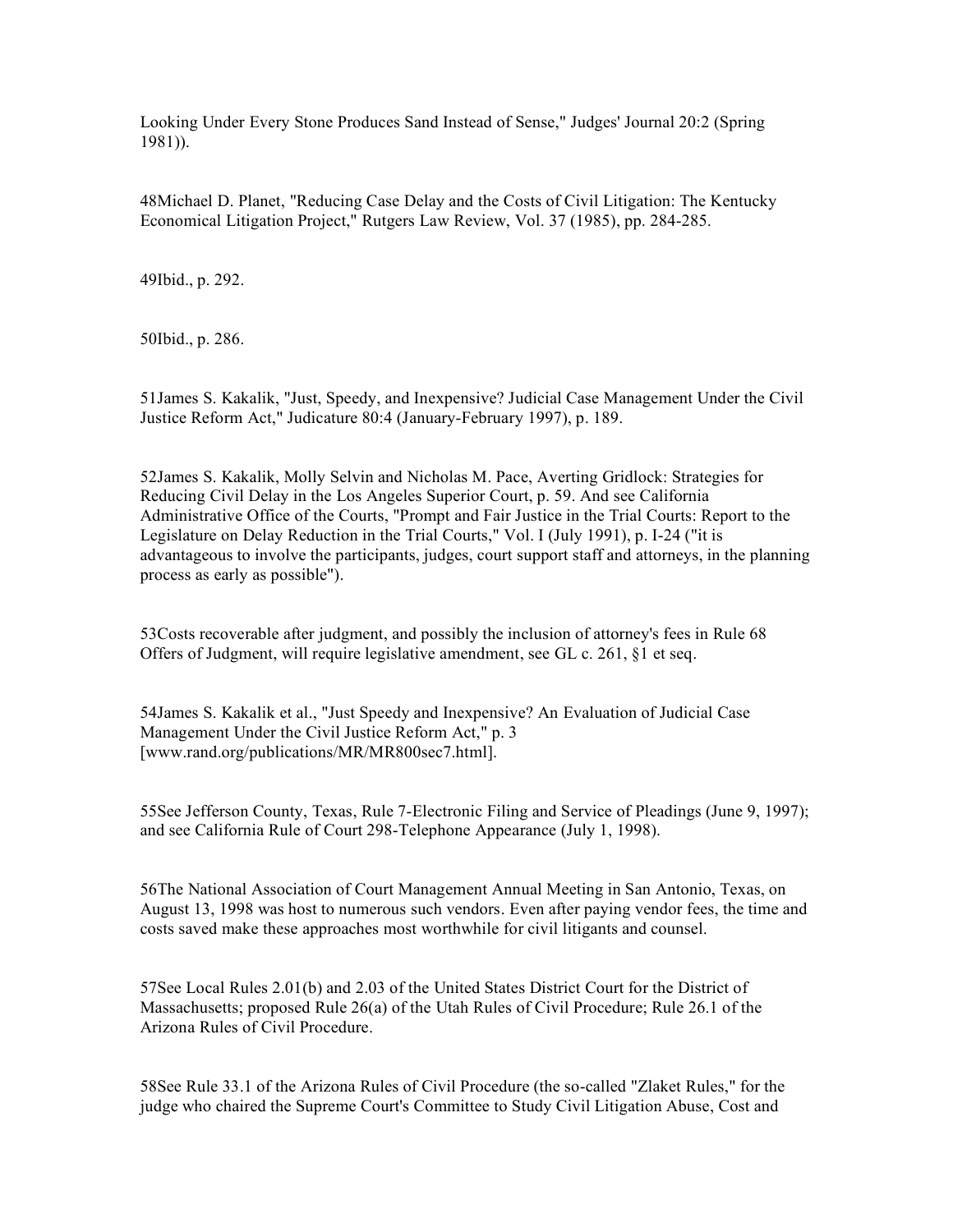Delay) and Rule XVII of the Arizona Uniform Rules of Practice.

59This limitation is modeled on the Arizona Zlaket Rules, Rule 30(a).

60See, for suggestions on how to conduct depositions in four hours, Kenneth R. Berman, "The Four-Hour Deposi-tion," Litigation 19:3 (Spring 1993), p. 51. See also Zlaket Rules, Rule 30(d), placing a presumptive limit of four hours on depositions.

61The Rand Corporation critique of the Civil Justice Reform Act praised the public disclosure of pending cases required by the Act and noted, "one aspect of the CJRA appears to have had an effect. The act requires a semiannual report, available to the public, disclosing how many 'old' cases each judge has...the number of 3-year-old cases pending has been declining since this public reporting began." James S. Kakalik, "Just, Speedy and Inexpensive? Judicial Case Management Under the Civil Justice Reform Act," Judicature 80:4 (January-February 1997), p. 187.

62See Local Rule 5.03(a) of the United States District Court for the District of Massachusetts; Manual for Litigation Management and Cost and Delay Reduction, Federal Judicial Center (1992), pp. 76-78.

63Mass.R.Crim.P. 10(b).

64Local Rule 1.3 of the United States District Court for the District of Massachusetts ("Sanctions"); and 28 U.S.C. § 1927.

65California Administrative Office of the Courts, "Prompt and Fair Justice in the Trial Courts: Report to the Legislature on Delay Reduction in the Trial Courts," Vol. I (July 1991), p. I-24.

66Title 4, Division V, Rule 1902. Delay Reduction Goals. Adopted by Judicial Council of California, effective January 1, 1990.

67California Administrative Office of the Courts, "Prompt and Fair Justice in the Trial Courts: Report to the Legislature on Delay Reduction in the Trial Courts," Vol. I (July 1991), p. II-13, table 2-4.

68James S. Kakalik et al., Averting Gridlock: Strategies for Reducing Civil Delay in the Los Angeles Superior Court, p. 89.

69K. Kent Batty et al., Toward Excellence in Caseflow Management: The Experience of the Circuit Court in Wayne County, Michigan, p. 41.